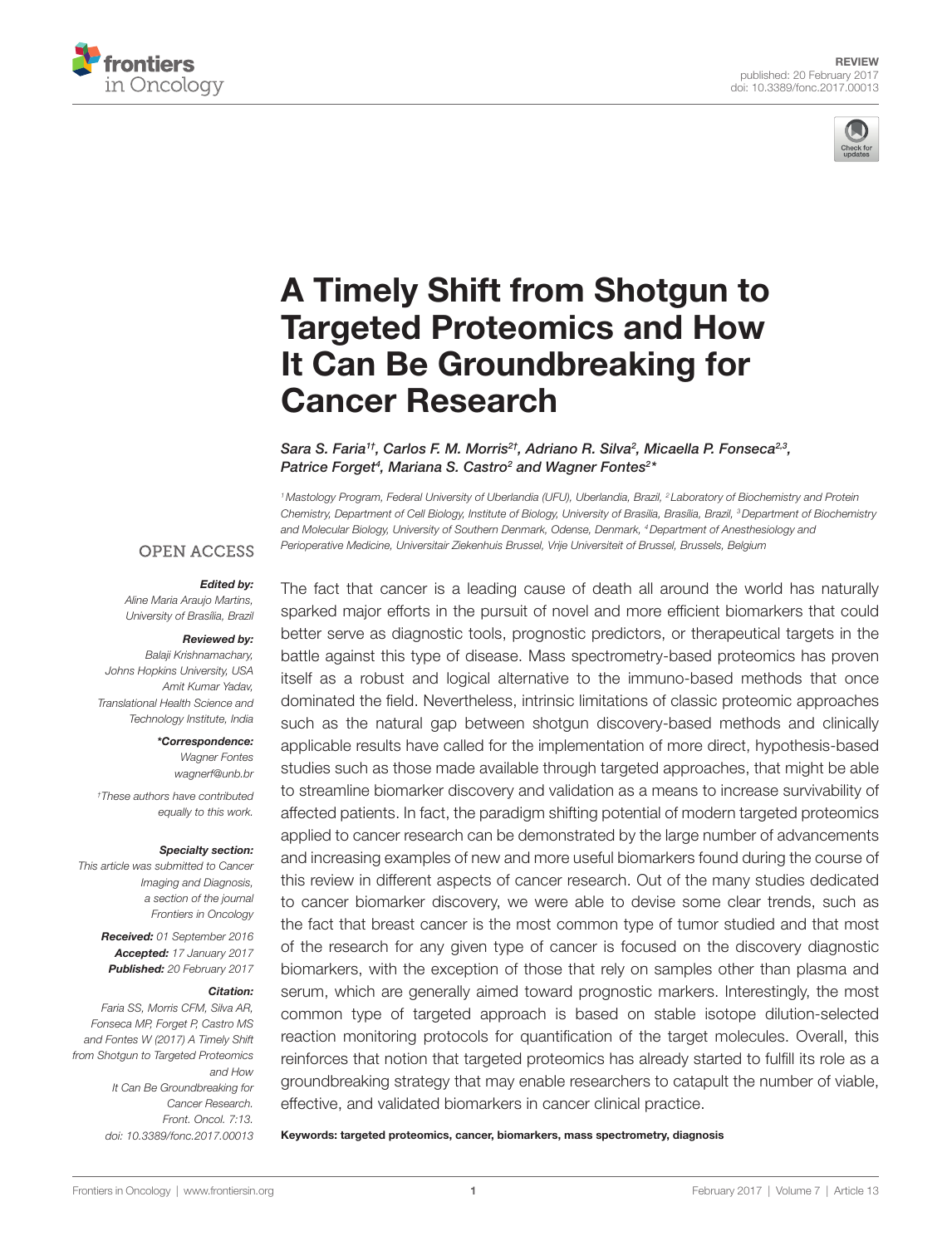### CANCER AND HOW PROTEOMIC TOOLS CAN BE OF HELP

Cancer remains a major cause of mortality worldwide, despite continuous progress in detection, diagnosis, and therapy of these maladies [\(1–](#page-22-0)[3](#page-22-1)). According to the World Health Organization, more than 14.1 million new cancer cases and 8.2 million cancer-associated deaths were reported globally in 2012, while it is estimated that we will see an increase of over 70% new cases during the next two decades. Lung tumors remain the most common type of cancer in the world, both in terms of new cases and fatalities while breast cancer is the second most common cancer overall, but ranks fifth as cause of death due to the relatively favorable prognosis; these are followed, as related to incidence, by colorectal cancer (CRC) and prostate cancer [\(4\)](#page-22-2). Early diagnosis improves the likelihood of successful treatment and can be lifesaving. The obvious epidemiological relevance of cancer has led to the publication of many studies, but only about 30 molecular tumor biomarkers are currently recommended in clinical practice guidelines across all cancer types, which serves as a statement to just how urgent it is to find more and better cancer biomarkers ([5](#page-22-3)[–7\)](#page-22-4).

Diagnostic biomarkers are highly important for early detection and diagnosis of cancer, making their discovery an urgent requirement for improving outcomes. The complexity and heterogeneity of cancer makes it clear that the disease evolves *via* multiple pathways and it is actually the result of a combination of tumorigenesis, tumor relapse, and metastasis, involving complex protein networks and clinical events. Since malignant transformation that culminates in cancerous cells involves changes in protein expression, posttranslational modifications, and degradation, all of which in turn influence the molecular circuitry in these cells, it stands to reason that protein analysis is a good way of identifying modifications and interactions through which the disease evolves ([4](#page-22-2)).

Proteins are ubiquitous molecules involved in virtually every single biological phenomena, from providing cell structure to closely regulating host responses to infection and inflammation ([8](#page-22-5)). One can then assume that unraveling the many interactions between these molecules is paramount to better understand and intervene in any disease process, including cancer. Proteomic studies are needed to cope with such a daunting task, since the mere extrapolation of genomic data has proved to be insufficient in making sense of the real-world complexity of the interaction and function of biological processes regulated by proteins. This is because mechanisms such as allosteric regulation, posttranslational modifications, alternative splicing, and dynamic protein–protein interactions render genetic prediction tools incomplete, since they cannot accurately predict protein abundance or activity ([9\)](#page-22-6). Recent developments in pathway analysis provide ways to gather insights into the biology of the identified genes and proteins in cancer patients who can be associated with a phenotype by genomic analysis. Thus, new information can be obtained from global analyses of proteins. Integrated genomics and proteomics analyses provide a more well-rounded view of cancer biology and are able to generate better predictions for clinical phenotypes. The advent of new technologies to study

the genome gave birth to several tools, including proteomics, that can better serve the purpose of understanding the biological processes behind cancer. In that sense, studies based on proteomic analysis help to systematically and simultaneously identify different proteins expressed in a given cell type or biological fluid, while enabling the monitoring of posttranslational modifications, structural changes, and other interactions involving proteins ([10\)](#page-22-7).

The adoption of proteomic approaches represents a shift in the general strategy to unravel the processes involved in cancer. For a long time, many laboratories around the world used the identification or quantification of specific protein species as predictors of the physiological states of cancer cells [\(11](#page-22-8)), primarily through immunological assays, such as ELISA, Western blot (WB), and other immunohistochemistry (IHC)-based tools to quantify individual proteins. However, these types of quantification methods are laborious and costly and often do not allow multiplexed assays nor represent the absolute abundance of the actual biomarkers in a biological sample ([12,](#page-22-9) [13](#page-22-10)).

Proteomic tools, on the other hand, have greatly progressed over the years and have, in more than one instance, replaced the aforementioned methods in the study of cancer biomarkers. The first report of a proteomic analysis of cancer was based on a two-dimensional gel electrophoresis (2DGE) run that had selected spots identified by matrix-assisted laser desorption ionization mass spectrometry (MS). A total of 11 proteins were identified in lysates of human A375 melanoma cells ([14\)](#page-22-11). Gel-based proteomics has greatly contributed for significant development in cancer research, more specifically on the study of colorectal ([15](#page-22-12)), pancreatic, and breast cancer [\(16,](#page-22-13) [17\)](#page-22-14). Throughout the last decade, gel-based experiments have been partially replaced by MS-based techniques, due to some advantages of the latter. Nevertheless, 2DGE-based approaches are still used in cancer research [\(18\)](#page-22-15) and have been shown to possess a few specific advantages, as recently published by Rogowska-Wrzesinska et al., despite it being a laborious and time-consuming method that presents lower throughput when compared to liquid chromatography-mass spectrometry (LC-MS)-based proteomics ([19](#page-22-16)).

The design of new strategies for sample fractionation, labeling, processing, and analysis through bioinformatic tools, combined with the ever-increasing speed and sensitivity of the latest generation of mass spectrometers have propelled the proteomic field of study to a point in which it is feasible to identify, quantify, and monitor robust sets of data regarding protein biomarkers expression, posttranslational modifications, and other molecular aspects of cancer that may be clinically relevant. Being able to compare the ratios of protein abundance, posttranslational modifications, complex formation, and protein interaction networks, among disease states, generates a wide range of possibilities for studying the progression of cancer. These kind of studies have been of the utmost importance for the development of novel diagnostic and therapeutical tools, while also enabling a better understanding of the processes that occur during the progression of cancer [\(20](#page-22-17)).

There are many ways to go about conducting a proteomicsbased investigation of cancer and recently a paradigm shift has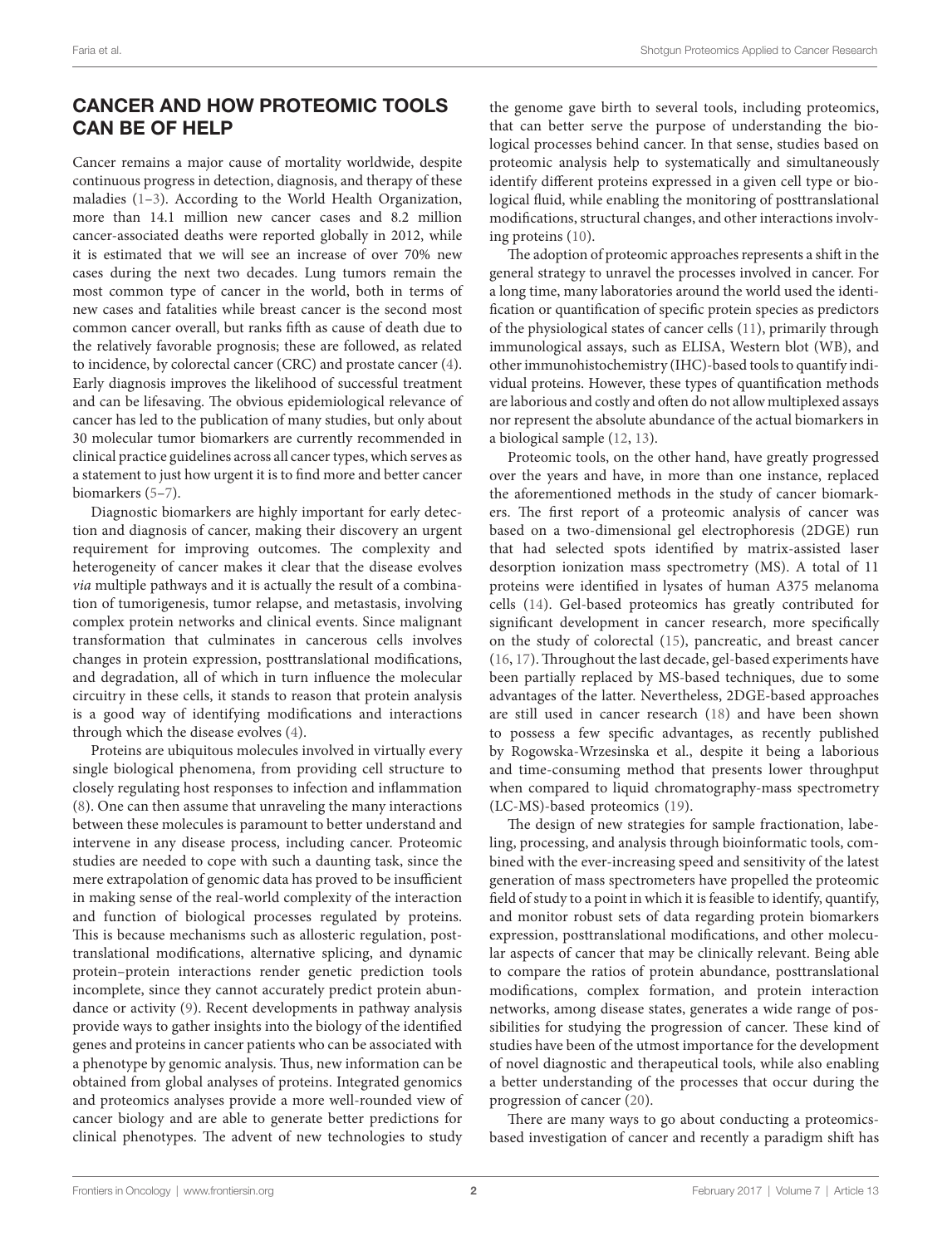been taking place, in which a clear maturing of the technology can easily be seen coexisting with changes in the dynamics of both discovery-based (i.e., shotgun proteomics) and hypothesisbased (i.e., targeted proteomics) methods. In the following pages, we not only dwell on the general aspects of these different proteomic approaches but also provide a wide range of examples on just how targeted proteomics has already provided inspiring results in the search of novel and useful biomarkers relevant to different aspects of cancer research. Out of the more than 100 studies reviewed in the present text, we were able to compile a comprehensive table that shows how different proteomic tools have already broken the surface of streamlined biomarker discovery through the use of a variety of samples in several types of cancer. An expanded and unabridged version of these findings can be seen in **[Tables 1](#page-3-0)** and **[2](#page-17-0)**, at the end of the present review. Some of these studies are more deeply discussed in the section dedicated to describing biomarker discovery in specific types of cancer.

# PROTEOMIC STUDIES AND THE TIMELY SHIFT FROM CLASSIC TO MODERN **STRATEGIES**

### Shotgun Proteomics

Within MS-based proteomics, discovery-based experiments, also known as shotgun proteomics, are still the most widely used approaches and can be further categorized into two major groups: label-based technologies (using isotopic or isobaric tags) and label-free (LF) MS-based proteomics [\(134](#page-26-0)). Discovery strategies are frequently used to obtain a broad overview of the proteins in a comparative analysis of different cellular characteristics in cancer, such as distinct invasiveness and proliferation, and it has been previously used as a valid tool for high-throughput biomarker discovery in which efficient clinical validation may or may not be achieved [\(135\)](#page-26-1).

Classic, or shotgun, proteomic tools and strategies, albeit highly efficient in terms of sorting out hundreds or even thousands of proteins involved in any given number of biological states and possibly comparing separate experimental conditions, lack an intuitive or direct connection to steps involving hypotheses formulation, since it seldom involves narrower questions regarding the changes undergone by specific molecules within the different conditions studied. Rather, traditional proteomic experimental designs are conceived in order to come up with complex answers to somewhat non-specific questions, i.e., identifying a huge number of proteins that might be up- or downregulated in different experimental conditions. While this general design has allowed ongoing advances in a number of medical subjects, it usually falls short of providing clinically relevant, practice-changing information and more often than not, fails to provide promptly available tools for better diagnosis or treatment of diseases. This is at least in part due to the fact that the extremely complex results of shotgun proteomic studies bear an inherent gap toward the more specific questions that might be of use for creating novel diagnostic steps or therapeutical strategies.

In common workflows for shotgun proteomics, proteins (either labeled or not labeled with stable isotopes) are enzymatically digested and the resulting peptides are separated by single or multi-dimensional chromatography to be later injected into a tandem mass spectrometer for ionization and analysis. Inside the mass spectrometer, the ionized peptides are driven by electromagnetic fields and analyzed according to their massto-charge ratio (*m*/*z*) and precursor ions can then be selected for fragmentation by different MS/MS methods. The ionized fragmented peptides undergo another step in order to have their *m/z* determined. After the steps above, thousands of MS and MS/MS spectra are obtained and can provide information about the amino acid sequences of the peptides and the relative (or in some cases, absolute) abundance of the respective proteins in the original sample ([20](#page-22-17), [136](#page-26-2), [137](#page-26-3)).

Although this approach promotes the identification of thousands of proteins in a single experiment with high accuracy and resolution [\(11](#page-22-8)), it holds grave limitations in real-life scenarios. One major caveat of shotgun proteomics is the fact that digested and fragmented peptides are usually represented relative to the abundance of each protein in the sample, causing the most abundant proteins to be more likely identified, while possibly overlooking less abundant proteins ([138](#page-26-4)). The stochastic nature of precursor ion selection also represents a serious limitation of discovery-based proteomics since it limits the reproducibility of these types of assays. A final relevant obstacle for the propagation of these strategies in biomolecular studies is the fact that classic proteomic studies are technically challenging, limiting the number of laboratories that can cope with its many technical difficulties [\(9\)](#page-22-6).

The unique technical limitations and strengths of shotgun or discovery-based proteomics have established an unforeseen stalemate: an increasing number of basic-science laboratories have been applying powerful MS tools in a perpetual cycle of proteomic identification, which does not serve a particularly clinically applicable cause, usually not culminating in proposing novel surrogate endpoints; on the other hand, laboratories involved in more hypothesis-driven and clinically applied research tend to rely in less accurate protein identification/ quantification methods, such as western blotting and other antibody-based assays ([9](#page-22-6), [139\)](#page-26-5). To further corroborate the current state, it has been demonstrated that the bulk of papers reporting findings in specific human proteins are focused on a relatively or disproportionately small number of molecules and that the advent of genome sequencing and the resulting growth in proteomic techniques has not changed this imbalance in a relevant fashion ([139](#page-26-5)), making it clear that the mere identification of a humongous number of proteins present in different biological conditions is not enough to provide potentially clinically applicable results. Rather, a more targeted, hypothesisdriven approach, that takes into consideration known biological data should at some point work alongside this broader way of looking at the proteome.

According to the Merriam-Webster dictionary, the scientific method is defined by *principles and procedures for the systematic pursuit of knowledge involving the recognition and formulation of a problem, the collection of data through observation and*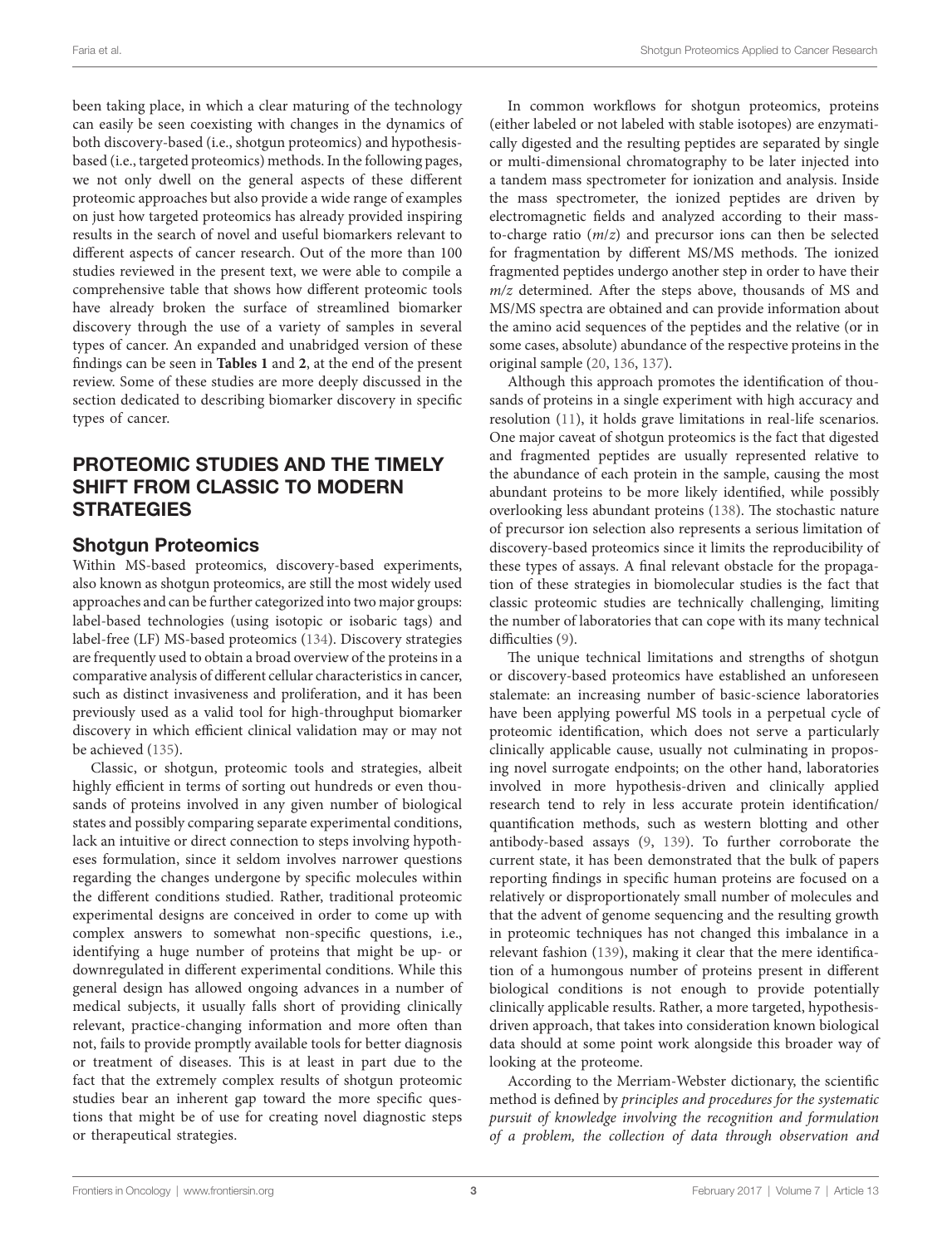TABLE 1 | A compilation of some of the most relevant studies that made use of samples from human cancer patients for the search of molecular biomarkers relevant to the diagnosis, prognosis, and/or therapeutical strategies in cancer research.

<span id="page-3-0"></span>

| Reference Type of | cancer        |                                               | Methodology                                                                              |                              |                                                                                | Sample                  | <b>Patients</b>          |     | <b>Statistically validated targets</b>                                                                 |                                 | Type of<br>biomarker      |
|-------------------|---------------|-----------------------------------------------|------------------------------------------------------------------------------------------|------------------------------|--------------------------------------------------------------------------------|-------------------------|--------------------------|-----|--------------------------------------------------------------------------------------------------------|---------------------------------|---------------------------|
|                   |               | Prefractioning/<br>enrichment                 | <b>Target selection</b>                                                                  | Number Mass<br>of<br>targets | spectrometry<br>(MS)<br>approach                                               |                         |                          |     | Controls Cancer Protein ID                                                                             | <b>Number</b><br>of<br>proteins |                           |
| (21)              | Bladder       | $\overline{\phantom{0}}$                      | Isobaric tags for relative<br>and absolute quantitation<br>(iTRAQ) shotgun<br>proteomics | 63                           | Stable isotope<br>dilution-<br>selected<br>reaction<br>monitoring<br>(SID-SRM) | Urine                   | 80                       | 76  | Adiponectin, Afamin, apolipoprotein<br>A-II precursor, CERU, complement<br>C4 gamma chain; prothrombin | 6                               | Diagnostic                |
| (22)              | <b>Breast</b> | Affinity depletion of 14<br>abundant proteins | Label-free (LF) shotgun<br>proteomics                                                    | 34                           | SID-SRM                                                                        | Plasma                  | $\overline{4}$           |     | $\overline{\phantom{a}}$                                                                               | $\overline{\phantom{0}}$        | Diagnostic                |
| (23)              | <b>Breast</b> | <b>SCX</b>                                    | iTRAQ shotgun proteomics                                                                 |                              | SID-SRM and<br>LF-SRM                                                          | <b>Tissue</b>           | 13                       | 19  | Decorin; endoplasmin; 40S<br>ribosomal; alpha actin; 14-3-3<br>zeta-delta                              | 49                              | Prognostic                |
| (24)              | <b>Breast</b> | Affinity depletion of<br>abundant proteins    | Transcriptomics;<br>cell culture shotgun<br>proteomics; bioinformatics                   | 107                          | Labeled<br>reference<br>peptide<br>(LRP)-SRM                                   | Plasma                  | $\overline{\phantom{a}}$ | 76  | Fibronectin, clusterin, gelsolin and<br>$\alpha$ -1-microglobulin/Inter- $\alpha$ -trypsin             |                                 | Prognostic                |
| (25)              | <b>Breast</b> | Immunoprecipitation                           | LF shotgun proteomics                                                                    | $\overline{4}$               | SID-SRM                                                                        | Serum;<br><b>Tissue</b> | 56                       | 56  | PDCD4, CGN, G3BP2, OCIAD1                                                                              | $\overline{4}$                  | Therapeutic               |
| (26)              | <b>Breast</b> | 2D-LC                                         | Cell culture shotgun<br>proteomics; literature                                           | 319                          | SID-SRM                                                                        | <b>Tissue</b>           | $\overline{\phantom{a}}$ | 244 | CLTC, DPYSL2; ABAT; many others                                                                        |                                 | Diagnostic;<br>prognostic |
| (27)              | <b>Breast</b> | Enrichment for membrane<br>proteins           | iTRAQ shotgun proteomics                                                                 | 49                           | <b>SRM</b>                                                                     | <b>Tissue</b>           | $\overline{\phantom{a}}$ | 27  | MFAP4; GP2                                                                                             | 23                              | Prognostic                |
| (28)              | <b>Breast</b> | SCX; Fe-IMAC                                  | iTRAQ shotgun proteomics                                                                 | 19                           | SID-SRM                                                                        | <b>Tissue</b>           | $\overline{\phantom{m}}$ | 12  | PDS5; T1208; S352; S417; S13                                                                           | 15                              | Prognostic                |
| (29)              | <b>Breast</b> | ÷,                                            | Transcriptomics database;<br>LF shotgun proteomics;                                      | 20                           | SID-SRM                                                                        | Tissue                  | $\overline{\phantom{0}}$ | 96  | KPNA2; CDK1                                                                                            | $\mathbf{2}$                    | Prognostic                |
| (30)              | <b>Breast</b> | ÷,                                            | LF shotgun proteomics                                                                    | 3                            | LF-SRM                                                                         | Plasma                  | 204                      | 216 | ApoA1; hemopexin; angiotensin;<br>preprotein                                                           | 3                               | Diagnostic                |
| (31)              | <b>Breast</b> | Off-gel IEF                                   | iTRAQ shotgun<br>proteomics; western<br>blotting                                         | 3                            | SID-SRM                                                                        | Tissue                  | 10                       | 10  | Cofilin-1; p23                                                                                         | $\mathbf{2}$                    | Prognostic                |
| (32)              | <b>Breast</b> | L.                                            | Cell culture shotgun<br>proteomics; literature                                           | $\mathbf{1}$                 | SID-SRM                                                                        | Tissue                  | $\equiv$                 | 40  | HER2                                                                                                   |                                 | Diagnostic;<br>prognostic |
| (33)              | <b>Breast</b> | Precipitation and<br>ultrafiltration          | Literature                                                                               | 5                            | SID-SRM                                                                        | Plasma                  | 20                       | 20  | IGF1, IGF2, IBP2, IBP3, and A2GL                                                                       | 5                               | Diagnostic                |

(*Continued*)

Shotgun Proteomics Applied to Cancer Research

Shotgun Proteomics Applied to Cancer Research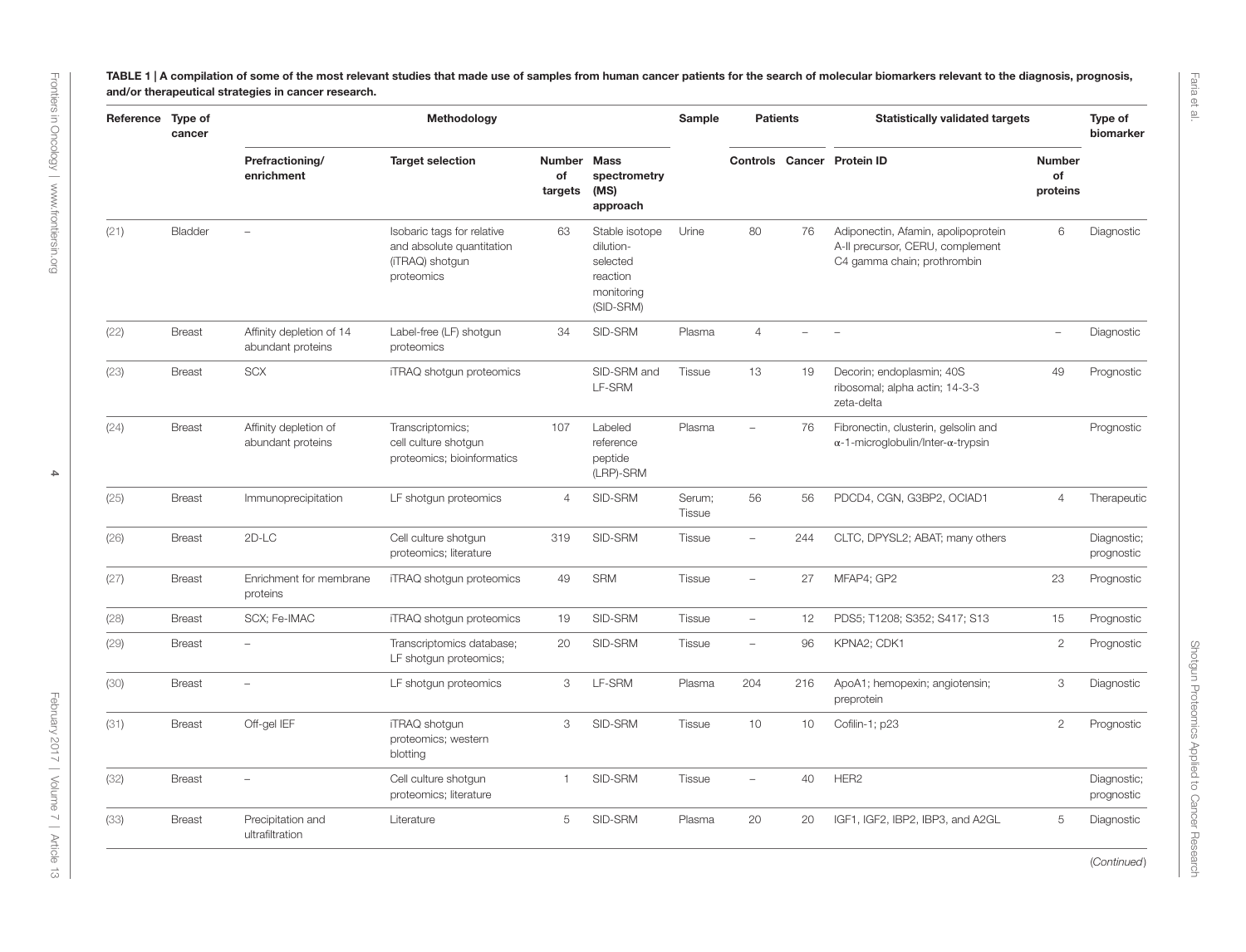| Reference Type of | cancer        |                                                                          | Methodology                                        |                                |                                                 | Sample        | <b>Patients</b>          |              | <b>Statistically validated targets</b>                                                                                                            |                                 | Type of<br>biomarker                      |
|-------------------|---------------|--------------------------------------------------------------------------|----------------------------------------------------|--------------------------------|-------------------------------------------------|---------------|--------------------------|--------------|---------------------------------------------------------------------------------------------------------------------------------------------------|---------------------------------|-------------------------------------------|
|                   |               | Prefractioning/<br>enrichment                                            | <b>Target selection</b>                            | <b>Number</b><br>of<br>targets | <b>Mass</b><br>spectrometry<br>(MS)<br>approach |               |                          |              | <b>Controls Cancer Protein ID</b>                                                                                                                 | <b>Number</b><br>of<br>proteins |                                           |
| (34)              | <b>Breast</b> | $\equiv$                                                                 | LF shotgun proteomics                              | 100                            | LF-pSRM                                         | <b>Tissue</b> | $\overline{\phantom{0}}$ | 51           | ENPP1; UQCRFS1; GNB4                                                                                                                              | $\equiv$                        | Therapeutic                               |
| (35)              | <b>Breast</b> | SPE                                                                      | Literature                                         | 6                              | SID-SRM                                         | Serum         | 6                        | 6            | Hyp3-bradykinin; Des-Arg9-<br>bradykinin; Fib-α; C4a; ITIH4;<br>Bradykinin                                                                        | 6                               | Diagnostic                                |
| (36)              | <b>Breast</b> | Affinity depletion of<br>abundant proteins;<br>immunoaffinity enrichment | Literature                                         | $\overline{1}$                 | SID-SRM                                         | Serum         | 60                       | 60           | sTfR-transferrin receptor                                                                                                                         | $\mathbf{1}$                    | Therapeutic                               |
| (37)              | <b>Breast</b> | Membrane protein<br>extraction                                           | Literature                                         | $\overline{1}$                 | SID-SRM                                         | <b>Tissue</b> | $\overline{\phantom{0}}$ | 60           | P-gp                                                                                                                                              | 1                               | Prognostic                                |
| (38)              | Colon         | SDS-PAGE                                                                 | Literature                                         | 60                             | 180 SID-SRM                                     | Feces         | 5                        | 5            | L-plastin, filamin A, S100A9,<br>hemoglobin, myeloperoxidase                                                                                      | 5                               | Diagnostic                                |
| (15)              | Colon         | SDS-PAGE, RP, and SEC<br><b>HPLC</b>                                     | LF shotgun proteomics                              | 40                             | SID-SRM                                         | Feces         | $\overline{7}$           | 8            | a-1-antityrpsin, a-1-acid<br>glycoprotein, complement C3,<br>fibrinogen, haptoglobin, hemoglobin<br>a, hemoglobin b, myeloblastin,<br>transferrin | $\mathsf g$                     | Diagnostic                                |
| (39)              | Colon         | Affinity depletion of<br>6 abundant proteins;<br>SDS-PAGE                | LF shotgun proteomics                              | 8                              | LF-SRM                                          | Plasma        | 48                       | 48           | <b>CLU</b>                                                                                                                                        | $\mathbf{1}$                    | Diagnostic                                |
| (40)              | Colon         | $\equiv$                                                                 | Literature                                         | $\overline{7}$                 | SID-SRM                                         | Serum         | 259                      | 172          | ORM1, GSN, C9, HABP2 SAA2, C3                                                                                                                     | 6                               | Diagnostic                                |
| (41)              | Colon         | Ultracentrifugation and<br>filtration to select NOP                      | LF shotgun peptidomics                             | $\overline{1}$                 | SID-SRM                                         | Urine         | 25                       | 24           | Collagen type 1                                                                                                                                   | $\mathbf{1}$                    | Prognostic                                |
| (42)              | Colon         | Laser microdissection;<br>SDS-PAGE                                       | Literature                                         | 22                             | SID-SRM                                         | <b>Tissue</b> | ÷,                       | 3            | B-catenin; c-Src; c-Myc; PP2A                                                                                                                     | $\overline{4}$                  | Prognostic                                |
| (43)              | Colon         | Cell membrane<br>fractionation                                           | iTRAQ shotgun proteomics                           | 105                            | SID-SRM                                         | Tissue        | 16                       | 33           | ITGA5, GPRC5A, PDGFRB, TFRC,<br>Others (see Table 2)                                                                                              | 44                              | Diagnostic;<br>prognostic;<br>therapeutic |
| (44)              | Colon         | $\overline{\phantom{0}}$                                                 | Literature                                         | 3                              | Hyperplex-SRM Tissue                            |               | $\overline{\phantom{0}}$ | 37           | AHCY, CTSD, LYZ                                                                                                                                   | 3                               | Prognostic                                |
| (45)              | Endometrial   | <b>SCX</b>                                                               | iTRAQ shotgun proteomics                           | $\overline{1}$                 | mTRAQ-SRM                                       | Tissue        | $\mathbf{1}$             | $\mathbf{1}$ | <b>PK</b>                                                                                                                                         | $\mathbf{1}$                    | Diagnostic                                |
| (46)              | Gastric       | Laser microdissection                                                    | Literature                                         | $\overline{1}$                 | SID-SRM                                         | <b>Tissue</b> | $\overline{\phantom{a}}$ | 130          | <b>MET</b>                                                                                                                                        | 1                               | Prognostic;<br>therapeutic                |
| (47)              | Glioblastoma  | $\overline{\phantom{a}}$                                                 | Transcriptomics; shotgun<br>proteomics; literature | 100                            | SID-SRM                                         | <b>Tissue</b> |                          | $\equiv$     | Malectin; calnexin; LDHA; IDH; and<br>many others                                                                                                 | 32                              | Therapeutic                               |

(*Continued*)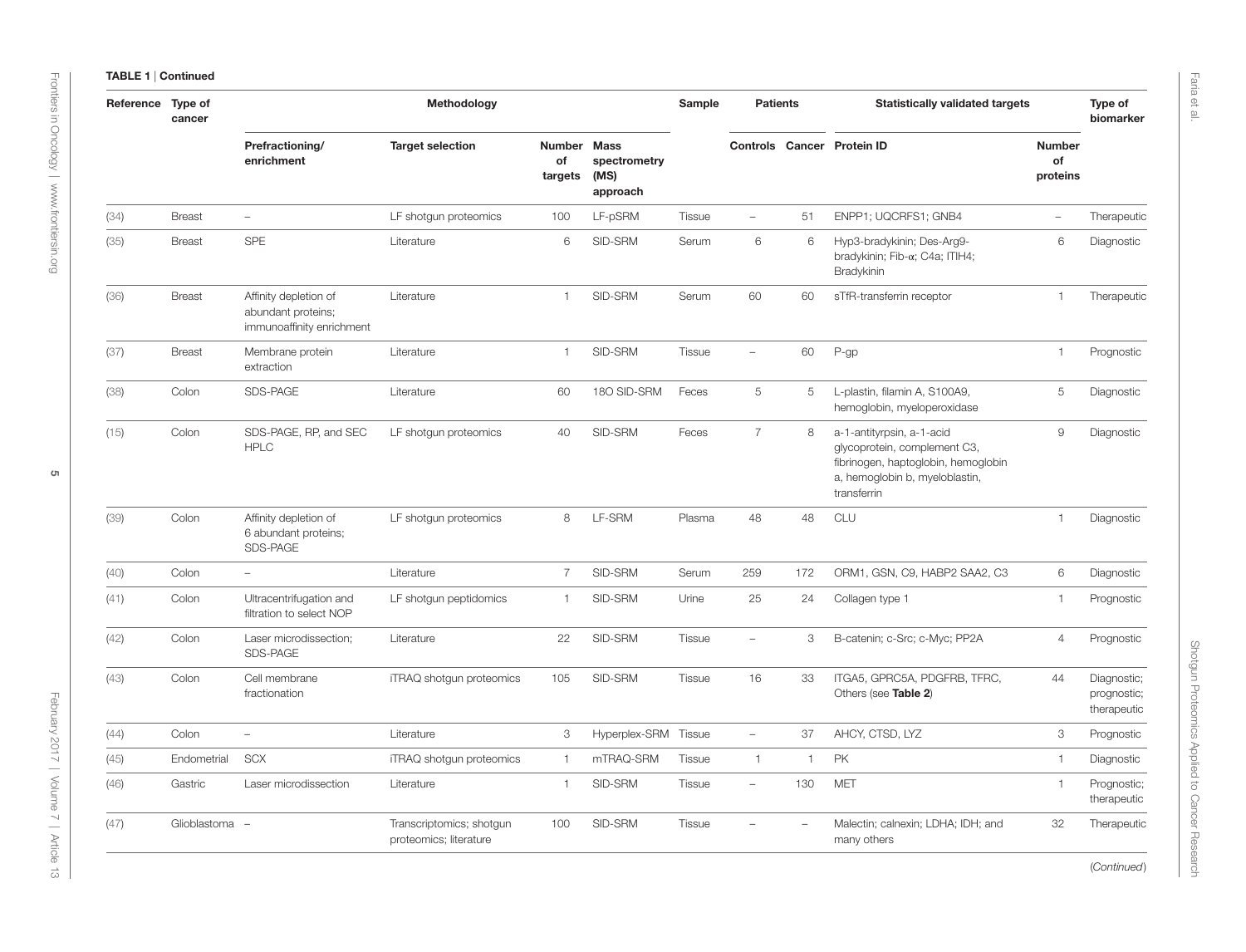| Reference | Type of<br>cancer |                                                                | Methodology                                                                                                    |                              |                                  | Sample              | <b>Patients</b> |              | <b>Statistically validated targets</b>                      |                                 | Type of<br>biomarker                      |
|-----------|-------------------|----------------------------------------------------------------|----------------------------------------------------------------------------------------------------------------|------------------------------|----------------------------------|---------------------|-----------------|--------------|-------------------------------------------------------------|---------------------------------|-------------------------------------------|
|           |                   | Prefractioning/<br>enrichment                                  | <b>Target selection</b>                                                                                        | Number Mass<br>of<br>targets | spectrometry<br>(MS)<br>approach |                     |                 |              | Controls Cancer Protein ID                                  | <b>Number</b><br>of<br>proteins |                                           |
| (48)      | Kidney            | $\equiv$                                                       | $\overline{\phantom{a}}$                                                                                       | $\overline{\phantom{a}}$     | <b>SWATH</b>                     | Tissue              | $\mathsf g$     | 9            | $\equiv$                                                    | $\overline{\phantom{a}}$        | Diagnostic                                |
| (49)      | Liver             | Lectin enrichment for<br>glycoproteins                         | Literature                                                                                                     | 10                           | SID-SRM                          | Plasma              | 30              | 10           | AACT, A1AT, A1AG1, CERU                                     | $\overline{4}$                  | Diagnostic                                |
| (50)      | Liver             | Lectin enrichment for<br>glycoproteins                         | Literature                                                                                                     | $\mathbf{2}$                 | SID-SRM                          | Plasma              | 3               | 3            | A1AT; FETUA                                                 |                                 | Diagnostic                                |
| (51)      | Liver             |                                                                | cDNA microarray; copy<br>number variation; somatic<br>mutation; epigenetic;<br>quantitative proteomics<br>data | 50                           | LRP-SRM                          | Serum               | 36              | 36           | ANLN; FLNB; C4A; AFP                                        | $\overline{4}$                  | Diagnostic                                |
| (52)      | Liver             | Affinity depletion of 6<br>abundant proteins                   | Literature                                                                                                     | 1                            | SID-SRM                          | Serum               | 95              | 60           | <b>AFP</b>                                                  | 1                               | Diagnostic                                |
| (53)      | Liver             | mHFER enrichment for<br>glycopeptides                          | shotgun proteomics                                                                                             | 49                           | iCCM-SRM                         | Serum               | 10              | 3            |                                                             | 14                              |                                           |
| (54)      | Liver             | Affinity depletion of 6<br>abundant proteins                   | LF shotgun proteomics                                                                                          | $\overline{4}$               | SID-SRM                          | Plasma              | 10              | $\mathbf{1}$ | AGP; vitronectin; afamin precursor;<br>Kininogen1 precursor | $\overline{4}$                  | Diagnostic;<br>prognostic;<br>therapeutic |
| (55)      | Liver             | $\equiv$                                                       | Literature                                                                                                     | $\mathbf{2}$                 | SID-SRM                          | Plasma              | 40              | 41           | Vitronectin; AGP                                            | $\overline{c}$                  | Diagnostic                                |
| (56)      | Liver             | Aptamer-based<br>fractionation                                 | Gel-based proteomics                                                                                           | 1                            | SID-SRM                          | Serum               | 24              | 26           | ApoA1                                                       | $\mathbf{1}$                    | Diagnostic;<br>prognostic                 |
| (57)      | Liver             | Aptamer-based<br>proteominer depletion of<br>abundant proteins | 2D-DIGE                                                                                                        | 43                           | SID-SRM                          | Serum               | 6               | 6            | AFP, AFP-L3, DCP                                            | $\overline{\phantom{a}}$        | Diagnostic                                |
| (58)      | Liver             | SDS-PAGE                                                       | LF shotgun proteomics                                                                                          | 31                           | SID-SRM                          | Tissue              | $\equiv$        | 50           | DDX39; FBLN5; MARCKS;<br>SERPINH1; VCAN                     | 5                               | Diagnostic                                |
| (59)      | Liver             | Hp affinity isolation                                          | Literature                                                                                                     | $\mathbf{1}$                 | SID-SRM                          | Plasma              | 20              | 10           | Haptoglobin-T3                                              | $\mathbf{1}$                    | Prognostic                                |
| (60)      | Liver             | $\equiv$                                                       | Literature                                                                                                     | $\overline{c}$               | O18-SID-SRM                      | Serum               | 10              | 10           | CLU-1; VIT-2                                                | $\mathbf{2}$                    | Prognostic                                |
| (61)      | Lung              | Lectin fractionation                                           | Literature                                                                                                     | $\mathbf{2}$                 | SID-SRM                          | Plasma              | 33              | 33           | AGP, CP                                                     | $\overline{c}$                  | Prognostic                                |
| (62)      | Lung              | Affinity depletion of 6<br>abundant proteins                   | LF shotgun proteomics                                                                                          | 34                           | SID-SRM                          | Pleural<br>effusion | 86              | 39           | ALCAM, CDH1, MUC1, SPINT1,<br>THBS4                         | 5                               | Diagnostic                                |

Faria et al.

(*Continued*)

Shotgun Proteomics Applied to Cancer Research

Shotgun Proteomics Applied to Cancer Research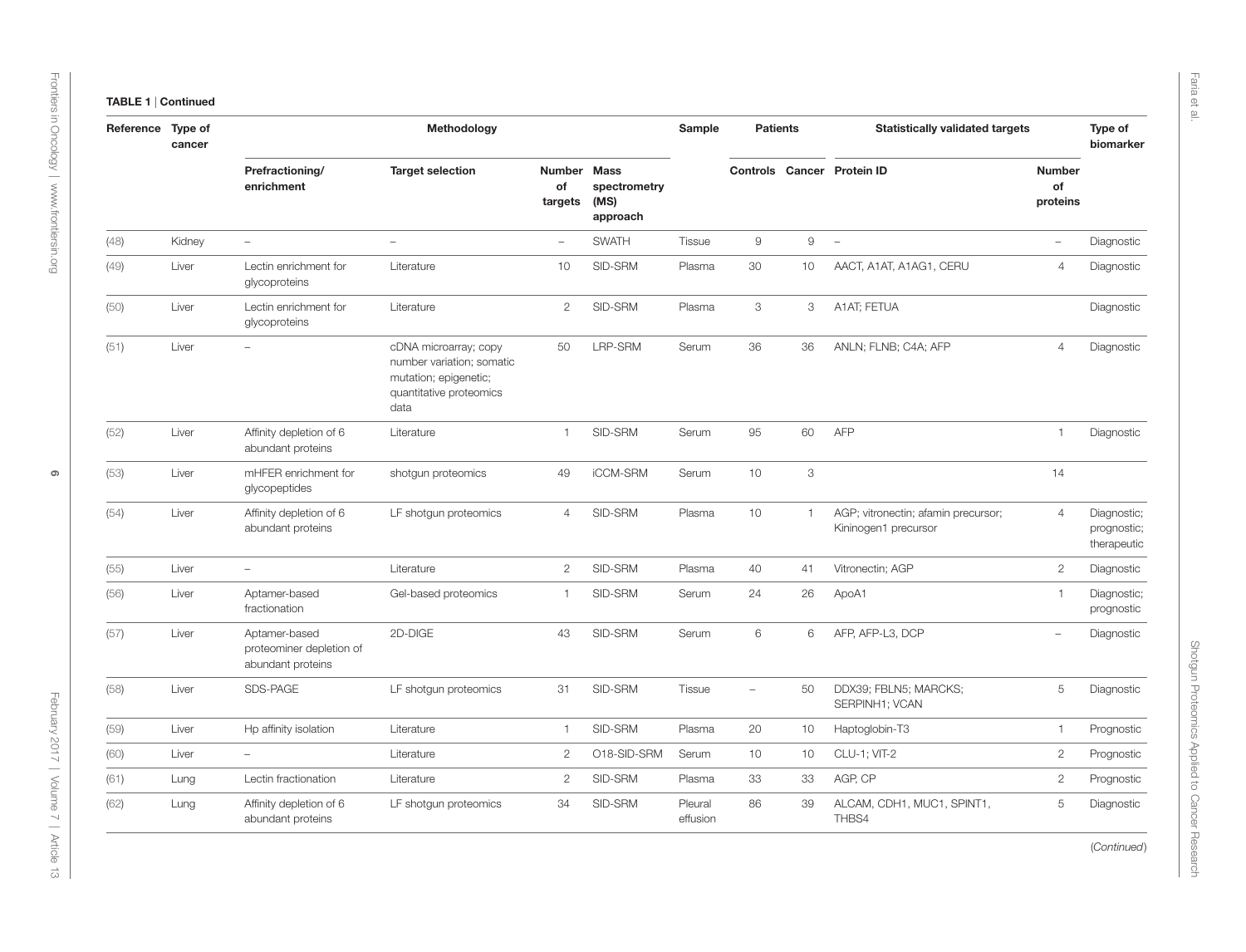| Reference Type of | cancer   |                                                                                  | Methodology             |                              |                                       | Sample        | <b>Patients</b>          |                          | <b>Statistically validated targets</b>                                                                             |                          | Type of<br>biomarker |
|-------------------|----------|----------------------------------------------------------------------------------|-------------------------|------------------------------|---------------------------------------|---------------|--------------------------|--------------------------|--------------------------------------------------------------------------------------------------------------------|--------------------------|----------------------|
|                   |          | Prefractioning/<br>enrichment                                                    | <b>Target selection</b> | Number Mass<br>of<br>targets | spectrometry<br>(MS)<br>approach      |               |                          |                          | Controls Cancer Protein ID                                                                                         | Number<br>of<br>proteins |                      |
| (63)              | Lung     | Enrichment for<br>desthiobiotinylated and<br>tyrosine-phosphorylated<br>peptides | LF shotqun proteomics   | 264                          | LRP-SRM                               | <b>Tissue</b> | 5                        | 5                        | Kinases                                                                                                            |                          | Therapeutic          |
| (64)              | Lung     | Microdissection                                                                  | Literature              | $\overline{1}$               | SID-SRM                               | Tissue        | $\overline{\phantom{0}}$ | 23                       | <b>EGFR</b>                                                                                                        | $\mathbf{1}$             | Therapeutic          |
| (65)              | Lung     | Affinity depletion of<br>albumin and IgG                                         | Literature              | 95                           | SID-SRM                               | Plasma        | 72                       | 30                       | ACTN1; ALDOA; ENO1; FLNA;<br>G6PD; GPI; HSP90B1; ICAM1; ILK;<br>LDHB; MSN; PGK1; PKM2; SPP1;<br>TALDO1; THBS1; ZYX | 17                       | Diagnostic           |
| (66)              | Lung     | Affinity depletion of<br>albumin and IqG                                         | Literature              | 371                          | SID-SRM                               | Plasma        | 123                      | 124                      | ISLR; BGH3; FIBA; TSP1; TETN;<br>COIA1; LG3BP; LRP1; FRIL; PRDX1;<br>GRP78; ALDOA; GSLG1                           | 13                       | Diagnostic           |
| (67)              | Lung     | Immunoaffinity                                                                   | Databases, literature   | 5                            | SID-SRM                               | Serum         | 12                       | 12                       | TIMP1, SLPI, TFPI, TFPI2, and CEA                                                                                  | 5                        | Diagnostic           |
| (68)              | Lung     | Laser microdissection                                                            | LF shotgun proteomics   | 6                            | In sample<br>internal<br>standard-SRM | <b>Tissue</b> | $\overline{\phantom{a}}$ | 27                       | Napsin-A, hAG-2                                                                                                    | $\mathbf{2}$             | Prognostic           |
| (69)              | Lung     | $\overline{\phantom{a}}$                                                         | LF shotgun proteomics   | 705                          | LF-SWATH                              | <b>BALF</b>   | 12                       | 12                       | Haptoglobin, complement C4-A,<br>glutathione S-transferase                                                         | 44                       | Diagnostic           |
| (70)              | Lung     | $\overline{\phantom{a}}$                                                         | Literature              | $\mathbf{1}$                 | SID-SRM                               | Serum         | 50                       | 160                      | Hp (subunits $\alpha$ and $\beta$ )                                                                                | $\mathbf{1}$             | Diagnostic           |
| (71)              | Lung     | $\overline{\phantom{m}}$                                                         | Literature              | $\mathbf{2}$                 | SID-SRM                               | Serum         | 99                       | 100                      | SAA1 and SAA2                                                                                                      | $\overline{2}$           | Diagnostic           |
| (72)              | Lung     | Immunoaffinity                                                                   | Literature              | 3                            | SID-SRM                               | Serum         | $\overline{4}$           | 6                        | ProGRP isoform 1, ProGRP isoform<br>3, NSE                                                                         | 3                        | Diagnostic           |
| (73)              | Lung     | SDS-PAGE                                                                         | LF shotgun proteomics   | 10                           | SID, LRP, and<br>LF-SRM               | <b>Tissue</b> | $\overline{\phantom{0}}$ | $\overline{\phantom{m}}$ | $\beta$ -galactosidase; alkaline phosphatase                                                                       | $\mathbf{2}$             | Diagnostic           |
| (74)              | Melanoma | SDS-PAGE                                                                         | Literature              | $\mathbf{1}$                 | SID-SRM                               | <b>Tissue</b> | $\overline{\phantom{a}}$ | 192                      | <b>BIM</b>                                                                                                         | $\mathbf{1}$             | Therapeutic          |
| (75)              | Melanoma | SDS-PAGE                                                                         | Literature              | 82                           | <b>SRM</b>                            | <b>Tissue</b> |                          | $\equiv$                 | HSP70; VEGFR2; mTOR; IRS-4;<br>GSK3; AKT1/2                                                                        | 6                        | Therapeutic          |
| (76)              | Melanoma | $\overline{\phantom{m}}$                                                         | Literature              | $\mathbf{1}$                 | SID-SRM                               | Tissue        | $\circ$                  | 10                       | <b>SNCA</b>                                                                                                        | $\mathbf{1}$             | Prognostic           |
|                   |          |                                                                                  |                         |                              |                                       |               |                          |                          |                                                                                                                    |                          | (Continued)          |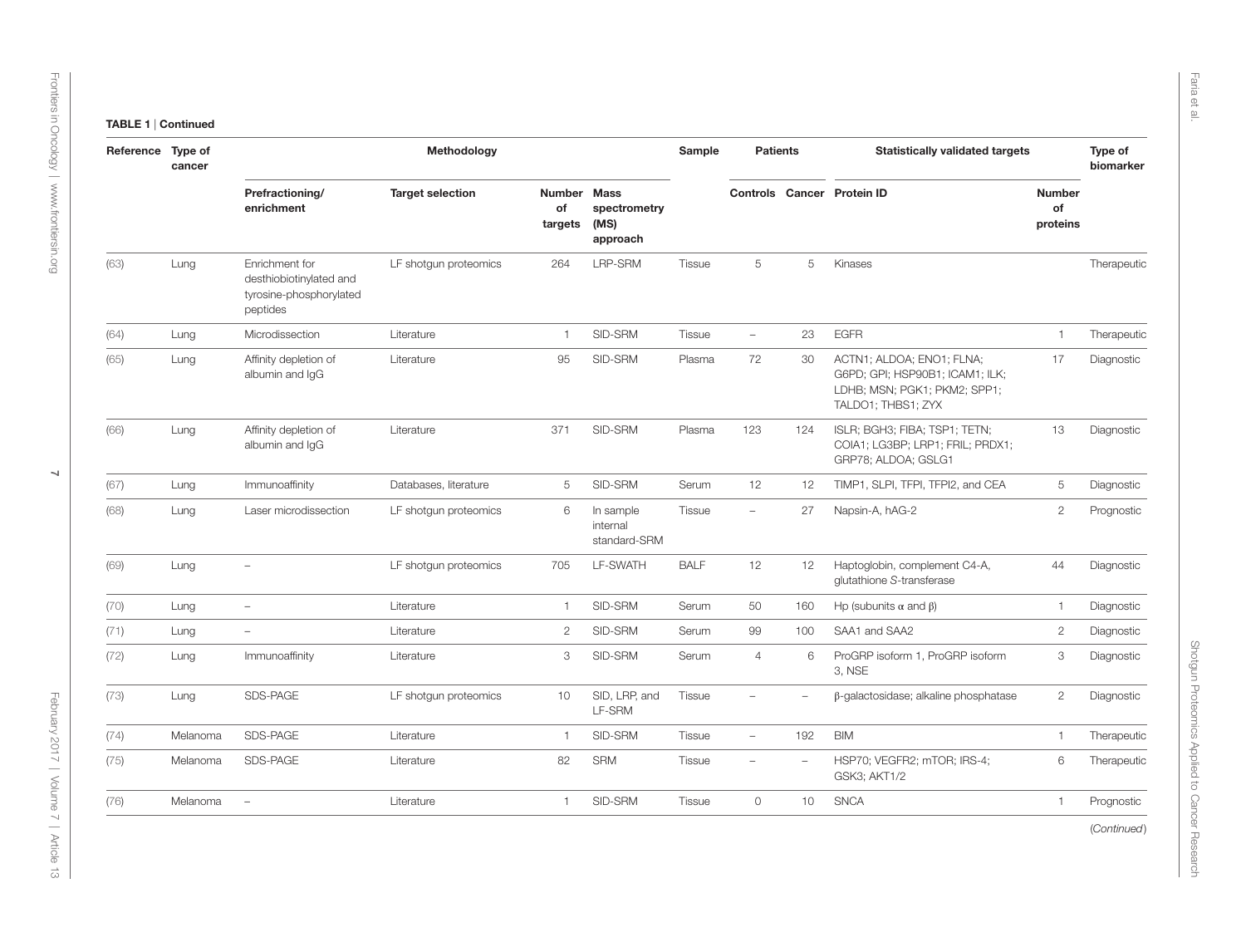| Reference Type of | cancer      |                                                                  | Methodology                             |                              |                                  | Sample           | <b>Patients</b>          |    | <b>Statistically validated targets</b>                                                                                                                                                                                                 |                                 | Type of<br>biomarker |
|-------------------|-------------|------------------------------------------------------------------|-----------------------------------------|------------------------------|----------------------------------|------------------|--------------------------|----|----------------------------------------------------------------------------------------------------------------------------------------------------------------------------------------------------------------------------------------|---------------------------------|----------------------|
|                   |             | Prefractioning/<br>enrichment                                    | <b>Target selection</b>                 | Number Mass<br>of<br>targets | spectrometry<br>(MS)<br>approach |                  |                          |    | Controls Cancer Protein ID                                                                                                                                                                                                             | <b>Number</b><br>of<br>proteins |                      |
| (77)              | Mesothelial | Glycopeptides enrichment                                         | MS-CSC; spectral libraries              | 36                           | LF-SRM                           | Serum            | 26                       | 49 | Intercellular adhesion molecule<br>1; basement membrane-specific<br>heparan sulfate proteoglycan core<br>protein; anthrax toxin receptor 1;<br>serum paraoxonase/arylesterase<br>1; hypoxia upregulated protein 1;<br>thrombospondin-1 | 6                               | Diagnostic           |
| (78)              | Oral        | $\overline{\phantom{a}}$                                         | Literature                              | 14                           | LRP-SRM                          | Saliva           | 8                        | 22 | C1R; LCN2; SLPI; FAM49B; TAGLN2;<br>CFB; C3; C4B; LRG1; SERPINA1                                                                                                                                                                       | 10                              | Prognostic           |
| (79)              | Ovary       | Combinatorial peptide<br>libraries 2D-LC                         | LF shotgun proteomics                   | 134                          | LF-SRM                           | Ascites<br>fluid | $\overline{\phantom{0}}$ | 6  | AMBP, BCAM, BTD, CD109, CD14,<br>COMP, CPN2, ECM1, FSTL1,<br>HABP2, HSPG2, IGFBP3, KLK6,<br>LBP, LGALS3BP, MIF, MSLN, MSN,<br>MSRA5, PON1, PRG4, SERPINA10,<br>SERPINC1, SERPIND1, SERPINF1,<br>SHBG, TGFB1, THBS1, TIMP1, TNC         | 30                              | Diagnostic           |
| (11)              | Ovary       | Affinity depletion of<br>12 abundant proteins;<br>MudPIT; OFFGEL | LF shotgun proteomics                   | 51                           | SID-SRM                          | Ascites<br>fluid | 25                       | 5  | GAPDH, MSLN, PKM1/2                                                                                                                                                                                                                    | 3                               | Diagnostic           |
| (80)              | Ovary       | Affinity depletion of 14<br>abundant proteins                    | LF shotgun proteomics                   | $\overline{2}$               | SID-SRM                          | <b>Tissue</b>    | 10                       | 11 | WDR1                                                                                                                                                                                                                                   | $\mathbf{1}$                    | Therapeutic          |
| (81)              | Ovary       | Affinity depletion of 12<br>abundant proteins                    | Literature; computational<br>prediction | 34                           | SID-SRM                          | Plasma           | 68                       | 16 | AACT, APOA1, APOE, B2MG, C1R,<br>CFAB, CO5, CO6, CO7, GELS, HPT,<br>IC1, ITIH4, RET4, SHBG, TETN,<br>THBG, TRFE, TTHY                                                                                                                  | 19                              | Diagnostic           |
| (82)              | Ovary       | Affinity depletion of<br>20 abundant proteins;<br>SDS-PAGE       | LF shotgun proteomics                   | $\overline{7}$               | LF-SRM                           | Plasma           | 15                       | 18 |                                                                                                                                                                                                                                        | 3                               | Diagnostic           |
| (83)              | Ovary       | Affinity depletion of<br>20 abundant proteins;<br>SDS-PAGE       | LF shotgun proteomics                   | $\overline{2}$               | LF-SRM                           | Plasma           | $\mathbf{1}$             | 3  | CLIC; TPM                                                                                                                                                                                                                              | $\mathbf{2}$                    | Diagnostic           |
| (84)              | Pancreas    | SDS-PAGE                                                         | Literature                              | $\mathbf{1}$                 | SID-SRM                          | Cyst<br>fluid    | 5                        | 10 | <b>KRAS</b>                                                                                                                                                                                                                            | $\mathbf{1}$                    | Diagnostic           |
| (85)              | Pancreas    | ۰                                                                | LF shotgun proteomics                   | 18                           | LRP-SRM                          | Tissue           | $\equiv$                 | 9  | TGM2, PSAP, DPYSL3, SERPINF1,<br>ARPC4, BRRP7, S100A11, CAN2,<br>MVP, GC                                                                                                                                                               | 10                              | Prognostic           |
|                   |             |                                                                  |                                         |                              |                                  |                  |                          |    |                                                                                                                                                                                                                                        |                                 |                      |

(*Continued*)

Shotgun Proteomics Applied to Cancer Research

Shotgun Proteomics Applied to Cancer Research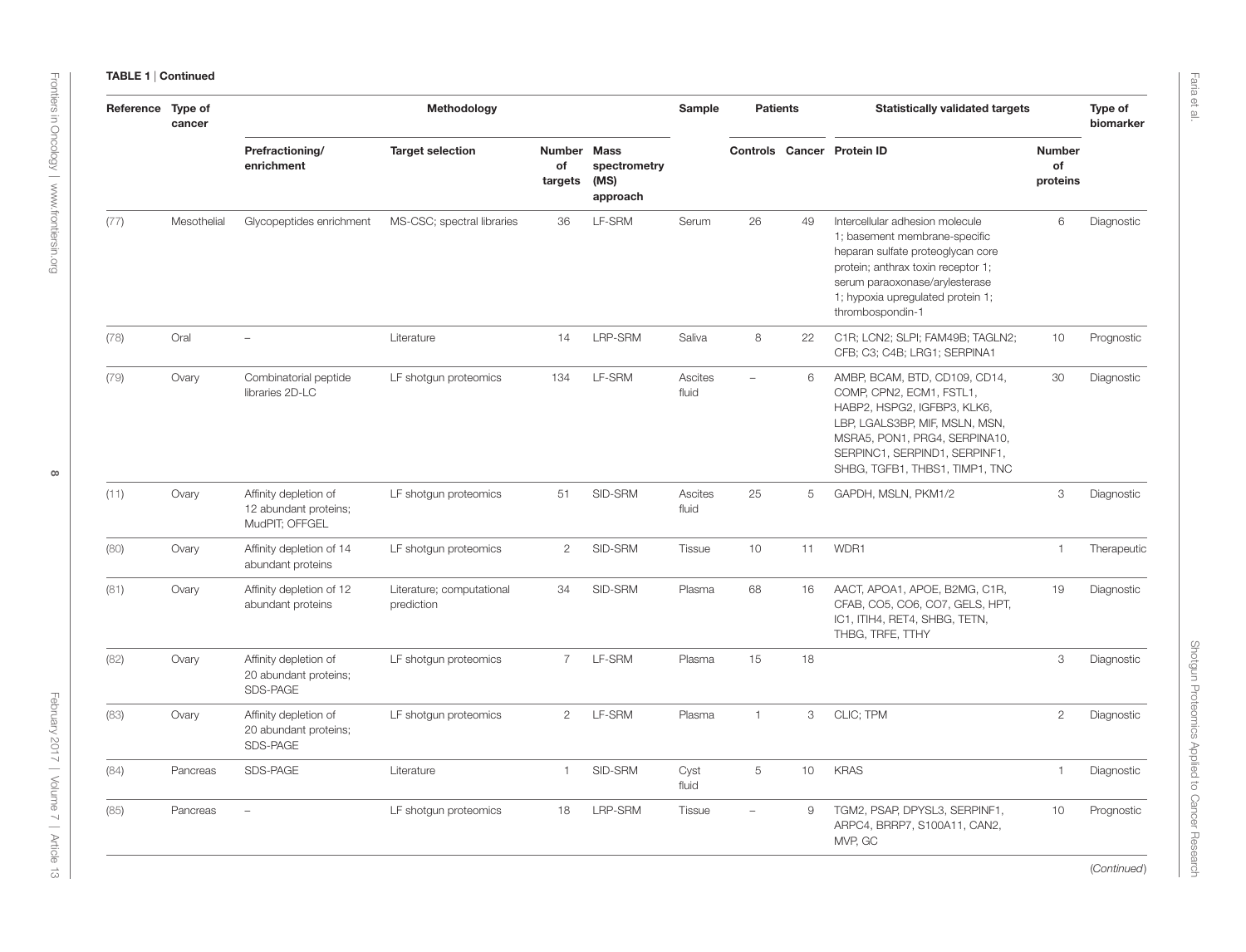| Reference Type of | cancer   |                                                               | Methodology                            |                                |                                                 | Sample                  | <b>Patients</b>          |                          | <b>Statistically validated targets</b>                                               |                                 | Type of<br>biomarker       |
|-------------------|----------|---------------------------------------------------------------|----------------------------------------|--------------------------------|-------------------------------------------------|-------------------------|--------------------------|--------------------------|--------------------------------------------------------------------------------------|---------------------------------|----------------------------|
|                   |          | Prefractioning/<br>enrichment                                 | <b>Target selection</b>                | <b>Number</b><br>of<br>targets | <b>Mass</b><br>spectrometry<br>(MS)<br>approach |                         |                          |                          | Controls Cancer Protein ID                                                           | <b>Number</b><br>of<br>proteins |                            |
| (86)              | Pancreas | 2D-nano-HPLC                                                  | iTRAQ shotgun proteomics               | $\overline{1}$                 | <b>SRM</b>                                      | <b>Tissue</b>           | 3                        | 7                        | Dihydropyrimidinase-like 3                                                           | $\mathbf{1}$                    | Therapeutic                |
| (87)              | Pancreas | Affinity depletion of six<br>abundant proteins                | Literature; database                   | 260                            | SID-SRM                                         | Plasma                  | 100                      | 84                       | KLKB1, IGFBP2, THBS1, PPBP, TXN,<br>LDHB, IGFBP3, LRG1, C5, AGT,<br>CPN <sub>2</sub> | 11                              | Diagnostic                 |
| (88)              | Pancreas | Lectin affinity<br>chromatography                             | TMT shotgun proteomics                 | $\overline{1}$                 | SID-SRM                                         | Serum                   | 115                      | 26                       | Serotransferrin                                                                      | $\mathbf{1}$                    | Diagnostic                 |
| (89)              | Pancreas | Membrane and cytosolic<br>fractions                           | Literature                             | 25                             | SID-SRM                                         | <b>Tissue</b>           | $\overline{\phantom{a}}$ | 10                       | dCK                                                                                  | 8                               | Treatment                  |
| (90)              | Pancreas | Affinity depletion of<br>albumin and IgG                      | Shotgun proteomics<br>(literature)     | $\overline{5}$                 | SID-SRM                                         | Plasma                  | 40                       | 20                       | Gelsolin, lumican, TIMP1                                                             | 3                               | Diagnostic                 |
| (91)              | Pancreas | Laser microdissection;<br>immunohistochemistry                | Shotqun proteomics                     | 170                            | LRP-SRM                                         | <b>Tissue</b>           | 5                        | 8                        | ECH1, GLUT1 (GTR1), OLFM4,<br>STML <sub>2</sub>                                      | $\overline{4}$                  | Prognostic                 |
| (92)              | Pancreas | Streptavidin affinity<br>2D-nano-HPLC                         | Shotgun proteomics                     | $\overline{4}$                 | <b>SRM</b>                                      | <b>Tissue</b>           | 38                       | 62                       | FN1, PRELP, TGM2, AGRN                                                               | $\overline{4}$                  | Diagnostic;<br>therapeutic |
| (93)              | Pancreas | Affinity depletion of high<br>and medium abundant<br>proteins | SILAC shotgun proteomics               | 72                             | SID-SRM                                         | Serum                   | 20                       | 20                       | cystatin M, IGF binding protein 7,<br>villin 2                                       | 3                               | Diagnostic                 |
| (94)              | Pancreas | $\overline{\phantom{a}}$                                      | Shotgun proteomics PTM<br>(literature) | $\overline{1}$                 | SID-SRM                                         | Plasma                  | 21                       | 70                       | $\alpha$ -fibrinogen containing Hyp-530 and<br>Hyp-565                               | $\mathbf{1}$                    | Diagnostic                 |
| (95)              | Prostate |                                                               | Databases, LF shotgun<br>proteomics    | 32                             | LF-parallel<br>reaction<br>monitoring<br>(PRM)  | Urine                   | 15                       | 15                       | PROS1; HPR; PZP; SLAIN1                                                              | $\overline{4}$                  | Diagnostic                 |
| (96)              | Prostate | <b>SCX</b>                                                    | Literature                             | $\mathbf{1}$                   | SID-SRM                                         | Serum                   | $\overline{\phantom{a}}$ | $\overline{\phantom{a}}$ | <b>PSA</b>                                                                           | $\mathbf{1}$                    | Diagnostic                 |
| (97)              | Prostate | Depletion of 14<br>abundant proteins;<br>immunoprecipitation  | Literature                             | $\mathbf{2}$                   | SID-SRM                                         | Serum                   |                          | $\overline{\phantom{a}}$ | proPSA; PSA                                                                          | $\mathbf{2}$                    | Diagnostic                 |
| (98)              | Prostate | Glycopeptides enrichment                                      | LF shotgun<br>glycoproteomics          | 39                             | SID-SRM                                         | Serum;<br><b>Tissue</b> | 66                       | 77                       | GALNTL4; FN; AZGP1; BGN; ECM1                                                        |                                 | Diagnostic;<br>Prognostic  |
| (99)              | Prostate | Affinity depletion of<br>abundant proteins; MCX               | Literature                             | $\mathbf{1}$                   | SID-SRM                                         | Serum                   | $\overline{4}$           | 5                        | <b>PSA</b>                                                                           |                                 | Diagnostic                 |
| (100)             | Prostate | $\overline{\phantom{a}}$                                      | 2D-DIGE-MS                             |                                | SID-SRM                                         | Urine                   | 14                       | 11                       | Vinculin; PAP; galectin-3                                                            | 3                               | Diagnostic;<br>prognostic  |
|                   |          |                                                               |                                        |                                |                                                 |                         |                          |                          |                                                                                      |                                 | (Continued)                |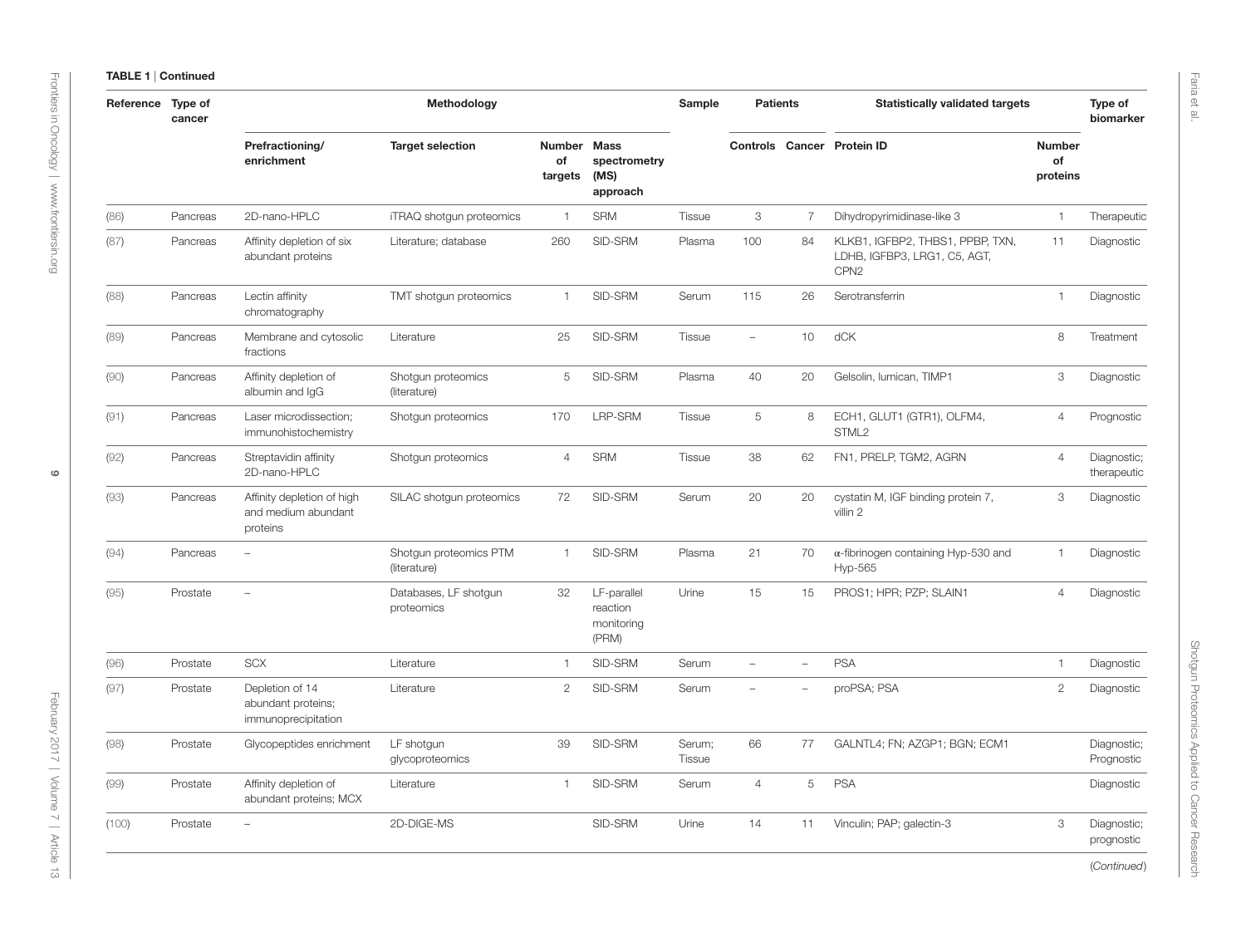$\vec{o}$ 

#### TABLE 1 | Continued

| Reference | Type of<br>cancer |                                                                   | Methodology                   |                                |                                                 | Sample                                | <b>Patients</b>          |                | <b>Statistically validated targets</b>                        |                                 | Type of<br>biomarker                      |
|-----------|-------------------|-------------------------------------------------------------------|-------------------------------|--------------------------------|-------------------------------------------------|---------------------------------------|--------------------------|----------------|---------------------------------------------------------------|---------------------------------|-------------------------------------------|
|           |                   | Prefractioning/<br>enrichment                                     | <b>Target selection</b>       | <b>Number</b><br>οf<br>targets | <b>Mass</b><br>spectrometry<br>(MS)<br>approach |                                       |                          |                | Controls Cancer Protein ID                                    | <b>Number</b><br>of<br>proteins |                                           |
| (101)     | Prostate          | Microdissection:<br>glycopeptides enrichment                      | LF shotgun<br>glycoproteomics | 548                            | <b>SWATH</b>                                    | Tissue                                | 10                       | 65             | N-acylethanolamine acid amidase;<br>protein tyrosine kinase 7 | 3                               | Diagnostic;<br>prognostic                 |
| (102)     | Prostate          | High PH RP-HPLC                                                   | Literature                    |                                | SID-SRM                                         | Serum                                 |                          | $\overline{2}$ | <b>PSA</b>                                                    |                                 | Diagnostic                                |
| (103)     | Prostate          | Affinity depletion of 14<br>abundant proteins; high<br>PH RP-HPLC | Literature                    | $\overline{2}$                 | SID-SRM                                         | Urine:<br>serum                       | 23                       | 14             | ARG2; PSA                                                     | 2                               | Diagnostic                                |
| (104)     | Prostate          | Glycoprotein enrichment                                           | Literature                    | 37                             | SID-SRM                                         | Serum                                 | $\circ$                  | 37             | CPM; APOB; CADM1; CFH; CP;<br>CTSD; GOLM1; TIMP1              | 8                               | Therapeutic                               |
| (105)     | Prostate          | Affinity depletion of 7<br>abundant proteins                      | Literature                    | 10                             | SID-SRM                                         | Seminal<br>liquid;<br>blood<br>plasma | $\overline{\phantom{a}}$ | 37             | <b>SNP-L1321</b>                                              |                                 | Prognostic                                |
| (106)     | Thyroid           | $\overline{\phantom{0}}$                                          | Literature                    | 21                             | LF-SRM;<br>SID-SRM                              | Tissue                                | 9                        | 27             | S100A6; S100A11; ANXA1;<br>S100A13; S100A4; S100A10; ANXA2    | $\overline{7}$                  | Diagnostic;<br>prognostic;<br>therapeutic |

*A variety of different targeted proteomic methods were employed and are also described.*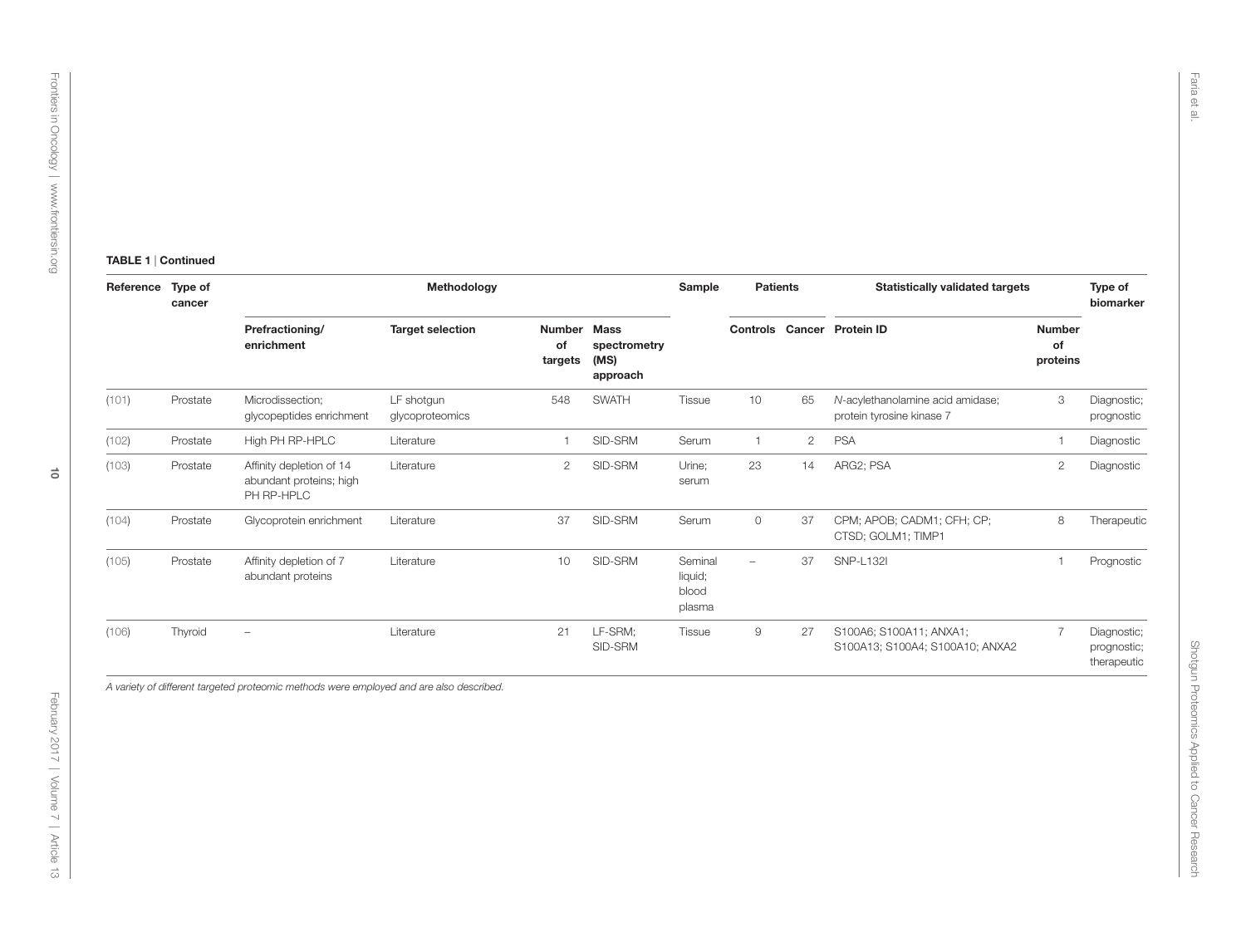<span id="page-10-0"></span>TABLE 2 | A compilation of some of the most relevant studies that made use of in vitro, xenografts, or samples from non-human models for the search of molecular biomarkers relevant to the diagnosis, prognosis, and/or therapeutical strategies in cancer research.

|       | Reference Type of<br>cancer |                                                 | Methodology                                                                              |                         |                                                                         | Sample                                         | <b>Species</b> | <b>Statistically validated targets</b>                    |                                 | Type of<br>biomarker      |
|-------|-----------------------------|-------------------------------------------------|------------------------------------------------------------------------------------------|-------------------------|-------------------------------------------------------------------------|------------------------------------------------|----------------|-----------------------------------------------------------|---------------------------------|---------------------------|
|       |                             | Prefractioning/<br>enrichment                   | <b>Target selection</b>                                                                  | Number<br>of<br>targets | <b>Mass</b><br>spectrometry<br>(MS) approach                            |                                                |                | <b>Protein ID</b>                                         | <b>Number</b><br>of<br>proteins |                           |
| (107) | <b>Breast</b>               | IMAC (phospho)                                  | SILAC shotgun<br>proteomics                                                              | 100                     | Parallel reaction<br>monitoring (PRM)                                   | MCF7, PC3, HL60<br>cells                       | H. sapiens     | MAPK, PI3K/mTOR, and<br><b>CDK</b>                        |                                 | Therapeutic               |
| (108) | <b>Breast</b>               |                                                 | Label-free (LF) shotgun<br>proteomics                                                    | 258                     | LF-SRM                                                                  | MCF10A cells                                   | H. sapiens     | CDH1; CDH2; vimentin                                      |                                 | Therapeutic               |
| (109) | <b>Breast</b>               | Phosphatase treatment                           | Literature                                                                               | 4                       | Labeled reference<br>peptide (LRP)-SRM                                  | MCF-7 cells                                    | H. sapiens     | ER, HER2, RAF, and<br>ERK1                                | $\overline{4}$                  | Prognostic                |
| (110) | <b>Breast</b>               | <b>SCX</b>                                      | Literature                                                                               | 76                      | Stable isotope<br>dilution-selected<br>reaction monitoring<br>(SID-SRM) | MCF-7 cells                                    | H. sapiens     | SLC2A1, HSPA5, LDHA,<br>PGR, and TFF1                     | 12                              | Prognostic                |
| (111) | <b>Breast</b>               |                                                 | SILAC shotgun<br>proteomics                                                              | 8                       | LF-PRM                                                                  | 231-BR; MDA-<br>MB-231 cells                   | H. sapiens     | MMP1; EFNB1; STOM1;<br>UAP1; MYCT1; TGM2;<br>S100A4; LCP1 | 8                               | Prognostic                |
| (112) | <b>Breast</b>               | Avidin-agarose                                  | Isotope-coded<br>ATP-affinity shotgun<br>proteomics                                      | 120                     | SID-SRM; isotope-<br>coded ATP-affinity                                 | MCF-7 cells                                    | H. sapiens     | CHK1, CDK1, and CDK2                                      | 120                             | Therapeutic               |
| (113) | <b>Breast</b>               | Immunoenrichment;<br>SDS-PAGE                   | Literature                                                                               | $\overline{1}$          | SWATH and MS1<br>filtering                                              | SK-BR3 cells                                   | H. sapiens     | ErbB <sub>2</sub>                                         | 1                               | Diagnostic                |
| (114) | <b>Breast</b>               | Immunoprecipitation of<br>decorin and periostin | Isobaric tags for<br>relative and absolute<br>quantitation (iTRAQ)<br>shotgun proteomics | $\overline{2}$          | SID-SRM                                                                 | MDA-MB-231;<br>T47D; BT-20 cells               | H. sapiens     | Decorin; periostin                                        | $\overline{2}$                  | Therapeutic               |
| (26)  | <b>Breast</b>               | $2D-LC$                                         | LF shotqun proteomics                                                                    | 319                     | SID-SRM                                                                 | 30 cell lines                                  | H. sapiens     | CLTC, DPYSL2; ABAT;<br>many others                        |                                 | Diagnostic;<br>Prognostic |
| (115) | <b>Breast</b>               | 2D-gel                                          | 2D-DIGE                                                                                  | 11                      | LF-SRM                                                                  | ZR-75-1, MDA-<br>MB-231, and MCF-<br>10A cells | H. sapiens     | HSP105, KRT8, KRT18,<br>RPLP0, and RAD23B                 | 5                               | Therapeutic               |
| (116) | <b>Breast</b>               | 2D-LC                                           | iTRAQ shotqun<br>proteomics                                                              | 12                      | SID-SRM                                                                 | MCF7 cells                                     | H. sapiens     | HSPA8, LDHA, NACA,<br>CTSD, PKM2, IGF-1R                  | 6                               | Therapeutic               |
| (29)  | <b>Breast</b>               |                                                 | Transcriptomics<br>database; LF shotgun<br>proteomics;                                   | 20                      | SID-SRM                                                                 | SK-BR-3 and MDA-<br>MB-231 cells               | H. sapiens     | KPNA2; CDK1                                               | $\overline{c}$                  | Prognostic                |
|       |                             |                                                 |                                                                                          |                         |                                                                         |                                                |                |                                                           |                                 |                           |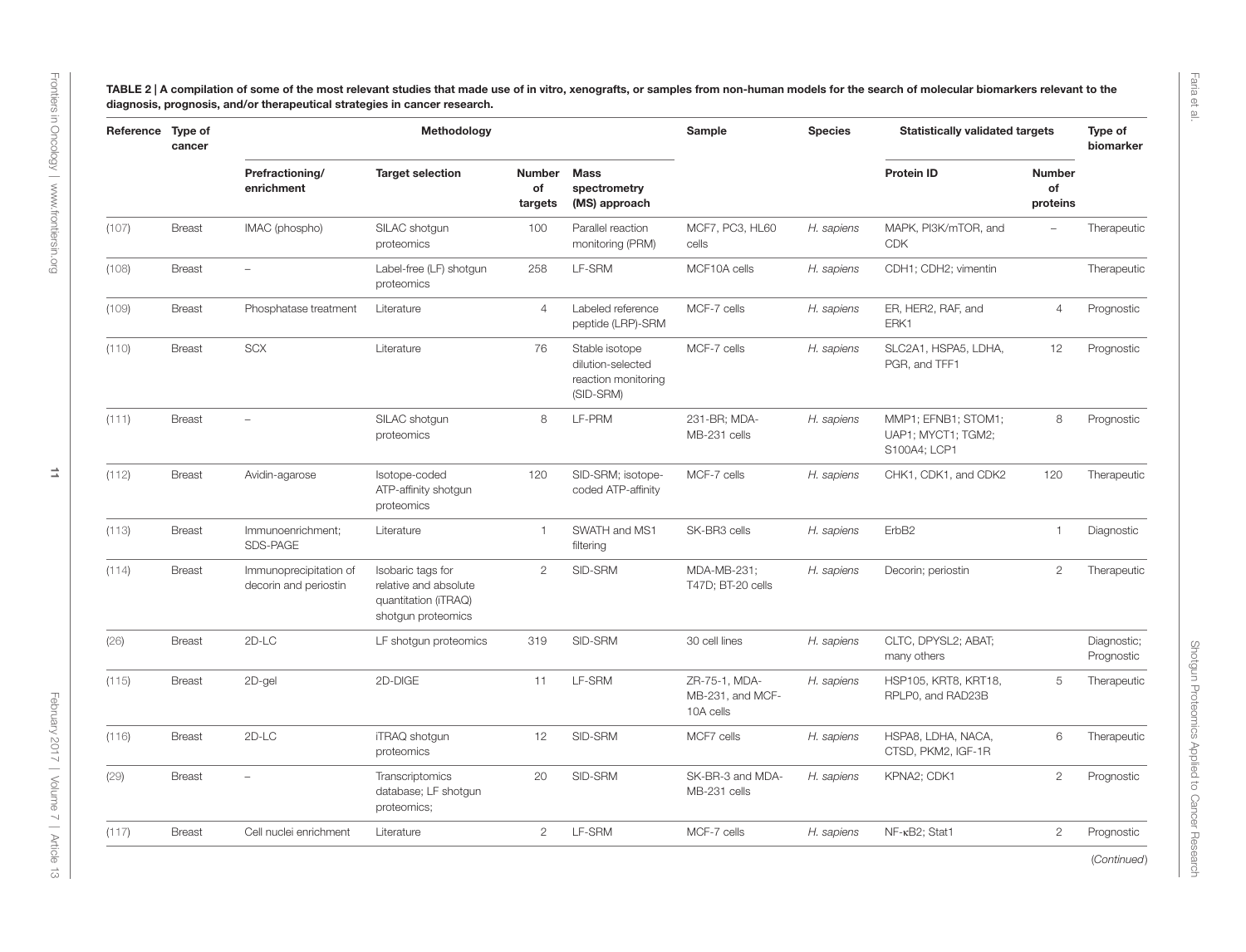| Reference Type of | cancer                                            |                                                                                  | Methodology                 |                                |                                              | Sample                                                                         | <b>Species</b>  | <b>Statistically validated targets</b>                                                                                                                                    |                                 | Type of<br>biomarker      |
|-------------------|---------------------------------------------------|----------------------------------------------------------------------------------|-----------------------------|--------------------------------|----------------------------------------------|--------------------------------------------------------------------------------|-----------------|---------------------------------------------------------------------------------------------------------------------------------------------------------------------------|---------------------------------|---------------------------|
|                   |                                                   | Prefractioning/<br>enrichment                                                    | <b>Target selection</b>     | <b>Number</b><br>of<br>targets | <b>Mass</b><br>spectrometry<br>(MS) approach |                                                                                |                 | <b>Protein ID</b>                                                                                                                                                         | <b>Number</b><br>of<br>proteins |                           |
| (118)             | <b>Breast</b>                                     |                                                                                  | LF shotgun proteomics       | 60                             | LF-SRM                                       | Tissue                                                                         | Mus<br>musculus | Osteopontin and fibulin-2                                                                                                                                                 | $\overline{2}$                  | Diagnostic;<br>Prognostic |
| (119)             | Colon                                             | Lectin affinity                                                                  | Literature                  | $\mathbf{2}$                   | LRP-SRM                                      | WiDr cells                                                                     | H. sapiens      | TIMP1; PTPK                                                                                                                                                               | $\overline{c}$                  | Diagnostic                |
| (42)              | Colon                                             | Laser microdissection;<br>SDS-PAGE                                               | Literature                  | 22                             | SID-SRM                                      | HCT116, HT29,<br>KM12, SW620,<br>KM12C, KM12L4A,<br>and KM12SM cells           | H. sapiens      | B-catenin; c-Src; c-Myc;<br>PP <sub>2</sub> A                                                                                                                             | $\overline{4}$                  | Prognostic                |
| (120)             | Colon                                             | Affinity depletion of<br>3 abundant proteins;<br><b>SCX</b>                      | SILAC shotgun<br>proteomics | 9                              | SID-SRM                                      | Serum                                                                          | M. musculus     | MGAM; COL1A1; ITIH3<br>and F5                                                                                                                                             | 4                               | Diagnostic                |
| (121)             | Colon                                             | affinity depletion of 3<br>abundant proteins;<br><b>SCX</b>                      | SILAC shotgun<br>proteomics | 20                             | SID-SRM                                      | Serum                                                                          | M. musculus     | Cysttin C, secreted<br>phosphoprotein 1,<br>pyruvate kinase 3,<br>procollagen C-proteinase<br>enhancer, nucleobindin,<br>HSP1A, nucleolin,<br>fibronectin, profilin, HSP8 | 10                              | Diagnostic                |
| (122)             | Colon; lung;<br>melanoma;<br>leukemia;<br>myeloma | SDS-PAGE                                                                         | Literature                  | 221                            | SID-SRM                                      | Multiple cell lines<br>(>25)                                                   | H. sapiens      |                                                                                                                                                                           | 95                              | Therapeutic               |
| (123)             | Glioblastoma                                      | Secretome enrichment                                                             | Shotgun                     | 65                             | SID-SRM                                      | U87 cells                                                                      | H. sapiens      | EGFR, EGFRvIII, and/<br>or PTEN                                                                                                                                           | 62                              | Therapeutic               |
| (124)             | Kidney                                            | Immunoaffinity                                                                   | Literature                  | $\mathbf{1}$                   | SID-SRM                                      | PRC3 cells                                                                     | H. sapiens      | CA12                                                                                                                                                                      | $\mathbf{1}$                    | Diagnostic                |
| (125)             | Kidney;<br><b>Breast</b>                          | $\overline{\phantom{a}}$                                                         | Shotgun                     | 114                            | LRP-PRM                                      | BT474 and Sum159<br>xenograft                                                  | H. sapiens      | HER <sub>2</sub>                                                                                                                                                          | 104                             | Diagnostic                |
| (126)             | Leukemia                                          | IMAC (phospho)                                                                   | LF shotgun proteomics       | 25                             | LF-SRM                                       | AML-193, CMK,<br>CTS, HEL,<br>Kasumi-1, KG-1,<br>MV4-11, and P31/<br>FUJ cells | H. sapiens      | PI3K, MEK, and JAK                                                                                                                                                        | 3                               | Therapeutic               |
| (127)             | Lung                                              | SDS-PAGE                                                                         | Literature                  | 1                              | LF-SRM                                       | A431 cells                                                                     | H. sapiens      | 6 phosphosites in EGFR                                                                                                                                                    | $\overline{1}$                  | Therapeutic               |
| (63)              | Lung                                              | Enrichment for<br>desthiobiotinylated and<br>tyrosine-phosphorylated<br>peptides | LF shotgun proteomics       | 264                            | LRP-SRM                                      | HCC366 and H2286<br>cells                                                      | H. sapiens      | Kinases                                                                                                                                                                   |                                 | Therapeutic               |

(*Continued*)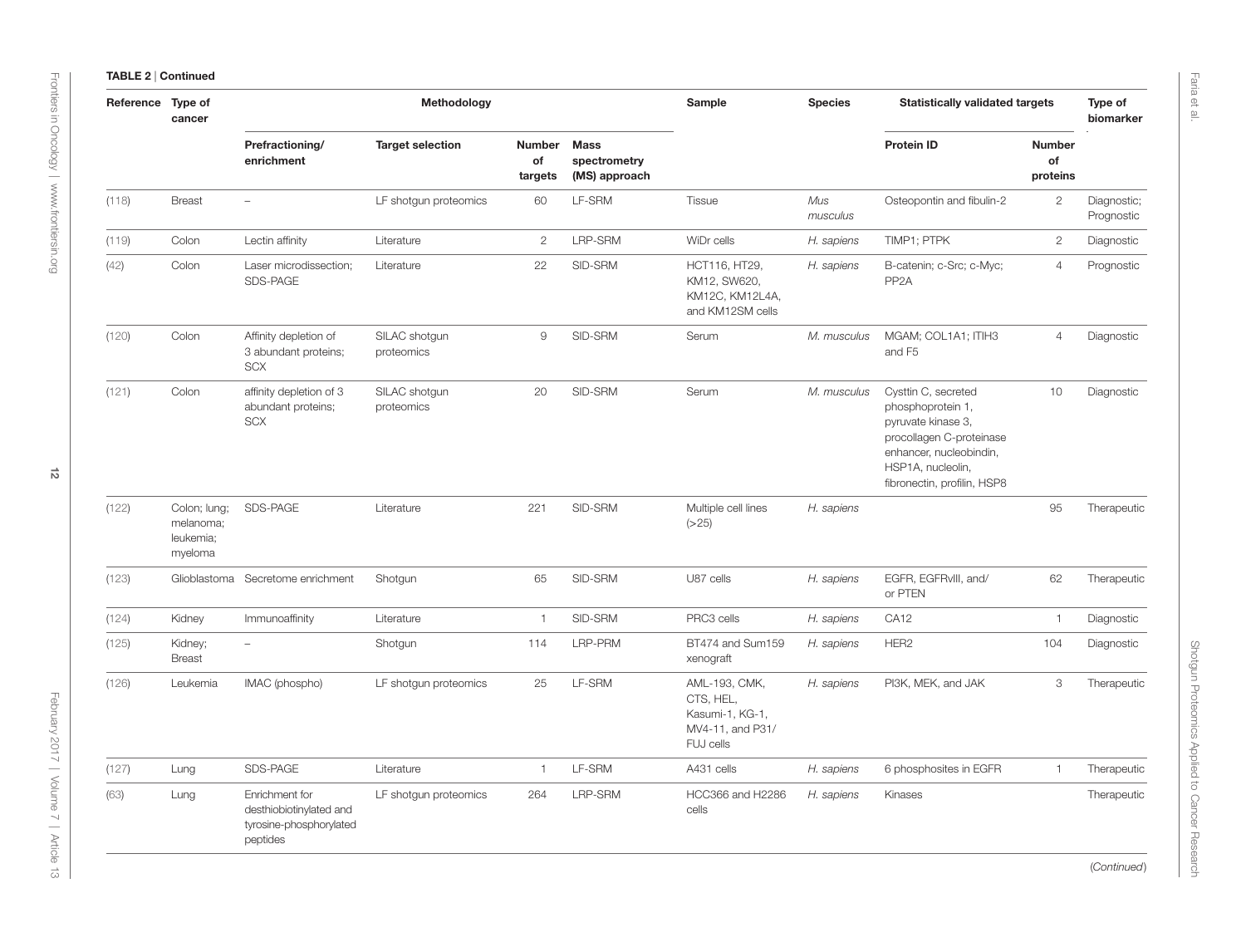| Reference | Type of<br>cancer    |                                                                 | Methodology             |                         |                                              | Sample                                                                                               | <b>Species</b> | <b>Statistically validated targets</b>                                                        |                                 | Type of<br>biomarker      |
|-----------|----------------------|-----------------------------------------------------------------|-------------------------|-------------------------|----------------------------------------------|------------------------------------------------------------------------------------------------------|----------------|-----------------------------------------------------------------------------------------------|---------------------------------|---------------------------|
|           |                      | Prefractioning/<br>enrichment                                   | <b>Target selection</b> | Number<br>of<br>targets | <b>Mass</b><br>spectrometry<br>(MS) approach |                                                                                                      |                | <b>Protein ID</b>                                                                             | <b>Number</b><br>of<br>proteins |                           |
| (64)      | Lung                 | Microdissection                                                 | Literature              | $\mathbf{1}$            | SID-SRM                                      | Xenograft cell culture                                                                               | M. musculus    | <b>EGFR</b>                                                                                   | $\mathbf{1}$                    | Therapeutic               |
| (128)     | Lung; skin;<br>colon | Phosphotyrosine<br>immunoenrichment                             | Literature              | 83                      | LRP-PRM                                      | A431; SW480 and<br>$11-18$ cells                                                                     | H. sapiens     | EGFR; FLK2; EPHA1;<br>FAK1; FGFR2; IGF1R;<br>LYN; PGFRA; PTK7;<br>SRC; VGFR2; and YES         | $21 - 28$                       | Therapeutic               |
| (129)     | Multiple<br>myeloma  | SDS-PAGE                                                        | Literature              | 15                      | SID-SRM                                      | RPMI-8226; U266<br>cells                                                                             | H. sapiens     | NF-kB1 and 2, RelB/p50,<br>Bcl-2, Mcl-1, Bfl-1, Bcl-<br>xL, Bid, Bim, FANCD2,<br><b>FANCI</b> | $\overline{\phantom{a}}$        | Therapeutic               |
| (130)     | Ovary                | Affinity depletion of 20<br>abundant proteins; IEF;<br>SDS-PAGE | LF shotqun proteomics   | 14                      | LF-SRM                                       | Xenograft mouse<br>models                                                                            | M. musculus    | AGRN, PSME2, TPI1,<br>DDAH2, GM2A, YWHAB,<br>YWHAH, PSMA,<br>PSMB1-4                          |                                 | Diagnostic                |
| (131)     | Ovary                | $\overline{\phantom{m}}$                                        | Literature              | $\mathbf{1}$            | Ion-trap LRP-pSRM                            | 2008 cell line                                                                                       | H. sapiens     | SOD1                                                                                          | $\mathbf{1}$                    | Therapeutic               |
| (132)     | Ovary                | Immunoprecipitation;<br>SDS-PAGE                                | Shotgun                 | $\mathbf{2}$            | SID-SRM                                      | OVTOKO, OVISE,<br>MCAS, OVKATE,<br>OVSAHO, OVMANA,<br>OVSAYO, OVCAR-3,<br>RMG-I, and RMG-II<br>cells | H. sapiens     | Brg1; ARID1A                                                                                  | $\mathbf{2}$                    | Diagnostic                |
| (84)      | Pancreas             | SDS-PAGE                                                        | Literature              | $\mathbf{1}$            | SID-SRM                                      | DLD1; COLO-205;<br>SW480; A549;<br>HCT116; HT-29 cells                                               | H. sapiens     | <b>KRAS</b>                                                                                   | 1                               | Diagnostic                |
| (89)      | Pancreas             | Membrane and<br>cytosolic fractions-<br>centrifugation          | Literature              | 25                      | SID-SRM                                      | PK9, CFPac-1,<br>PK1, SUIT2, AsPC1<br>human cells                                                    | H. sapiens     | dCK; UMP-CMP; cN-III;<br>ENT1                                                                 | $\overline{4}$                  | Therapeutic               |
| (133)     | Prostate             | ۳                                                               | Literature              | $\mathbf{1}$            | SID-SRM                                      | VCaP and LNCaP<br>cells                                                                              | H. sapiens     | ERG3                                                                                          | $\overline{1}$                  | Diagnostic;<br>prognostic |

*A variety of different targeted proteomic methods were employed and are also described.*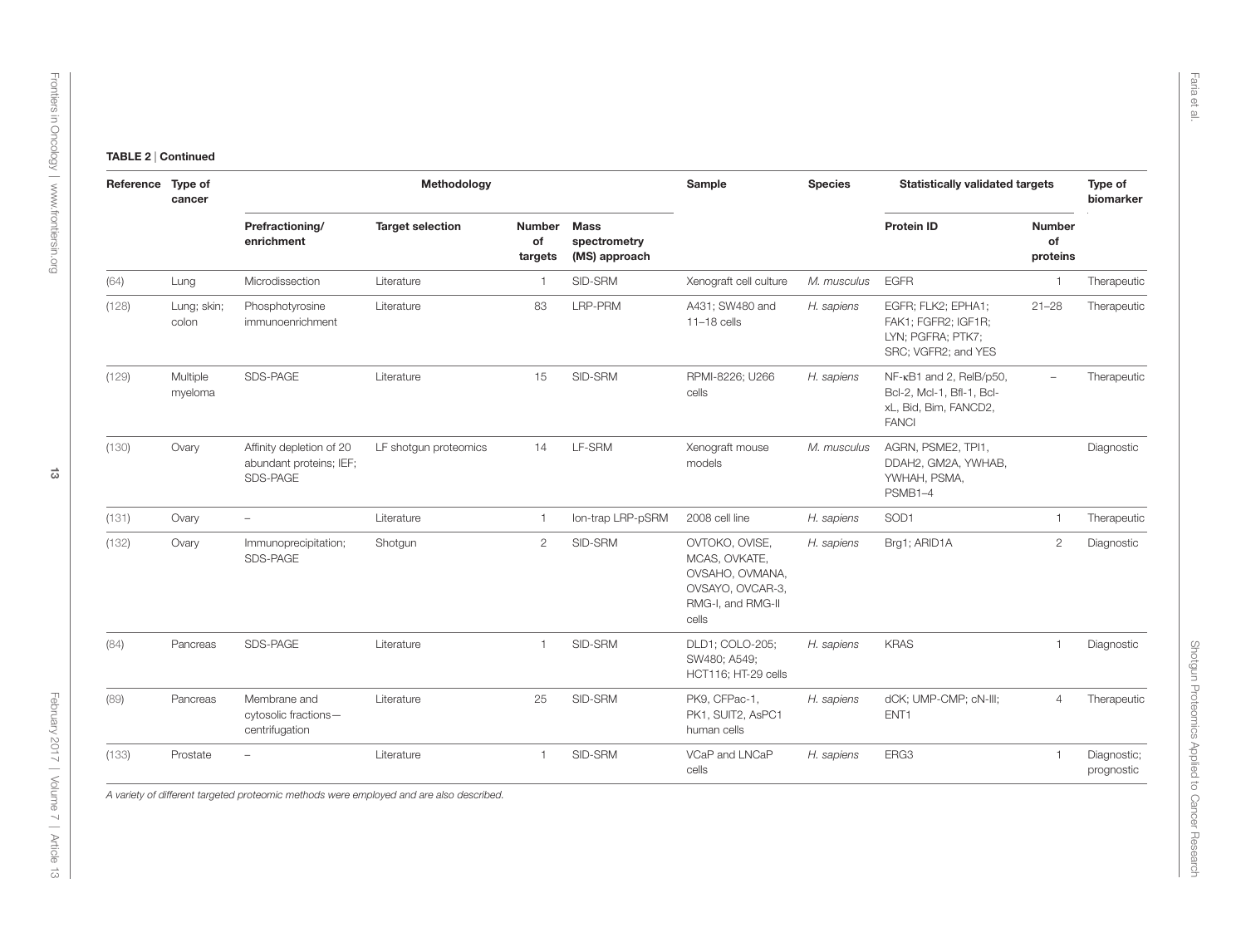*experiment, and the formulation and testing of hypotheses*. This relationship between specific hypothesis postulation and its testing through experimentation is clearly more in sync with the aspects that drive targeted proteomics. It is important, however, to be clear that discovery proteomic methods are not by any means irrelevant or wasteful in nature. Such strategies have paved the way through which modern targeted proteomics travels and it could be argued that the difficulty in transitioning to more elegant platform for proteomic exploration from broader, discovery-based approaches into hypothesis-driven scenarios in cancer research represents a natural and predictable growing pain in balancing the inherent opportunity costs of each methodology. Shotgun approaches have indeed opened up the proteome for more specific, reproducible, and question-based investigation by targeted proteomics that may allow us to answer more specific questions more rapidly and more accurately than previously possible, in a way that impacts diagnosis and treatment of a number of diseases, including cancer, since targets studies are by definition better for streamlining biomarker discovery in real-life conditions. In reality, the present review demonstrates that this is an ongoing trend that has already helped with the identification of several biomarkers for a number of cancer types, regarding several relevant aspects of the disease, such as diagnosis, staging, prognosis, and therapy.

### Targeted Proteomics

The concept of targeted MS assays for peptide quantitation originated with the study of isotopically labeled peptides used as internal standards to measure peptide levels in biological samples as early as in 1983 ([140\)](#page-26-17). Later, in 1990, Kusmierz et al. [\(141\)](#page-26-18) applied the acronym MRM (multiple reaction monitoring) for the quantification of peptides in human tissue extracts by comparing spectra of unlabeled samples to those of labeled peptides. Modern targeted approaches, generally called selected reaction monitoring (SRM, which can be interchangeably termed MRM) focus on following up the quantification of a handful of proteins of interest in separate experimental conditions, performing relative or absolute quantification with high specificity and sensitivity ([46\)](#page-23-33), even in particularly complex backgrounds.

To identify proteins in a targeted fashion, it is mandatory to monitor proteotypic peptides (PTPs), which are unique amino acid sequences that consistently identify a specific protein in a given proteome interrogated by MS ([95\)](#page-25-32). These PTPs serve as a signature for the selected protein of interest and are monitored throughout the experimental run. The selection of peptides, which best represent a protein of interest, is a crucial step in the analysis of the sample ([20](#page-22-17), [142,](#page-26-19) [143](#page-26-20)), since targeted proteomics is no more than a method for monitoring the precursor and fragment ions of previously selected peptides, meaning that the proteins under investigation must be known beforehand.

Targeted approaches are driven by specific hypothesis, so previous in-depth knowledge about the protein of interest is necessary. Information used to select candidate peptides to be monitored for targeted approaches can be of varying sources, making the use of previous findings in the literature or even introductory overall screening discovery-based proteomic assays possibly essential for reliable results ([144\)](#page-26-21). In the conventional method for SRM,

all the information about the target peptides and parameters for their best separation, ionization, and fragmentation must be set prior to the experiment. Such strategy requires access to the host of information about the target proteins, since a good selection of PTPs and peptide fragments ensures high sensitivity and specificity, as mentioned before.

The advent of targeted techniques mitigated the problem around quantification of low-abundance proteins inherent to shotgun methodology, while allowing better quantitative representation of proteins of interest, thus representing a more sensitive and efficient technique as compared to conventional methods for the analysis of specific proteins ([47,](#page-23-34) [144](#page-26-21)). The targeted approach is a directed and selective analysis, which allows it to function as a form of qualitative and quantitative validation.

Other technical advantages of the targeted approach are related to the selectivity and dynamic range, with the possibility of it being benefited from shotgun strategies in terms of data density and effectiveness [\(145\)](#page-26-22). Targeted assays can also add multiplexing capabilities that far exceed those of immunological assays, though yet not comparable to discovery-based strategies. Usually the approaches regarding targeted proteomics are precise in quantitative measurements at the peptide level.

A classical targeted proteomics assay requires specific MS instruments like the triple quadrupole analyzer, where the first and third quadrupoles work as *m/z* filters, while the second quadrupole acts as a collision cell [\(146\)](#page-26-23). The first quadrupole selects the previously defined PTPs based on their *m/z* ratio and the second quadrupole acts as a collision chamber, fragmenting the selected peptides. The precursor and product ion pairs are often called transitions. These fragments (product ions) are analyzed in the third quadrupole where they might also be further filtered for specific fragments to be monitored [\(146](#page-26-23), [147](#page-26-24)).

Important concepts related to more advanced experimental strategies involve the relative and absolute quantification of proteins that can be achieved using targeted proteomics approaches. Relative quantification (also referred as differential expression) experiments provide the abundance ratio of proteins comparing two separate conditions, while absolute quantification offers the absolute molar (or mass) concentration of specific proteins in the analyte. In order to perform absolute quantification assays, synthetic peptides are spiked into the samples at known amounts for later comparison of the precursor and fragment peak areas of the same peptide between the naturally occurring molecule in the sample and the spiked synthetic one ([148](#page-26-25)). This kind of method has been successfully used in cancer-targeted research by the majority of the authors in the present review, with few variations to the general method. Absolute quantification methods using synthetic labeled peptides are often used for validating biomarkers by targeted proteomics ([143](#page-26-20)). The stable isotope-labeled/ stable isotope dilution (SIL/SID) methods represent the gold standard for rigorous proteins quantification through SRM in which peptides are synthesized with the insertion of stable isotope labels at the C-terminal Arg and Lys residues  $(^{13}C_6~^{15}N_4$ for Arg,  ${}^{13}C_6$   ${}^{15}N_2$  for Lys) [\(65](#page-24-34), [73](#page-24-35), [128\)](#page-26-26). The most commonly used approach relies on isotopically labeled reference peptides (LRPs) that are chemically identical to the light native peptides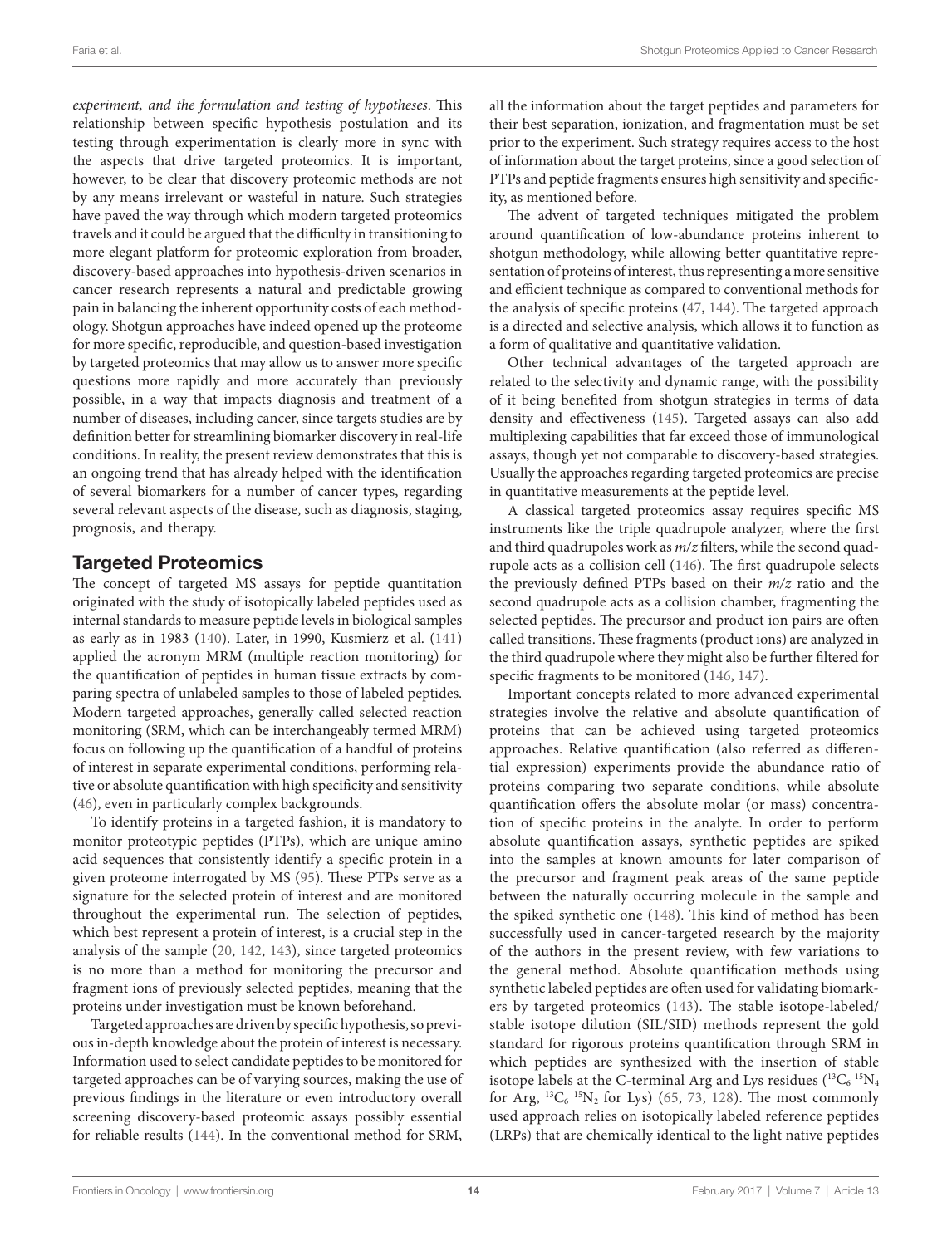(AQUA peptides) ([149](#page-26-27)). The analytical precision of this method is high and can result in as low as 5% errors in the estimation of the amount of peptide originally loaded onto the liquid chromatography system ([150\)](#page-26-28), but limitations such as cost make its application in broad multicandidate studies impractical. LRP in sample internal standard and LF quantification methods represent alternative tools for protein quantification in SRM (**[Figure 1](#page-15-0)**), where, in case of the former and the latter, a single peptide (isotopically labeled or not) is used as the reference peptide for all other peptide analytes in the sample; and where, in case of the lattermost, no internal isotope is employed at all, so that quantification is based only on the peak areas extracted from the SRM product ion chromatograms ([68](#page-24-36), [73](#page-24-35)).

Another perhaps less-known targeted approach can make use of hybrid instruments such as quadrupole–time of flight that measures the *m/z* of the ions produced using the time of flight of the peptide inside a chamber under vacuum. Hybrid instruments as the QExactive™ (Thermo Scientific) appeared in the targeted proteomics scene to improve the resolving power and speed of targeted analysis [\(65](#page-24-34), [95\)](#page-25-32). Parallel reaction monitoring (PRM) is an excellent choice for the monitoring of low-abundance peptides in biological samples. The PRM acquisition simultaneously analyzes all fragment products generated by peptide fragmentation. This method demands much less investment in optimizing the acquisition schedules, because of its tolerance to coelutions between product ions. A more thorough description of the improvements to targeted proteomics that were brought about by PRM analysis can be found in Ref. [\(147](#page-26-24)). Both SRM and PRM hold an intrinsic limitation as to the fact that once the data for the set of peptides specified for the assay is acquired, there is no possibility of revisiting the selection parameters to perhaps look at the data focusing on different targets. This can at least in part be ameliorated through the use of data-independent acquisition (DIA) methods, more specifically by the use of SWATH-MS (sequential window acquisition of all theoretical fragment ion), where sequential windowed acquisition of all theoretical ion spectra within a user-defined retention time and mass-to-charge ratio interval is achieved, so that the coverage of proteins to be monitored in a single assay is greatly expanded, while maintaining the advantageous quantitative aspects of the target acquisition [\(48](#page-23-35), [151](#page-26-29)). The numerous fragmented ions contained in a map created during this type of MS method represent a gap-free or continuous data set that can be used for sequential *in silico* hypothesis testing, even in cross study comparisons not envisaged in the primary studies ([48\)](#page-23-35). Moreover, the inherent properties of the DIA-based aspect of SWATH-MS allow for indefinite remining of the fragment ion spectra using classic target analysis strategies ([152](#page-26-30)), which theoretically allow for increased robustness in biomarker discovery, as shown in a later part of the present review.

The association of different immunoenrichment methods alongside SRM has been used in cancer biomarker discovery in testicular, prostate, and lung tumors ([153\)](#page-26-31). Accurate validated MS methods are essential for the application of targeted proteomics in any personalized clinical decisions as reviewed by Abbatiello and colleagues [\(154\)](#page-26-32). High-resolution instruments can provide increased selectivity of targeted analysis over SRM and allow for the simultaneous execution of both discovery and verification phases and accurately provide mass measurements, which translates into improved selectivity by discriminating more efficiently the targeted peptides from the interferences of complex biological matrices ([155\)](#page-26-33).

The National Cancer Institute (USA) started the Clinical Proteomic Tumor Analysis Consortium [\(156](#page-26-34)), tasked with evaluating targeted and discovery technologies for quantitative analysis in tissues and biofluids in order to identify proteins that are related to alterations consequent to cancer, serving as a public resource that facilitate access to well-established assays and accelerates the standardization of the technology. Several specialized software, such as Skyline and ATAQS, have been developed to support the application of SRM assays and optimize data analysis over the years ([157,](#page-26-35) [158\)](#page-26-36).

Important large-scale studies have demonstrated the high reproducibility of multiplexed SRM assays performed across multiple laboratories and instrument platforms. With standardized protocols for sample preparation, data acquisition, and analysis, intra- and interlaboratory coefficients of variation in the range of 10−25% were achieved. LoD (limit of detection) and LoQ (limit of quantification) values observed in unfractionated plasma were in the high hundreds of nanograms per milliliter to low micrograms per milliliter concentration ranges for target proteins and had a linear dynamic range spanning three orders of magnitude [\(22](#page-22-23)).

Below, we describe several applications where targeted proteomics have in one way or another provided relevant information for the advancement of cancer research, ranging from novel biomarker discovery, all the way to patient stratification, disease prognosis, and treatment. It is important however to stress that methods involving antibody selection of proteins, such as reversephase protein arrays (RPPA), were not within the proposed scope of our discussion.

# TARGETED PROTEOMICS IN CANCER

As shown above, targeted proteomics generates data that complement and enhance pathology diagnosis in cancer. Variations in protein concentration provide information that connects genotype to phenotype. These type of data are of pivotal importance in understanding biological processes in complex diseases such as cancer, which involves the orchestrated interactions of multiple genes and proteins [\(159\)](#page-26-37).

The most clinically relevant and therefore ideal output from proteomics research is obviously the reliable identification and quantification of cancer surrogate endpoints (i.e., biomarkers validated to predict clinical outcome in an accurate and reproducible manner) in easily accessible patient biofluids, such as plasma, serum, saliva, tears, urine, or feces ([160](#page-26-38), [161](#page-27-0)). In reality, different kinds of molecular targets have been used to discover biomarkers in blood/plasma/serum, body fluids, tissues, and their secretions [\(162](#page-27-1)). Plasma is a particularly attractive sample source for disease biomarker discovery and early disease prediction, but characterizing the proteome of biological fluids presents daunting challenges due to the extreme complexity and large dynamic range in protein concentrations inherent to these types of samples ([162](#page-27-1)). The choice of plasma or serum as a base sample is an important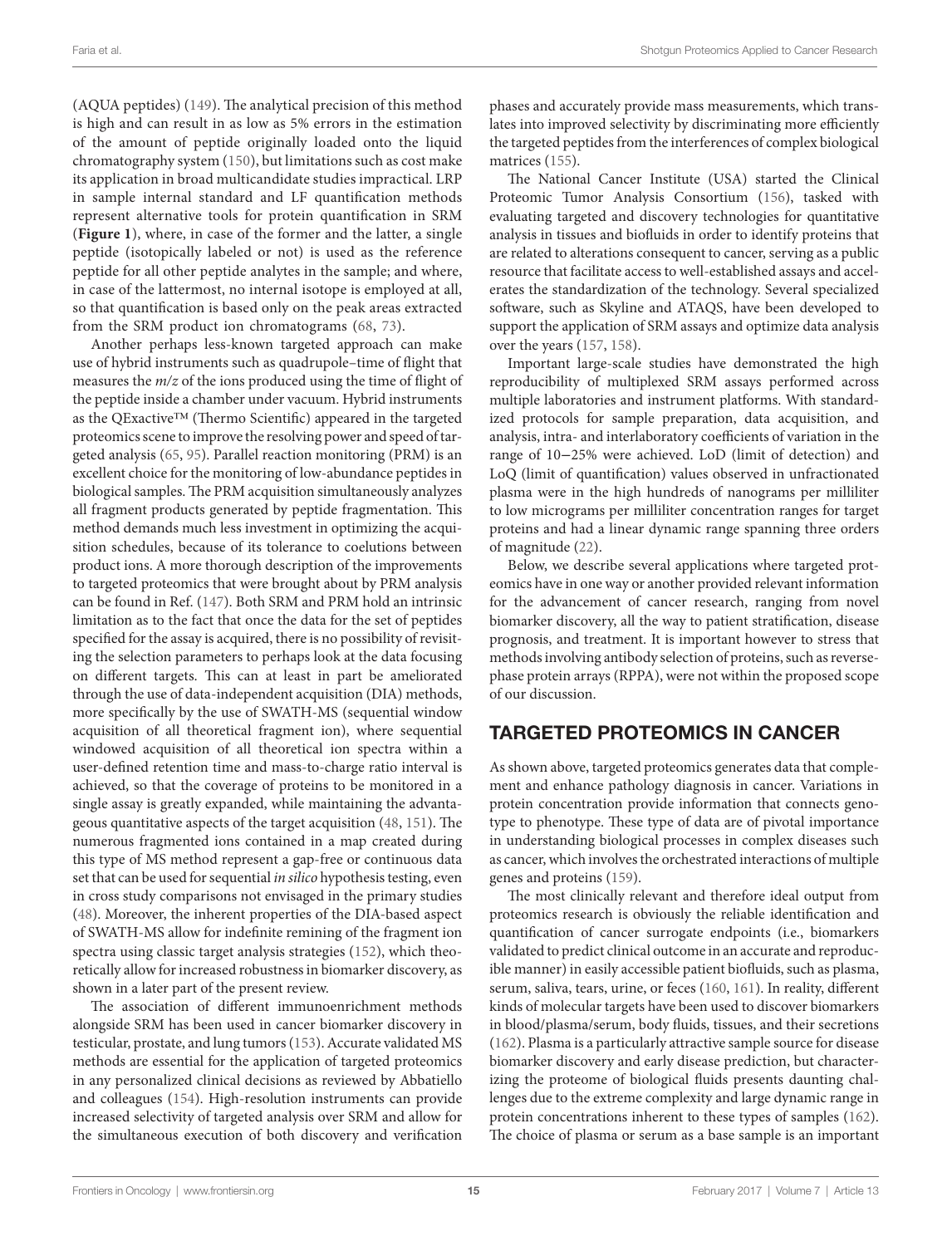consideration when developing blood-based biomarker assays, since the expression or availability of individual proteins for processing may vary greatly between these media. This conundrum becomes evident when one acknowledges the lack of consensus among protein biomarker studies ([10\)](#page-22-7). Additionally, inter- and intratumoral heterogeneity observed in cancer studies represent yet another obstacle for the discovery and validation of clinically relevant biomarkers.

Targeted approaches are specifically promising for this endeavor due to the possibility of accurate protein quantification and validation in a large number of complex samples, where high-sensitivity MS-based targeted proteomics can be used to overcome some of the aforementioned obstacles.

Some successful applications of SRM/MRM-based proteomics on a variety of biological samples from clinical specimens have been achieved. Tissue-based targeted proteomics applied to cancer plays an important role in disease staging and represents a potential source of candidate biomarkers for early cancer diagnosis, while also playing an important role in enabling large retrospective biomarker discovery and verification. Nevertheless, it suffers from a number of drawbacks regarding reproducibility, scalability, and feasibility of mining formalin-fixed paraffinembedded (FFPE) biobanks for candidate biomarkers ([125](#page-26-39)). In addition, targeted MS workflows applied to FFPE samples are complementary to techniques requiring high-quality antibodies, such as IHC or RPPA. As for IHC and RPPA, SRM relies on the measurement of the target protein by measuring one or ideally several surrogate peptides ([143\)](#page-26-20).

Chen et al. accomplished a quantitative SRM protein analysis of urine samples, resulting in 12 proteins with higher concentration in bladder cancer patients when compared to control samples ([21\)](#page-22-24) in a pioneering study in 2012. Multiplexed SRM analysis generated a six-peptide marker panel involving adiponectin, afamin, apolipoprotein A-II precursor, complement C4 gamma chain,

and prothrombin, all of them theoretically able to discriminate bladder cancer patients from non-cancerous individuals.

In addition, enrichment of target proteins before SRM has proven to be useful for reliable quantification (**[Figure 1](#page-15-0)**) in the low microgram per liter range, with several studies showing LoQs below the microgram per liter range, even in relatively complex backgrounds. In this context, immunoextraction with antibodies immobilized on a hydrazide resin, followed by digestion of the immunoprecipitated proteins with tandem isotopic-labeled SRM assays, has resulted in low microgram per liter quantification of proteins such as carcinoembryonic antigen in lung cancer through blood serum samples and found spiked levels of other proteins such as tissue factor pathway inhibitor 2 and secretory leukocyte peptidase inhibitor [\(67](#page-24-37)).

Although many candidate molecules have been proposed over the hundreds of studies published, only 23 protein plasma biomarkers have been cleared by the US Food and Drug Administration (FDA) since 2003 as clinical biomarkers averaging less than two proteins per year over the last 12 years [\(163](#page-27-2)). Among the FDA-approved or -cleared cancer biomarker proteins, nine are exclusively designed for serum and six others are applicable to either plasma or serum. Recent SRM studies for cancer biomarker verification show a similar trend regarding the proportion of potential biomarkers found in serum and plasma samples [\(164,](#page-27-3) [165](#page-27-4)). Despite recent technical advances, there are still huge analytical challenges for clinically relevant identification of biomarkers in serum or plasma.

Studies have previously suggested that whole blood-based targeted proteomic profiling is capable of screening and identifying biomarkers for diagnostic, prognostic, and therapeutic purposes. In truth, several reports can be found in which a host of different sample types are used as alternative sources of data for investigating cancer biology and identifying potential biomarkers, although in-depth quantitative profiling of human

<span id="page-15-0"></span>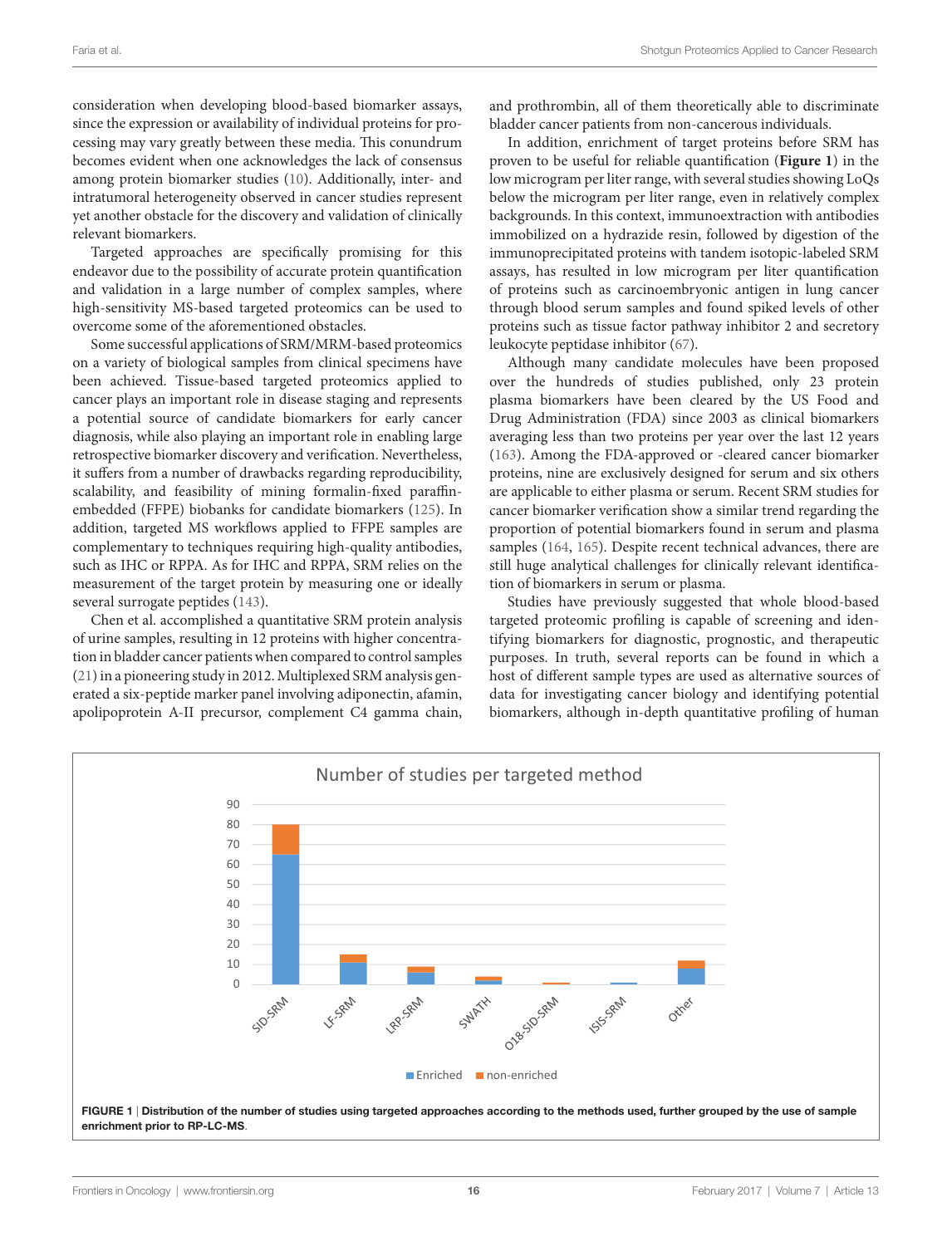plasma samples for biomarkers discovery remains quite challenging. Analyzing the studies selected on **[Table 1,](#page-3-0)** it is possible to find eight predominant human sample types studied by targeted proteomics, among which, tumor tissue and wholeor fractionated-blood are the most often studied (**[Figure 2B](#page-17-0)**). Together, these studies demonstrate that robust, reproducible targeted proteomic and subsequent pilot-scale validation studies can be accomplished using LF quantification strategies. Promising results include the findings from Keshishian et al., whom have shown detection limits of target proteins in the range of picograms per milliliter after depletion and sample fractionation of the plasma proteome ([150](#page-26-28)). One lingering challenge of SRM for candidate biomarker verification is the required sensitivity for quantification of low-abundance proteins, given a dynamic concentration range of plasma proteins of over 12 orders of magnitude ([166](#page-27-5), [167](#page-27-6)).

It is clear that applying targeted proteomics to the discovery of novel biomarkers with real-life potential of impacting medical practice is a daunting task. The drastic heterogeneity or large biological variations such as gender, age, genetic factors, dietary considerations, environmental factors, and drug treatment often hinder the discovery and establishment of gold standard biomarkers that can be applied to screen the overall population ([10\)](#page-22-7). Nevertheless, several research groups have been able to contribute to this effort in a variety of cancer types. Below we describe examples of these advancements regarding particularly relevant types of tumors and the biomarkers that were either proposed or validated during these assays. Upon careful analysis of the data, it is possible to discern interesting trends. Out of the 100-plus studies examined in **[Tables 1](#page-3-0)** and **[2](#page-17-0)**, most were dedicated to studying biological aspects of breast cancer (**[Figure 2A](#page-17-0)**). Second, most biomarkers were related to diagnostic applications in favor of prognostic or therapeutical targets (**[Figure 2B](#page-17-0)**), with the exception seen when the sample source consisted of assays that made use of actual tumorous tissue, where a great dedication toward prognostic biomarkers was evident (**[Figure 2C](#page-17-0)**). Finally, most of the reports were based in classic SID-SRM quantification, although other less common techniques were also described (**[Figure 1](#page-15-0)**).

#### Breast Cancer

As previously stated, breast cancer is the second most common type of tumor in the human population worldwide, so it stands to reason that great focus has been given to the subject in recent times, with targeted proteomics providing invaluable insights regarding diagnosis, monitoring, and therapy of this kind of cancer (**[Figure 2A](#page-17-0)**). Narumi et al. applied large-scale phosphoproteome analysis and SRM-based quantitation to develop a strategy for the systematic discovery and validation of biomarkers using tissue samples for breast cancer [\(28](#page-23-36)). Through immobilized metal affinity chromatography and isobaric tags for relative and absolute quantitation (iTRAQ) isotopic labeling techniques, they identified phosphopeptides that were differentially abundant between high- and low-risk recurrence groups of breast cancer predicted by MammaPrint, an FDA-approved breast cancer recurrence assay. The identified phosphopeptides were validated by SRM, indeed augmenting MammaPrint prediction capabilities. This

systematic approach holds enormous potential for the discovery of bona fide disease biomarkers in cancer research.

Despite the progress made to date in treating breast cancer, the constant changing dynamics of its incidence requires continuous investigation to identify new methods for detection and treatment. In this context, an SRM-based study by Pavlou and collaborators in 2014 suggested that higher levels of 4-aminobutyrate aminotransferase (ABAT) could be related to better prognosis in breast cancer patients, specifically those who are ER positive, tamoxifen treated, and with grade II staging [\(29](#page-23-37)). The somewhat small sample cohort  $(N = 20)$  in addition to the fact that ABAT is yet to be studied in the specific context of breast cancer make it hard to readily export these findings into a clinical scenario.

Shaheed et al. identified proteins whose expression correlate with breast cancer progression and validated candidate profiles of benign, non-invasive, and invasive breast tumors using discovery proteomics, with the use SRM for validation ([31\)](#page-23-38). The results corroborated previous reports of higher levels of cofilin-1 and p23 and lower levels of membrane copper amine oxidase (AOC-3) in invasive carcinoma patients when compared to normal controls. In addition, the results have indicated that proteomic analysis of matched tissues can generate a valuable subset of candidate proteins for further investigation.

A handful of studies have focused on analyzing metastatic behavior through targeted proteomics. In one study by Cawthorn et al. the differentially abundant proteins identified in an iTRAQ-2DLC-MS/MS experiment were validated by LF SRM on breast tumor tissue sample set  $(N = 32)$  [\(23\)](#page-22-25). Together with tissue microarray analysis data, SRM results indicated the correlation between higher levels of decorin and endoplasmin and the presence of lymph node (LN) and distant metastases.

By using a targeted approach employing MIDAS, a SRM assay was successfully designed based on a limited set of *in silico* predicted transitions in a study aimed at identifying protein level changes in MCF-7 cells in response to temporal IGF-1R stimulation, where ENO1 showed up at higher levels in breast cancer cell versus their normal counterparts; ENO1, PKM2, and LDHA were also upregulated in both invasive MDA-MB-231 cells and in IGF-1-induced MCF-7 cell, which indicated IGF-1 involvement in tumor invasiveness ([116\)](#page-25-33).

One study by Greenwood and colleagues in 2012 demonstrated a panel of markers differentially expressed in LN-positive and -negative tumors that enabled further classification into two phenotypes regarding the expression of signal transducer and activator of transcription 1-alpha/beta (STAT1), interferoninduced GTP-binding protein Mx1, and leukocyte surface antigen CD74. Cellular functional assays showed that interferoninduced upregulation of STAT1 was associated with increased cell migration and invasion while CD74 overexpression resulted in increased cell adhesion ([168](#page-27-7)). The authors suggest that targeting the pool of CD74 expressed at the plasma membrane could be a viable strategy for stratified therapy of triple-negative breast tumors overexpressing Stat1 and CD74.

#### Colorectal Cancer

Colorectal cancer is the most common gastrointestinal malignancy worldwide and the third leading cause of cancer-related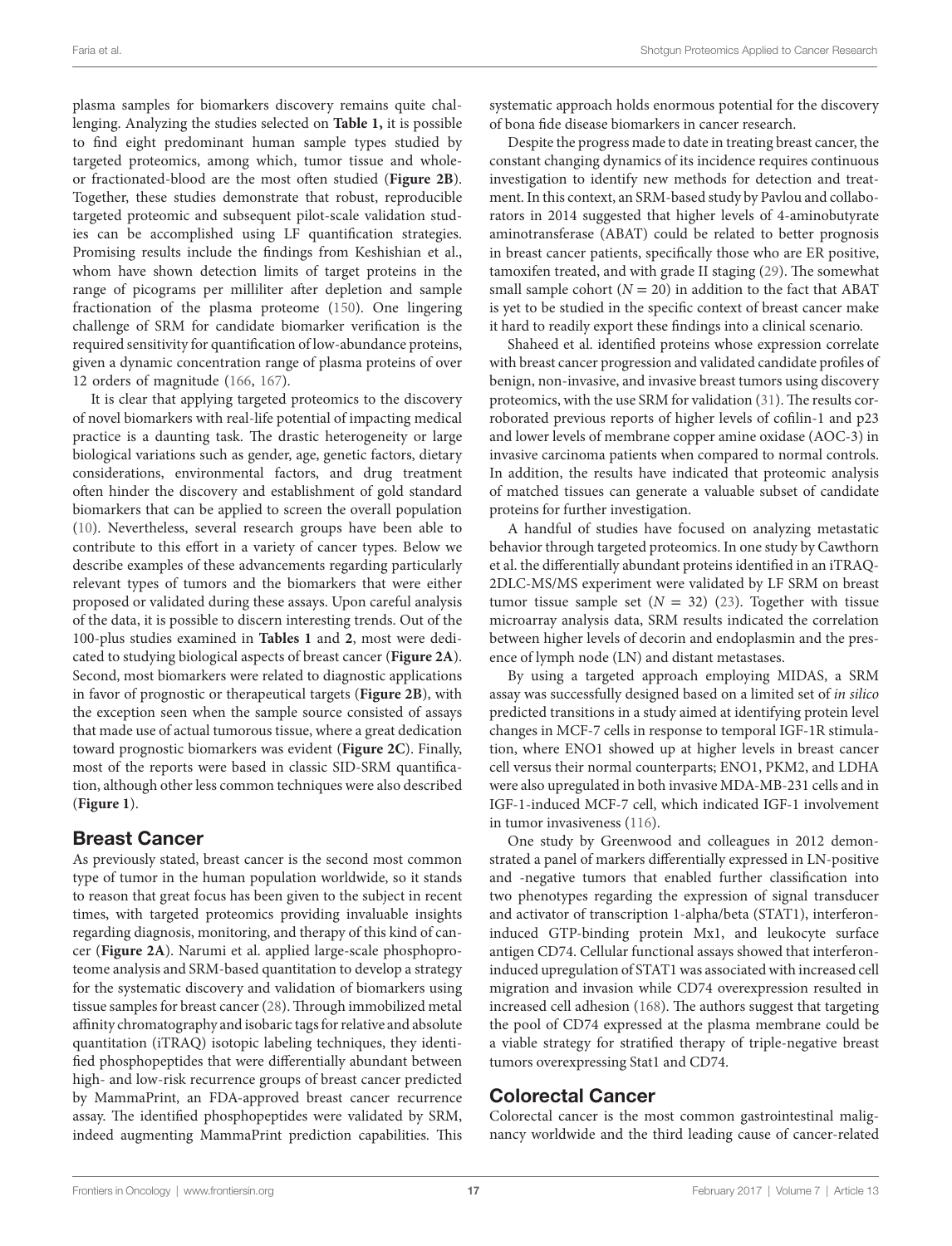

<span id="page-17-0"></span>FIGURE 2 | Distribution of the number of studies according to the approach given by the authors. (A) Based on the use of targeted proteomics dedicated to different types of cancer, further grouped into the clinical application of each biomarker; (B) the clinical application of different biomarkers found in within the studied cancer types; (C) distribution of the studies using different sample types according to the clinical application of the biomarkers. These charts were based on data from all studies included in this review that focused on the analysis of cancer-related samples, either from human, or from other species or *in vitro* tests.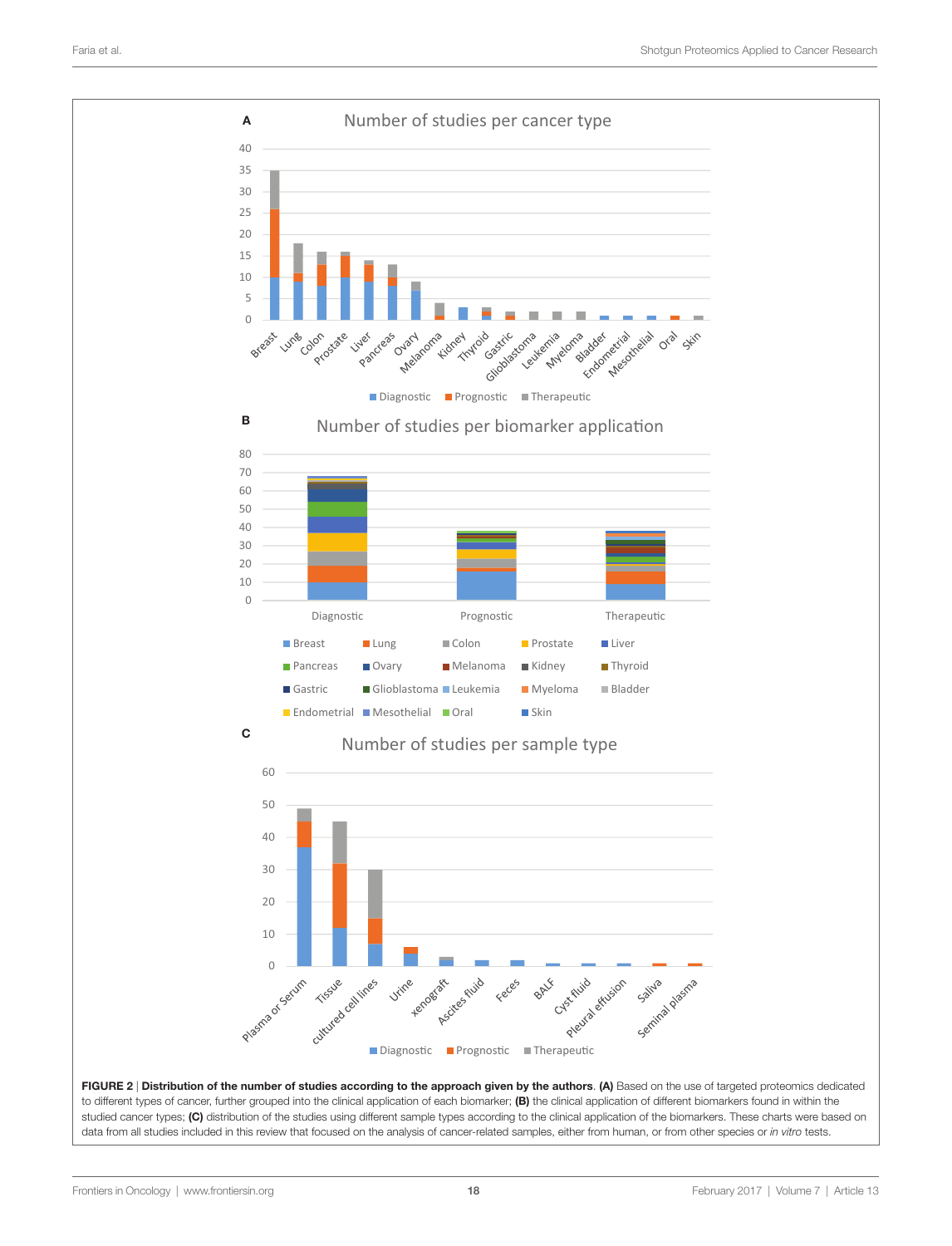deaths, which makes the discovery and validation of novel biomarker candidates for this type of cancer of the utmost importance for improving disease detection in routine surveillance and screening protocols. Ang and colleagues were able to create a SRM library of PTPs that was applied to the screening of fecal samples from eight CRC patients and seven healthy controls. The abundance of 40 proteins of interest selected from a preliminary discovery-based approach was monitored during the assay ([15\)](#page-22-12). Nine proteins were exclusive for the fecal samples of CRC patients, of which only hemoglobin and a-1 antitrypsin had been previously proposed as CRC biomarkers. The remaining seven proteins had not been previously explored as fecal biomarkers. The aforementioned group of nine proteins now represent a novel candidate biomarker panel proposed for the detection of CRC with similar or higher sensitivity than the presently available commercial immunoassays and serve as an option to the standard fecal occult blood screening test which has well-known high false-positive and false-negatives rates. This protein panel, if proven to be validated in a larger cohort of samples, could be reengineered into antibody-based assays, compatible with current clinical analyzers.

### Pancreatic Cancer

The diagnosis of pancreatic ductal adenocarcinoma is particularly challenging since the disease tends to be asymptomatic. Therefore, the investigation of the pancreatic cancer proteome has gained considerable attention over the years. A study by Pan et al. quantified four proteins differentially expressed in the plasma of 20 patients in early stages (I and II) of pancreatic cancer in comparison to 40 controls, half of which had chronic pancreatitis, which shares many clinical symptoms with this type cancer ([90\)](#page-24-38). Of the four proteins that were quantified by SRM, tissue inhibitor of metalloproteinase 1 (TIMP1) was also measured by ELISA. The authors suggest that the SRM assay measured total TIMP1, while the ELISA measured only free TIMP1, neglecting molecules bound to self-directed antibodies or other protein complexes.

In this context, Yoneyama et al. examined two prolinehydroxylated sites in alpha-fibrinogen as potential biomarkers for pancreatic cancer [\(94](#page-25-34)). Concentration of alpha-fibrinogen remained constant among 27 healthy controls and 70 cancer patients, while concentrations of specific hydroxylated peptides and hydroxylation ratios were both increased in cancer patients  $(p < 0.05)$ . The hydroxylated alpha-fibrinogen peptides had area under the curve (AUC) values of 0.650 and 0.668, respectively, both of which were below the AUC value (0.903) for the FDAapproved pancreatic biomarker, CA19-9.

A couple of studies in 2011 and 2013 reported by Turtoi et al. and Takadate et al. made use of shotgun LF quantification of pancreatic cancer tissues with poor and better survival outcomes, and non-cancerous pancreatic ducts ([91](#page-25-35), [92\)](#page-25-36). Both studies selected targets for SRM protein quantification. Among these, 14 proteins were found to be upregulated in pancreatic cancer compared to normal tissue. Patients whose tumors expressed the proteins enoyl-CoA hydratase 1 (ECH1), olfactomedin-4 (OLFM4), stomatin-like protein 2 (STML2), and glucose transporter member 1 (GLUT1 or GTR2) had

significantly worse survival rates, suggesting that these proteins may be of prognostic value, and may serve as new therapeutic targets. Kawahara and collaborators reported the use of proteomic profiling through iTRAQ for identifying a number of proteins differentially abundant between cancerous and normal pancreatic duct epithelium, with higher abundance of dihydropyrimidinase-like 3 (DPYSL3) in human pancreatic cancer [\(86\)](#page-24-39). Given that it has important roles in regulating the motile phenotype of pancreatic cancer cells, DPYSL3 may be a candidate for antimetastasis therapeutic strategies, which may ultimately lead to a reduction in the large number of deaths caused by this devastating disease.

#### Hepatocellular Cancer

Hepatocellular carcinoma (HCC) mortality is high because early detection is hampered by the high inaccuracy, cost, and procedural risks of the available tests, which creates an urgent need for minimally invasive, highly specific, and sensitive biomarker candidates that enable early disease detection while therapeutic intervention is still potentially beneficial. Lee et al. targeted non-glycopeptide candidates for identification and validation of molecular markers among glycoproteins in human plasma [\(55](#page-23-39)).

Ahn et al. studied plasma samples of hepatocellular cancer patients *via* a lectin-coupled SRM approach based on fucosespecific aleuria aurantia lectin fractionation of glycoproteins prior to SRM ([49\)](#page-23-40). The study yielded glycoforms of tissue inhibitor of metalloproteinase 1 (TIMP1) and protein tyrosine phosphatasek (PTPk), which play important roles in invasive and metastatic cancer cells and are known targets of *N*-acetyl glucosaminyl transferase (GnT-V). The results obtained using lectin-based glycoprotein enrichment coupled to SRM shed light on biomarkers capable of distinguishing plasma from HCC patients and non-cancerous controls and that aberrant glycoforms of TIMP1 and PTPk were upregulated in GnT-V-overexpressing cells in comparison with their control counterparts.

Kim et al. measured the total amount of AFP (non-glycopeptide level) and the degree of glycosylated AFP in human serum using an SRM assay ([52](#page-23-41)). This assay proved that the quantification of deglycosylated AFP has much better sensitivity and specificity toward differentiating HCC cancer samples from controls when compared to measurements of total AFP. Another study using an SRM approach focused on the verification of vitronectin and clusterin, confirming their significant downregulation in human hepatocellular cancer serum versus normal control serum [\(60](#page-24-40)). Mustafa and colleagues have validated and confirmed reduced levels of ApoA1 in blood samples of HCC patients versus hepatitis C virus-infected patients [\(57](#page-24-41)). ApoA1 is known to suppress neutrophil activation and inhibit endothelial expression of adhesion molecules [\(169\)](#page-27-8) and its downregulation may thus lead to HCC, indicating its role as a possible biomarker for HCC diagnosis, prognosis, and monitoring.

#### Prostate Cancer

Biomarkers that offer the possibility of detecting early onset of disease progression or that can differentiate between tumors that remain dormant and those that will eventually develop into aggressive invasive malignancies would provide opportunities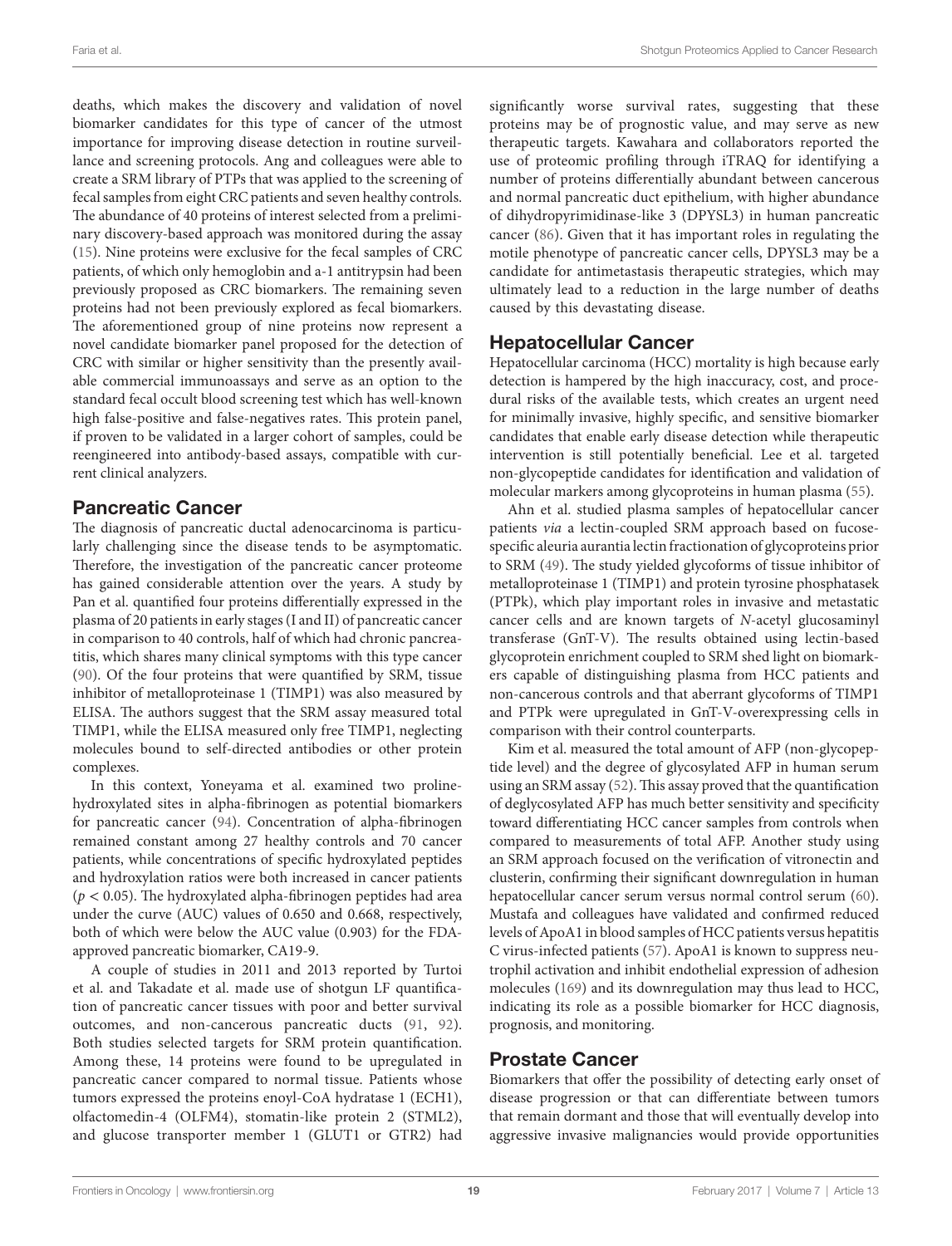for an earlier as well as a more targeted intervention, avoiding unnecessary costly treatments and overall improving survivability.

Geisler et al. determined the amount of prostatic acid phosphatase (PAP), vinculin, and galectin-3 by SRM specific to the urine of control patients, non-relapsing prostate cancer patients, and relapsing prostate cancer patients. PAP was significantly higher in the urine of cancer patients, galectin-3 was verified as a prognostic biomarker candidate and secernin-1 has been validated as a diagnostic tissue biomarker with WB analysis [\(100](#page-25-37)).

#### Ovarian Cancer

Huttenhain et al. proposed additional sample preparation steps aimed toward reducing sample complexity in order to achieve detection of proteins below the low nanograms per milliliter concentration range with the use of existing MS technologies in the study of ovarian cancer ([81\)](#page-24-42). The resulting SRM library was applied to accurately and reproducibly quantify 34 known cancer biomarkers with demonstrated reproducibility between 62 ovarian cancer and 16 benign ovarian tumor patients. Moreover, the authors discovered a long set of cancer-associated proteins, among which 83 and 169 were detected, respectively, in plasma and urine samples. The proteomic data were submitted to the Peptide Atlas SRM Experiment Library, and the SRM assay coordinates were made publicly available for use in future cancer studies. The ever growing size of the data provided by SRM will help close the translational gap present in the validation of potential biomarkers, since it allows for the monitoring or simply identification of candidate biomarkers thought the use of a set of SRM coordinated in different laboratories and instrument platforms.

The FDA has approved human epididymis protein 4 (HE4) as a marker for monitoring recurrence or progression of epithelial ovarian cancer ([15\)](#page-22-12). Reliable clinical evidence demonstrates that MS-based proteomics of plasma and serum for the identification of HE4, alone or in combination with CA125, improves accuracy of routine screening. The CA125 blood test was granted FDA clearance for use as a monitoring response test in detecting residual or recurrent epithelial tumors in patients after their firstline therapy has failed ([170](#page-27-9)).

Drabovich and Diamandis have used combinatorial peptide libraries in the discovery phase of their proposed experimental design to target low-abundance proteins with LC-MS/MS datadependent discovery methods and identified low-abundance proteins in ovarian cancer ascites, which were further verified by SRM ([79](#page-24-43)). Kallikrein 6, metalloproteinase inhibitor 1, macrophage migration inhibitor factor, follistatin, and mesothelin were all present in the samples.

Another study analyzed multiple isoforms of seric chloride intracellular channel protein (CLIC1 and CLIC4) and tropomyosin (TPM1-4) as potential biomarkers for ovarian cancer ([82\)](#page-24-44). The CLIC1/CLIC4 ratio varied by more than twofold in some samples, with AUC values for CLIC1 and CLIC4 of 0.86 and 0.79, respectively. The AUC values for TPM were dependent on the particular isoform, with 0.72 for TPM3 and 0.81 for TPM4.

Haslene-Hox et al. performed a complex comparative proteomics assay to find differentially expressed proteins in interstitial

fluid from ovarian carcinomas compared to endometrial cancer and to healthy tissues ([80\)](#page-24-45). Levels of six candidate proteins (CEACAM5, FREM2, MUC5AC, TFF3, PYCARD, and WDR1) were further monitored in individual tumor lysates from ovarian carcinomas using MIDAS, WB, and/or SRM. The conclusion of the orbitrap assays was that WDR1 protein was significantly more abundant in interstitial fluid from ovarian carcinomas versus controls.

### Lung Cancer

Lung cancer is one of the most common types of cancer and has very poor prognosis and high mortality and so it is naturally a common target for proteomic research. Kim et al. quantified 96 potential non-small-cell lung cancer (NSCLC) biomarkers in NSCLC patient versus plasma from the control group [\(21,](#page-22-24) [51](#page-23-42), [65,](#page-24-34) [131](#page-26-40)). An SRM assay quantified 28 transcriptional factors (TF) across eight lung cancer cell lines, revealing 14 differentially abundant TF. Seventeen proteins with high plasma levels were further verified using SRM in a large sample set and one of these proteins, zyxin, was proposed as a candidate biomarker of early NSCLC diagnosis. The haptoglobin betachain ([70](#page-24-46)) and serum amyloid A (SAA) [\(171](#page-27-10)) were elsewhere identified as new possible diagnostic markers for lung cancer. Park et al. compared and quantified serum levels of target proteins in patients with and without NSCLS by ESI-MS/MS. They identified significantly higher level of HP-alpha chain in lung cancer patients.

A handful of studies utilizing target proteomics for the discovery of biomarkers involved in lung cancer metastasis have been made public to date. Nishimura et al. used SRM-MS techniques to further validate their introductory discovery proteomics findings in a set of lung adenocarcinoma FFPE tissues, where a panel of stage IA and IIIA specific protein levels was demonstrated ([68](#page-24-36)). The results showed hAG-2 as significantly more abundant in stage IIIA metastatic LN when compared to stage IA primary lesions.

Li and colleagues have presented a 13-protein blood-based categorization tool for differentiation of benign and malignant nodules using SRM ([66\)](#page-24-47). These proteins (LRP1, BGH3, COIA1, TETN, TSP1, ALDOA, GRP78, ISLR, FRIL, LG3BP, PRDX1, FIBA, and GSLG1) are likely regulated by a group of transcriptional regulators (nuclear factor erythroid 2-related factor 2, aryl hydrocarbon receptor, myc, and c-FOS) related to lung cancer. Such tool can be used to prevent patients with benign lung nodules from undergoing invasive procedures such as biopsy and surgery.

Sung et al. quantified SAA isoforms SAA1 and SAA2 and demonstrated their elevated levels in lung cancer patient serum when compared to healthy controls, both through SRM and ELISA [\(71\)](#page-24-48).

### Thyroid Tumors

Martínez-Aguilar et al. used SRM for the profiling of isoformspecific expression of the calcium-binding protein S100 in the three most common tumors of the thyroid gland in comparison with normal thyroid tissues ([106\)](#page-25-38). Results from SRM analyses were confirmed by metabolic SILAC labeling and WB analysis and allowed the identification of S100A31 as a novel biomarker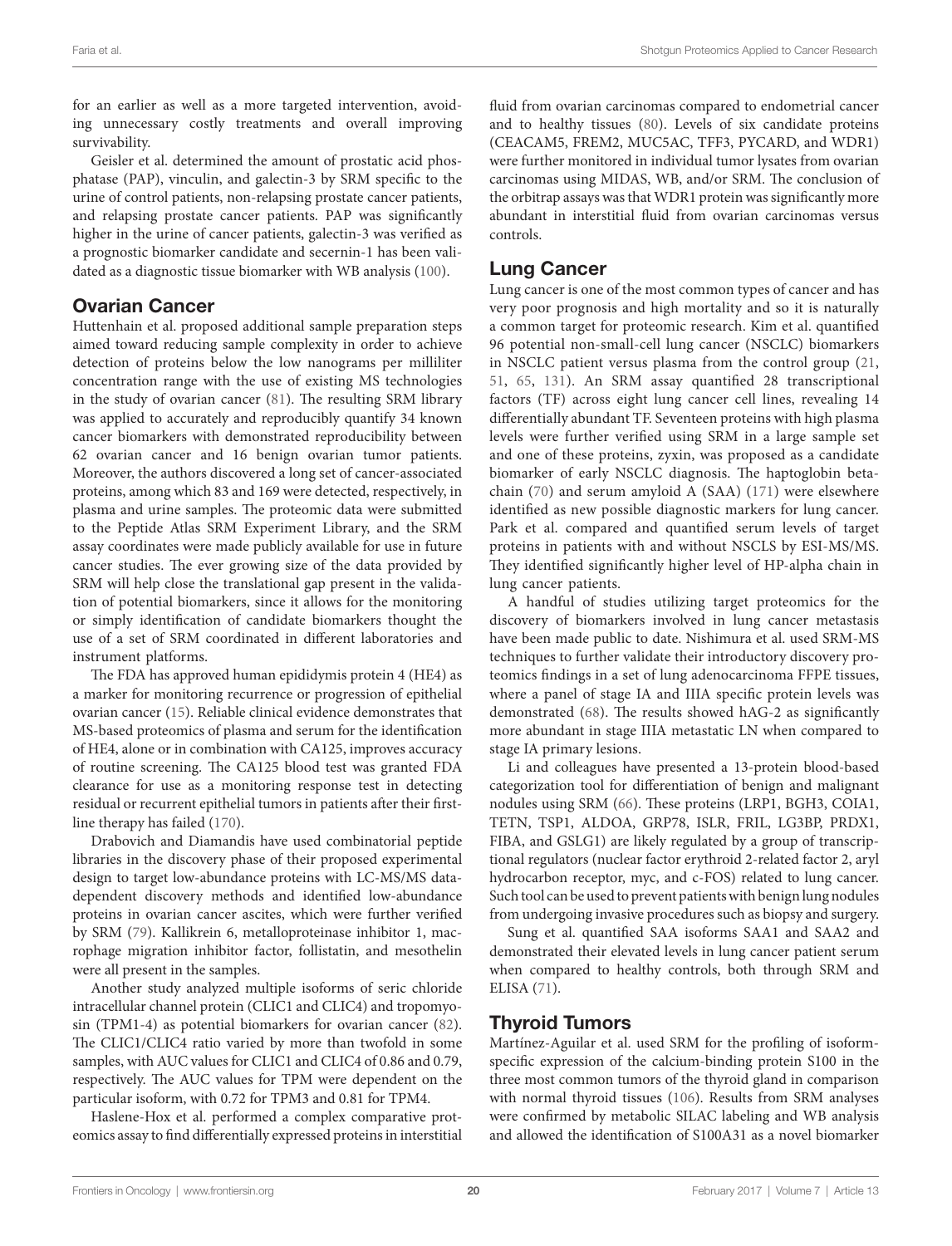candidate for papillary thyroid carcinoma. Additionally, the ability to discriminate between follicular and papillary thyroid tumors though monitoring of S100A6, S100A4, and annexin A1 levels was described.

# Targeted Proteomics and Cancer Response to Therapy

A number of studies have attempted to decipher the therapy or drug-induced proteomic changes in cancer, aiming to improve our understanding of the function of drugs and underlying mechanisms for therapy resistance in cancer. Cancer cells can become resistant to drugs in two major ways: the cancer itself changes through mutation so that the targeted therapy is no longer efficient and/or the tumor cells activate alternative molecular pathways that promote tumor growth in a way not influenced by therapeutical intervention. It is important to stress that in this instance the term *targeted* is more loosely applied, as the same word can be used for different therapeutical strategies that do not necessarily involve targeted proteomics.

In a study from 2014, the discovery of components in resistance pathways resulted in several drug-target candidates that have the potential to be used to overcome resistance to the original medication ([75](#page-24-49)). The authors successfully used SRMbased quantitative proteomics to evaluate drug response and predict resistance mechanisms in melanoma. In this context, XL888 treatment reduced tumor growth drastically showing a significant decrease in the expression of proteins from the PI3K/ AKT/mTOR signaling pathway, suggesting that this pathway may be alternatively activated to compensate for BRAF inhibition. Moreover, they monitored the molecular response of two NRAS mutant melanoma cell lines submitted to treatment with a MEK inhibitor, AZD6244. Treatment with AZD6244 only led to marginal cell growth inhibition. The results showed that AZD6244 treatment generated a molecular fingerprint with increased Wnt/β-catenin signaling, NFκB phosphorylation, and upregulation and phosphorylation of PDGFR-β, a receptor tyrosine kinase (RTK).

Paraiso et al. showed another example of the PI3K/AKT pathway being involved in drug resistance ([74](#page-24-50)). By using SRM, they discovered a mechanism by which melanoma cells with BRAF mutation and PTEN loss can escape from BRAF inhibition. Inhibitors of BRAF have been developed and recently approved to treat melanoma harboring activated V600E BRAF mutation that is identified in more than 50% of melanoma cases. A subgroup of patients with BRAF-mutated melanoma showed limited response to these inhibitors due to intrinsic resistance. In this study, SRMbased proteomics helped to identify the pivotal signaling node in the resistance mechanism by efficiently monitoring the expression of a group of selected proteins following drug treatment and consequently showed solid evidence for the development of combination therapy in melanoma treatment.

Zhang et al. performed a comprehensive study to uncover EGFR phosphorylation sites correlating with somatic mutation and/or erlotinib (EGFR inhibitor) sensitivity in lung cancer cell lines ([73](#page-24-35)). Three phosphorylation sites (Y1110, Y1172, and Y1197) connected to erlotinib sensitivity were validated using IP-SRM in lung cancer tissue samples; Y1197 phosphorylated peptides showed good signal, which confirmed that IP-SRM strategy is suitable for EGFR phosphorylation measurement. In a follow-up study, phosphorylation sites of EGFR were also monitored using SRM and their sensitivity to tyrosine kinase inhibitor (gefitinib) in the presence/absence of EGF was investigated.

Held and collaborators used MS1 filtering from shotgun proteomics data and SWATH-MS for quantification of tyrosine kinase ErbB2 from SK-BR-3 cells and its modified forms in breast cancer, reporting reproducibility of workflows with different proteases and indicating quantitative competitiveness of SWATH with SRM methods ([113](#page-25-39)).

De Marchi et al. investigated the dynamics and variability of the protein response to the drug tamoxifen in human breast cancer ([25](#page-23-43)). They identified proteins whose dynamics differed widely between cells, in a way that corresponded to the outcomes of either cell death or survival. Upon assessing peptide abundance differences between patient groups in the primary breast cancer tissue confirmatory dataset, only PDCD4 and CGN peptides were found differentially abundant. This study opens the way to understand molecular responses to drugs in individual cells. In tamoxifen-treated breast cancer patients, high levels of EIF3E were significantly associated with prolonged progression-free survival and with therapy resistance. These efforts resulted in the identification of a putative protein profile that is associated with the type of response to tamoxifen therapy. Umar et al. validated the protein EMMPRIN in an independent patient cohort and confirmed its association with tamoxifen therapy resistance in recurrent breast cancer [\(34\)](#page-23-44). Using the same quantitative approach, Yang and colleagues applied iTRAQ-MS and SRM techniques to investigate innate resistance to bortezomib, which is a proteasome inhibitor approved for multiple myeloma treatment ([37](#page-23-45), [172\)](#page-27-11). Differentially expressed proteins identified in the MS analysis were selected for subsequent SRM-MS quantification, from which they successfully identified that myristoylated alanine-rich C-kinase substrate (MARCKS), a substrate of protein kinase C (PKC), is a key mediator of drug resistance. Inhibition of MARCKS activity by a PKC inhibitor enzastaurin or siRNA-mediated knockdown significantly enhanced the sensitivity of resistant myeloma cell lines and primary myeloma samples to therapy. They showed that MARCKS inhibition combined with bortezomib treatment could overcome bortezomib resistance and effectively inhibit tumor growth in a multiple myeloma xenograft model. Their findings provide a new biomarker for the prediction of patients who are likely to have response to bortezomib, meanwhile also developed a rationale for a combination therapy targeting proteasome and MARCKS simultaneously, in order to improve the outcome of patients with refractory multiple myeloma.

Xiang et al. used cell line models of multiple myeloma to investigate drug resistance of melphalan by comparing signaling, apoptosis-regulating, and DNA repair component proteins, finding a nuclear factor-kappaB signature ([129](#page-26-41)). Drug-resistant cell lines exhibit consistent decreases in initiators and sensitizers, when compared with naïve cell lines, indicating that potential for induction of apoptosis may be reduced by decreasing their abundance. This important information could help define the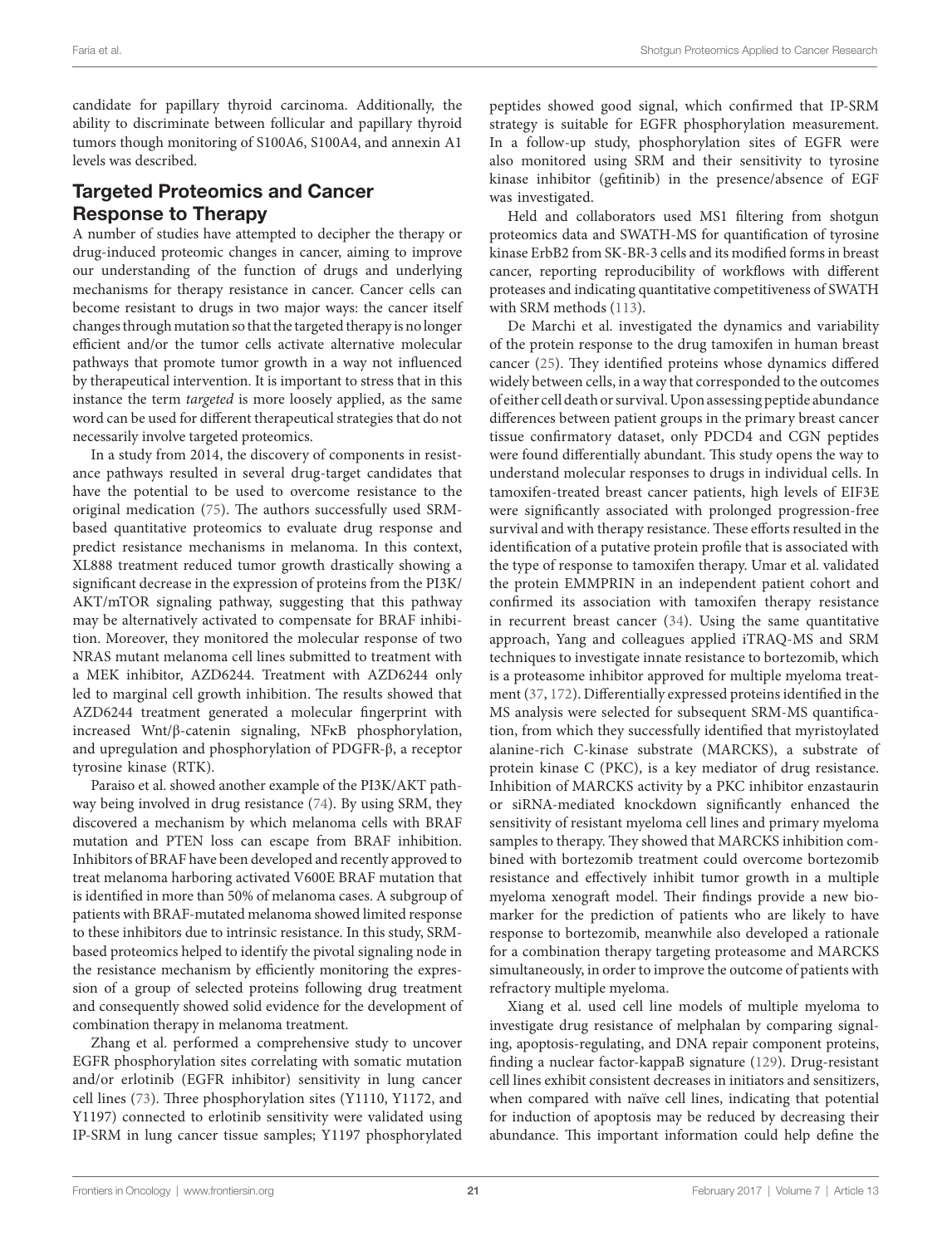molecular basis for personalized cancer treatment in some patients.

In the context of glioblastoma (GBM), the quest for finding useful biomarkers is vital, once this is the most aggressive primary brain tumor, presenting remarkable neo-angiogenesis capabilities in addition to cellular and molecular heterogeneity. As a means to investigate proteins that are altered by antiangiogenic treatment, thereby providing biomolecular signatures of tumor response in GBM, one study identified marker proteins that are altered during treatment and may serve as a shortterm readout of antiangiogenic therapy ([47\)](#page-23-34). These included malectin, calnexin, calreticulin, lactate dehydrogenase (LDH), and isocitrate dehydrogenase (IDH). The authors addressed the tumor escape mechanisms to bevacizumab and reported that LDHA was found to be induced by the treatment, while the upregulation of malectin and calnexin had not yet been previously connected to antiangiogenic treatment. The induction of LDHA was not only seen in tumor cells but also in the non-neoplastic host compartment, an observation that was possible due to the species-specific SRM workflow established in said study. Whether the modulation of malectin, calnexin, and calreticulin is a result of hypoxia-induced ER stress in response to bevacizumab remains to be determined. The authors speculate that glycoprotein production and maturation may be affected by antiangiogenic treatment, suggesting that glycoproteins could serve as important response markers. In addition, the establishment of a panel of target proteins modulated upon antiangiogenic therapy may provide the robustness required for biomarker-based patient stratification. By demonstrating that GBM-relevant alterations in the EGFR pathway distinctly change the secreted profile of invasion-promoting proteins as well as the expression and phosphorylation status of intracellular proteins, Sangar et al. investigated the effects of EGFR signaling on the secreted levels of proteins implicated in aggressive invasiveness and proliferation of GBM cells ([123\)](#page-26-42). Additionally, levels of intracellular and secreted proteins clearly showed that EGFRvIII carrying cells are functioning under higher oxidative stress. These results confirm that introduction of EGFR signaling proteins influences the expression as well as phosphorylation status of multiple proteins in the EGFR network, resulting in differences in the signal transduction to the nucleus ([123\)](#page-26-42).

Alcolea et al. reported (i) the emerging notion that cancer cells are not always dependent on single oncogenes, (ii) that markers of PI3K and MEK pathway activities are poor predictors of response to PI3K and MEK inhibitors, respectively, (iii) that kinase pathways can cooperate to drive cancer cells proliferation in some systems, and (iv) that a combination of inhibitors may be more effective in arresting cancer cell growth when compared to agents that target single kinases ([126\)](#page-26-43).

Guo et al. observed a breast cancer MCF7 cell population  $(MCF + FIR)$  that could survive after a course of clinical fractionated doses of radiation and showed enhanced radioresistance compared to the wild-type parental MCF7 cells [\(112\)](#page-25-40). The kinases play pivotal roles in triggering breast cell cycle checkpoints and regulating cell cycle progression. In addition, some of these kinases are also actively engaged in the phosphorylation of mediators in DNA repair pathways. Thus, the above findings of global kinome alterations associated with radioresistance provide new knowledge in understand tumor adaptive radioresistance and offer potential targets to sensitize cancer cells toward radiation therapy and to achieve better remission of cancer.

Kim et al. tried to identify mechanisms of drug resistance involving alterations in protein kinase (PTK) signaling pathways in a lung tumor cell model of acquired resistance to the PTK inhibitor erlotinib ([128\)](#page-26-26). PTK expression varies between different types and stages of cancer and alterations in PTK expression is an important mechanism of resistance to targeted cancer therapeutics. These considerations suggest that multiplexed, targeted analysis of PTK expression profiles could be valuable in studying mechanisms of drug susceptibility and resistance.

### **CONCLUSION**

Targeted proteomics has evolved into an invaluable tool in cancer research and a viable field for the identification of new and improved biomarkers for the development of better diagnostic and therapeutical strategies. It is a technique that can be applied for the precise, accurate, and sensitive quantification of relevant proteins in a range of clinical materials, such as tissues and other bodily fluids and has enabled wondrous developments in areas such as gene therapy, drug target discovery, and personalized therapy.

The clinical and molecular heterogeneity of cancer currently presents clinicians with difficult problems when choosing adjuvant treatment for individual patients. Nevertheless, a huge number of studies have provided novel candidate biomarkers in a host of cancer types that may serve as more efficient therapeutical or diagnostic targets. The fact that targeted proteomics approaches are generally reproducible across different platforms allows for the synergistic effect that may allow for an ever growing increase in the discovery of clinically relevant biomarkers.

A major obstacle for the use of target biomarkers in clinical practice is the requirement for extremely sensitive and specific candidates, which is currently far from perfect. There is a clear issue regarding sensitivity, which is dealt with by some authors through the use of immunoenrichment steps on sample preparation while others rely on the use of crude samples to avoid loss of low-abundance components. An additional pitfall is that the ability to analyze large sample sets is still lacking. The overall sensitivity and specificity shortcomes of target methodologies can only be surpassed through development of more robust multiplexing capabilities, allowing for multiple markers to be detected at once and for many patients to be screened within a reasonable time frame. SWATH ([151](#page-26-29)), NeuCode ([173\)](#page-27-12), and Hyperplexing [\(44,](#page-23-46) [174\)](#page-27-13) may not be already inserted in the clinical trials, but are a step toward the right direction in addressing these aspects. Another significant issue is the fact that candidate biomarkers seldom bring satisfactory clinical response. It is necessary to develop optimized workflows in which high-quality results are filtered through and interaction between researchers and physicians is made possible ([175\)](#page-27-14).

We firmly believe that such progress in clinical proteomics will pave the way for greater success by accumulating and sharing knowledge and experience for better understanding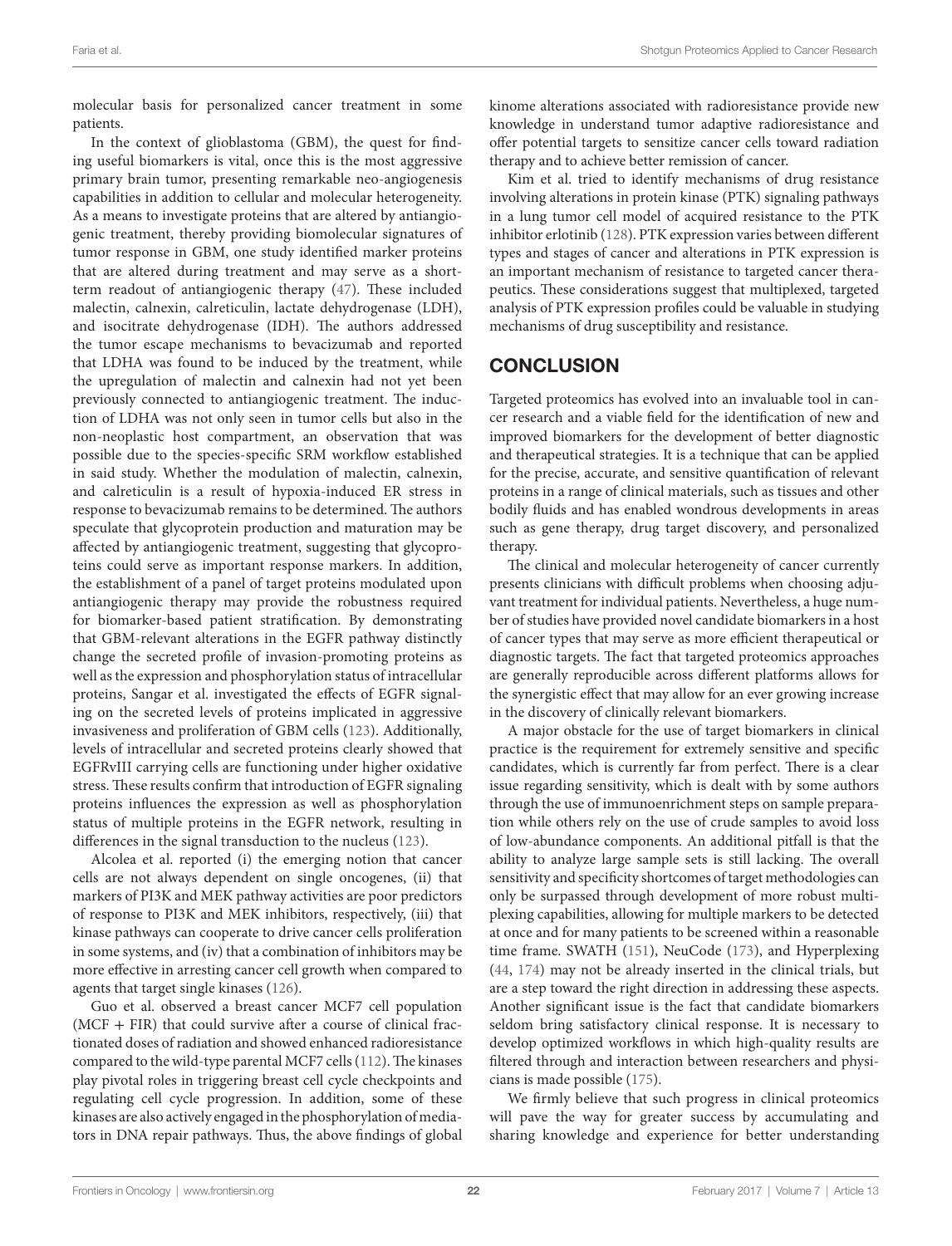<span id="page-22-22"></span>validation criteria for the regulatory authorization of multiplex MS-based assays. The study of the human proteome and the development of platforms capable of coping with the sheer complexity of the many changes that happen in the proteomic profile of patients at the onset and during progression of cancer has opened a new frontier for the identification of predictive, prognostic, and therapeutic biomarkers with significant translational implications and is quickly becoming an essential tool for the delivery of individualized treatment to cancer patients, not only based on patients genotype but also on phenotype. It is important to note that the molecular characterization and quantification of systemic levels of certain biomarkers could better describe biological processes responsible for instabilities of genomic profiles that in turn result in changes in signaling proteins that ultimately give rise to changing phenotypic behavior ([137](#page-26-3), [176\)](#page-27-15).

The numerous examples found throughout the text of studies that were able to postulate, identify, and validate a variety of biomarkers relevant to a host of aspects of cancer research through the use of a variety of targeted approaches are a convincing

### **REFERENCES**

- <span id="page-22-20"></span><span id="page-22-19"></span><span id="page-22-0"></span>1. Deen KI, Silva H, Deen R, Chandrasinghe PC. Colorectal cancer in the young, many questions, few answers. *World J Gastrointest Oncol* (2016) 8:481–8. doi:[10.4251/wjgo.v8.i6.481](https://doi.org/10.4251/wjgo.v8.i6.481)
- 2. Favoriti P, Carbone G, Greco M, Pirozzi F, Pirozzi REM, Corcione F. Worldwide burden of colorectal cancer: a review. *Updates Surg* (2016) 68:7–11. doi:[10.1007/s13304-016-0359-y](https://doi.org/10.1007/s13304-016-0359-y)
- <span id="page-22-1"></span>3. Torre LA, Siegel RL, Jemal A. Lung cancer statistics. *Adv Exp Med Biol* (2016) 893:1–19. doi:[10.1007/978-3-319-24223-1\\_1](https://doi.org/10.1007/978-3-319-24223-1_1)
- <span id="page-22-2"></span>4. Ferlay J, Soerjomataram I, Dikshit R, Eser S, Mathers C, Rebelo M, et al. Cancer incidence and mortality worldwide: sources, methods and major patterns in GLOBOCAN 2012. *Int J Cancer* (2015) 136:E359–86. doi:[10.1002/ijc.29210](https://doi.org/10.1002/ijc.29210)
- <span id="page-22-3"></span>5. Fan YS. Companion diagnostic testing for targeted cancer therapies: an overview. *Genet Test Mol Biomarkers* (2013) 17:515–23. doi[:10.1089/](https://doi.org/10.1089/gtmb.2012.0510) [gtmb.2012.0510](https://doi.org/10.1089/gtmb.2012.0510)
- 6. Keedy VL, Temin S, Somerfield MR, Beasley MB, Johnson DH, McShane LM, et al. American Society of Clinical Oncology provisional clinical opinion: epidermal growth factor receptor (EGFR) mutation testing for patients with advanced non-small-cell lung cancer considering firstline EGFR tyrosine kinase inhibitor therapy. *J Clin Oncol* (2011) 29: 2121–7. doi[:10.1200/JCO.2010.31.8923](https://doi.org/10.1200/JCO.2010.31.8923)
- <span id="page-22-4"></span>7. Topol EJ. Individualized medicine from prewomb to tomb. *Cell* (2014) 157:241–53. doi:[10.1016/j.cell.2014.02.012](https://doi.org/10.1016/j.cell.2014.02.012)
- <span id="page-22-5"></span>8. Morris CF, Tahir M, Arshid S, Castro MS, Fontes W. Reconciling the IPC and two-hit models: dissecting the underlying cellular and molecular mechanisms of two seemingly opposing frameworks. *J Immunol Res* (2015) 2015:697193. doi:[10.1155/2015/697193](https://doi.org/10.1155/2015/697193)
- <span id="page-22-6"></span>9. Picotti P, Bodenmiller B, Aebersold R. Proteomics meets the scientific method. *Nat Methods* (2013) 10:24–7. doi:[10.1038/nmeth.2291](https://doi.org/10.1038/nmeth.2291)
- <span id="page-22-7"></span>10. Rai AJ, Gelfand CA, Haywood BC, Warunek DJ, Yi J, Schuchard MD, et al. HUPO plasma proteome project specimen collection and handling: towards the standardization of parameters for plasma proteome samples. *Proteomics* (2005) 5:3262–77. doi[:10.1002/pmic.200401245](https://doi.org/10.1002/pmic.200401245)
- <span id="page-22-8"></span>11. Elschenbroich S, Ignatchenko V, Clarke B, Kalloger SE, Boutros PC, Gramolini AO, et al. In-depth proteomics of ovarian cancer ascites: combining shotgun proteomics and selected reaction monitoring mass spectrometry. *J Proteome Res* (2011) 10:2286–99. doi[:10.1021/pr1011087](https://doi.org/10.1021/pr1011087)
- <span id="page-22-9"></span>12. Aebersold R, Burlingame AL, Bradshaw RA. Western blots versus selected reaction monitoring assays: time to turn the tables? *Mol Cell Proteomics* (2013) 12:2381–2. doi[:10.1074/mcp.E113.031658](https://doi.org/10.1074/mcp.E113.031658)

statement toward how the ever-increasing use of targeted proteomics tools for cancer research can be groundbreaking in terms of improving diagnosis and treatment of cancer in real-world, clinically relevant scenarios.

# AUTHOR CONTRIBUTIONS

WF conceived the idea of the article, participated in reviewing each step during the article preparation, and coordinated the parts from different authors. SF and CM contributed equally to this work. Both wrote most of the article, actively searched, analyzed, and discussed the articles reviewed. MF and AS were responsible for reviewing the proteomics methods and techniques. MC and PF critically reviewed, discussed, and proposed ideas for the article.

# FUNDING

The present work was funded by FUB/UnB, CNPq, FAP-DF, CAPES, and FINEP.

- <span id="page-22-10"></span>13. Maiolica A, Junger MA, Ezkurdia I, Aebersold R. Targeted proteome investigation via selected reaction monitoring mass spectrometry. *J Proteomics* (2012) 75:3495–513. doi[:10.1016/j.jprot.2012.04.048](https://doi.org/10.1016/j.jprot.2012.04.048)
- <span id="page-22-21"></span><span id="page-22-18"></span><span id="page-22-11"></span>14. Clauser KR, Hall SC, Smith DM, Webb JW, Andrews LE, Tran HM, et al. Rapid mass spectrometric peptide sequencing and mass matching for characterization of human melanoma proteins isolated by two-dimensional PAGE. *Proc Natl Acad Sci U S A* (1995) 92:5072–6.
- <span id="page-22-12"></span>15. Ang C-S, Rothacker J, Patsiouras H, Gibbs P, Burgess AW, Nice EC. Use of multiple reaction monitoring for multiplex analysis of colorectal cancer-associated proteins in human feces. *Electrophoresis* (2011) 32:1926–38. doi:[10.1002/elps.201000502](https://doi.org/10.1002/elps.201000502)
- <span id="page-22-13"></span>16. Chen J, Wu W, Chen L, Zhou H, Yang R, Hu L, et al. Profiling the potential tumor markers of pancreatic ductal adenocarcinoma using 2D-DIGE and MALDI-TOF-MS: up-regulation of complement C3 and alpha-2-HSglycoprotein. *Pancreatology* (2013) 13:290–7. doi[:10.1016/j.pan.2013.03.010](https://doi.org/10.1016/j.pan.2013.03.010)
- <span id="page-22-14"></span>17. Milioli HH, Sousa KS, Kaviski R, Oliveira NCDS, Urban CDA, De Lima RS, et al. Comparative proteomics of primary breast carcinomas and lymph node metastases outlining markers of tumor invasion. *Cancer Genomics Proteomics* (2015) 12:89–101.
- <span id="page-22-15"></span>18. Guo L, Zhang C, Zhu J, Yang Y, Lan J, Su G, et al. Proteomic identification of predictive tissue biomarkers of sensitive to neoadjuvant chemotherapy in squamous cervical cancer. *Life Sci* (2016) 151:102–8. doi[:10.1016/j.](https://doi.org/10.1016/j.lfs.2016.03.006) [lfs.2016.03.006](https://doi.org/10.1016/j.lfs.2016.03.006)
- <span id="page-22-16"></span>19. Rogowska-Wrzesinska A, Le Bihan MC, Thaysen-Andersen M, Roepstorff P. 2D gels still have a niche in proteomics. *J Proteomics* (2013) 88:4–13. doi:[10.1016/j.jprot.2013.01.010](https://doi.org/10.1016/j.jprot.2013.01.010)
- <span id="page-22-17"></span>20. Tan HT, Lee YH, Chung MC. Cancer proteomics. *Mass Spectrom Rev* (2012) 31:583–605. doi[:10.1002/mas.20356](https://doi.org/10.1002/mas.20356)
- <span id="page-22-24"></span>21. Chen Y-T, Chen H-W, Domanski D, Smith DS, Liang K-H, Wu C-C, et al. Multiplexed quantification of 63 proteins in human urine by multiple reaction monitoring-based mass spectrometry for discovery of potential bladder cancer biomarkers. *J Proteomics* (2012) 75:3529–45. doi[:10.1016/j.](https://doi.org/10.1016/j.jprot.2011.12.031) [jprot.2011.12.031](https://doi.org/10.1016/j.jprot.2011.12.031)
- <span id="page-22-23"></span>22. Abbatiello SE, Schilling B, Mani DR, Zimmerman LJ, Hall SC, MacLean B, et al. Large-scale interlaboratory study to develop, analytically validate and apply highly multiplexed, quantitative peptide assays to measure cancer-relevant proteins in plasma. *Mol Cell Proteomics* (2015) 14:2357–74. doi:[10.1074/mcp.M114.047050](https://doi.org/10.1074/mcp.M114.047050)
- <span id="page-22-25"></span>23. Cawthorn TR, Moreno JC, Dharsee M, Tran-Thanh D, Ackloo S, Zhu PH, et al. Proteomic analyses reveal high expression of decorin and endoplasmin (HSP90B1) are associated with breast cancer metastasis and decreased survival. *PLoS One* (2012) 7:e30992. doi[:10.1371/journal.pone.0030992](https://doi.org/10.1371/journal.pone.0030992)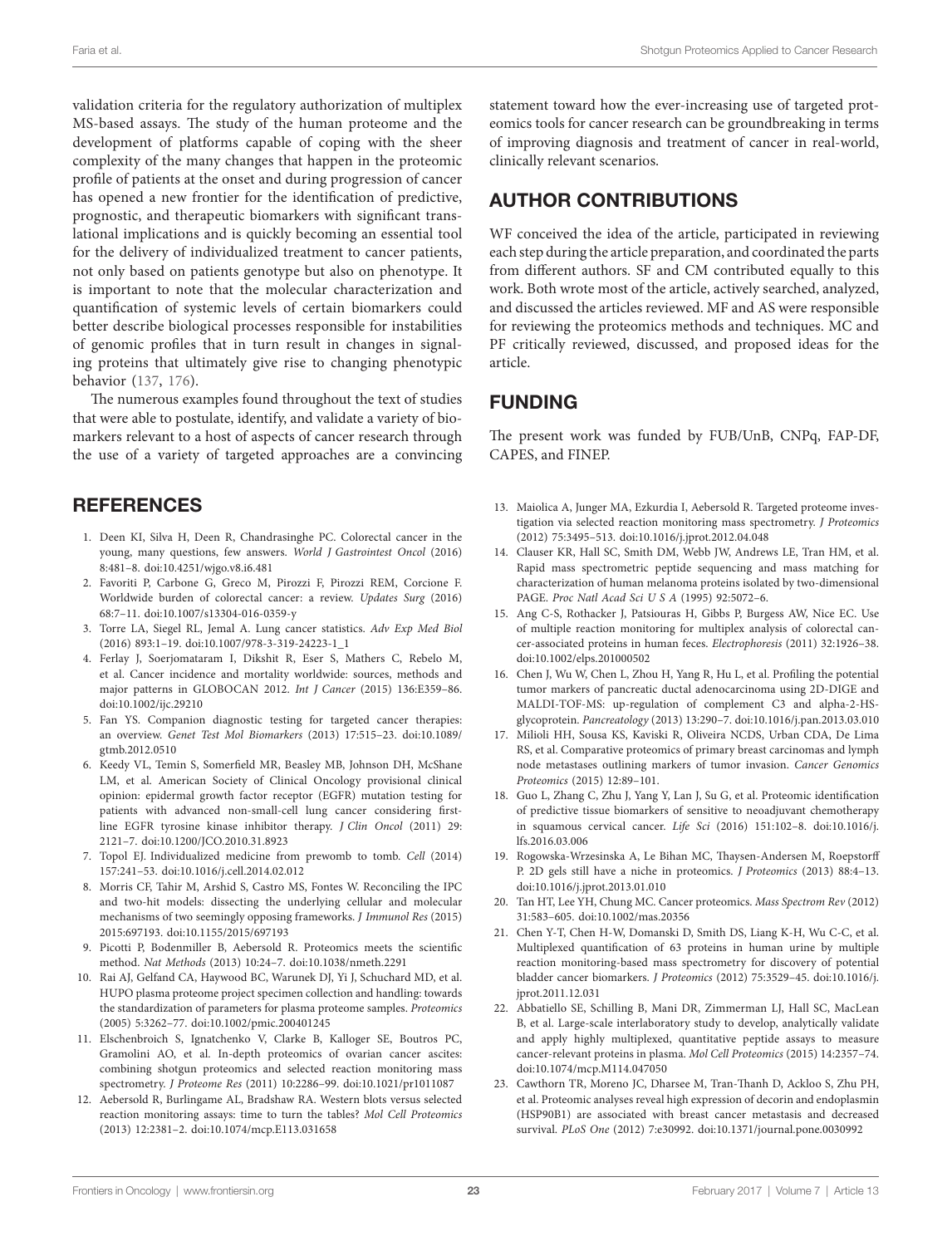- <span id="page-23-16"></span><span id="page-23-15"></span>24. Cohen A, Wang E, Chisholm KA, Kostyleva R, O'Connor-McCourt M, Pinto DM. A mass spectrometry-based plasma protein panel targeting the tumor microenvironment in patients with breast cancer. *J Proteomics* (2013) 81:135–47. doi:[10.1016/j.jprot.2012.11.004](https://doi.org/10.1016/j.jprot.2012.11.004)
- <span id="page-23-43"></span>25. De Marchi T, Kuhn E, Dekker LJ, Stingl C, Braakman RB, Opdam M, et al. Targeted MS assay predicting tamoxifen resistance in estrogen-receptorpositive breast cancer tissues and sera. *J Proteome Res* (2016) 15:1230–42. doi:[10.1021/acs.jproteome.5b01119](https://doi.org/10.1021/acs.jproteome.5b01119)
- 26. Kennedy JJ, Abbatiello SE, Kim K, Yan P, Whiteaker JR, Lin C, et al. Demonstrating the feasibility of large-scale development of standardized assays to quantify human proteins. *Nat Methods* (2013) 11:149–55. doi:[10.1038/nmeth.2763](https://doi.org/10.1038/nmeth.2763)
- 27. Muraoka S, Kume H, Watanabe S, Adachi J, Kuwano M, Sato M, et al. Strategy for SRM-based verification of biomarker candidates discovered by iTRAQ method in limited breast cancer tissue samples. *J Proteome Res* (2012) 11:4201–10. doi:[10.1021/pr300322q](https://doi.org/10.1021/pr300322q)
- <span id="page-23-36"></span>28. Narumi R, Murakami T, Kuga T, Adachi J, Shiromizu T, Muraoka S, et al. A strategy for large-scale phosphoproteomics and SRM-based validation of human breast cancer tissue samples. *J Proteome Res* (2012) 11:5311–22. doi:[10.1021/pr3005474](https://doi.org/10.1021/pr3005474)
- <span id="page-23-37"></span>29. Pavlou MP, Dimitromanolakis A, Martinez-Morillo E, Smid M, Foekens JA, Diamandis EP. Integrating meta-analysis of microarray data and targeted proteomics for biomarker identification: application in breast cancer. *J Proteome Res* (2014) 13:2897–909. doi:[10.1021/pr500352e](https://doi.org/10.1021/pr500352e)
- 30. Riley CP, Zhang X, Nakshatri H, Schneider B, Regnier FE, Adamec J, et al. A large, consistent plasma proteomics data set from prospectively collected breast cancer patient and healthy volunteer samples. *J Transl Med* (2011) 9:80. doi:[10.1186/1479-5876-9-80](https://doi.org/10.1186/1479-5876-9-80)
- <span id="page-23-38"></span><span id="page-23-32"></span><span id="page-23-31"></span>31. Shaheed S, Rustogi N, Scally A, Wilson J, Thygesen H, Loizidou MA, et al. Identification of stage-specific breast markers using quantitative proteomics. *J Proteome Res* (2013) 12:5696–708. doi:[10.1021/pr400662k](https://doi.org/10.1021/pr400662k)
- 32. Steiner C, Tille J-C, Lamerz J, Kux van Geijtenbeek S, McKee TA, Venturi M, et al. Quantification of HER2 by targeted mass spectrometry in formalin-fixed paraffin-embedded breast cancer tissues. *Mol Cell Proteomics* (2015) 14(10):2786–99. doi[:10.1074/mcp.O115.049049](https://doi.org/10.1074/mcp.O115.049049)
- 33. Such-Sanmartín G, Bache N, Callesen AK, Rogowska-Wrzesinska A, Jensen ON. Targeted mass spectrometry analysis of the proteins IGF1, IGF2, IBP2, IBP3 and A2GL by blood protein precipitation. *J Proteomics* (2015) 113:29–37. doi[:10.1016/j.jprot.2014.09.013](https://doi.org/10.1016/j.jprot.2014.09.013)
- <span id="page-23-44"></span>34. Umar A, Kang H, Timmermans AM, Look MP, Meijer-van Gelder ME, den Bakker MA, et al. Identification of a putative protein profile associated with tamoxifen therapy resistance in breast cancer. *Mol Cell Proteomics* (2009) 8:1278–94. doi[:10.1074/mcp.M800493-MCP200](https://doi.org/10.1074/mcp.M800493-MCP200)
- 35. van den Broek I, Sparidans RW, Schellens JH, Beijnen JH. Quantitative assay for six potential breast cancer biomarker peptides in human serum by liquid chromatography coupled to tandem mass spectrometry. *J Chromatogr B Analyt Technol Biomed Life Sci* (2010) 878:590–602. doi:[10.1016/j.](https://doi.org/10.1016/j.jchromb.2010.01.011) [jchromb.2010.01.011](https://doi.org/10.1016/j.jchromb.2010.01.011)
- 36. Xu Q, Zhu M, Yang T, Xu F, Liu Y, Chen Y. Quantitative assessment of human serum transferrin receptor in breast cancer patients pre- and post-chemotherapy using peptide immunoaffinity enrichment coupled with targeted proteomics. *Clin Chim Acta* (2015) 448:118–23. doi:[10.1016/j.](https://doi.org/10.1016/j.cca.2015.05.022) [cca.2015.05.022](https://doi.org/10.1016/j.cca.2015.05.022)
- <span id="page-23-45"></span>37. Yang T, Chen F, Xu F, Wang F, Xu Q, Chen Y. A liquid chromatography–tandem mass spectrometry-based targeted proteomics assay for monitoring P-glycoprotein levels in human breast tissue. *Clin Chim Acta* (2014) 436:283–9. doi[:10.1016/j.cca.2014.06.013](https://doi.org/10.1016/j.cca.2014.06.013)
- 38. Ang C-S, Nice EC. Targeted In-gel MRM: a hypothesis driven approach for colorectal cancer biomarker discovery in human feces. *J Proteome Res* (2010) 9:4346–55. doi[:10.1021/pr100509e](https://doi.org/10.1021/pr100509e)
- 39. Bertuzzi M, Marelli C, Bagnati R, Colombi A, Fanelli R, Saieva C, et al. Plasma clusterin as a candidate pre-diagnosis marker of colorectal cancer risk in the Florence cohort of the European Prospective Investigation into cancer and nutrition: a pilot study. *BMC Cancer* (2015) 15:56. doi[:10.1186/](https://doi.org/10.1186/s12885-015-1058-7) [s12885-015-1058-7](https://doi.org/10.1186/s12885-015-1058-7)
- 40. Brock R, Xiong B, Li L, VanBogelen RA, Christman L. A multiplex serum protein assay for determining the probability of colorectal cancer. *Am J Cancer Res* (2012) 2:598–605.
- <span id="page-23-14"></span><span id="page-23-13"></span><span id="page-23-12"></span><span id="page-23-11"></span><span id="page-23-10"></span><span id="page-23-9"></span><span id="page-23-8"></span>41. Bröker MEE, Lalmahomed ZS, Roest HP, van Huizen NA, Dekker LJM, Calame W, et al. Collagen peptides in urine: a new promising biomarker for the detection of colorectal liver metastases. *PLoS One* (2013) 8:e70918. doi:[10.1371/journal.pone.0070918](https://doi.org/10.1371/journal.pone.0070918)
- <span id="page-23-7"></span><span id="page-23-6"></span><span id="page-23-5"></span><span id="page-23-4"></span><span id="page-23-3"></span><span id="page-23-2"></span><span id="page-23-1"></span><span id="page-23-0"></span>42. Chen Y, Gruidl M, Remily-Wood E, Liu RZ, Eschrich S, Lloyd M, et al. Quantification of β-catenin signaling components in colon cancer cell lines, tissue sections, and microdissected tumor cells using reaction monitoring mass spectrometry. *J Proteome Res* (2010) 9:4215–27. doi[:10.1021/pr1005197](https://doi.org/10.1021/pr1005197)
- 43. Kume H, Muraoka S, Kuga T, Adachi J, Narumi R, Watanabe S, et al. Discovery of colorectal cancer biomarker candidates by membrane proteomic analysis and subsequent verification using selected reaction monitoring (SRM) and tissue microarray (TMA) analysis. *Mol Cell Proteomics* (2014) 13:1471–84. doi:[10.1074/mcp.M113.037093](https://doi.org/10.1074/mcp.M113.037093)
- <span id="page-23-46"></span>44. Yin HR, Zhang L, Xie LQ, Huang LY, Xu Y, Cai SJ, et al. Hyperplex-MRM: a hybrid multiple reaction monitoring method using mTRAQ/iTRAQ labeling for multiplex absolute quantification of human colorectal cancer biomarker. *J Proteome Res* (2013) 12:3912–9. doi[:10.1021/pr4005025](https://doi.org/10.1021/pr4005025)
- 45. DeSouza LV, Taylor AM, Li W, Minkoff MS, Romaschin AD, Colgan TJ, et al. Multiple reaction monitoring of mTRAQ-labeled peptides enables absolute quantification of endogenous levels of a potential cancer marker in cancerous and normal endometrial tissues. *J Proteome Res* (2008) 7:3525–34. doi:[10.1021/pr800312m](https://doi.org/10.1021/pr800312m)
- <span id="page-23-33"></span>46. Catenacci DVT, Liao W-L, Thyparambil S, Henderson L, Xu P, Zhao L, et al. Absolute quantitation of Met using mass spectrometry for clinical application: assay precision, stability, and correlation with MET gene amplification in FFPE tumor tissue. *PLoS One* (2014) 9:e100586. doi:[10.1371/](https://doi.org/10.1371/journal.pone.0100586) [journal.pone.0100586](https://doi.org/10.1371/journal.pone.0100586)
- <span id="page-23-34"></span><span id="page-23-24"></span><span id="page-23-23"></span><span id="page-23-22"></span><span id="page-23-21"></span><span id="page-23-20"></span><span id="page-23-19"></span><span id="page-23-18"></span><span id="page-23-17"></span>47. Demeure K, Fack F, Duriez E, Tiemann K, Bernard A, Golebiewska A, et al. Targeted proteomics to assess the response to anti-angiogenic treatment in human glioblastoma. *Mol Cell Proteomics* (2015) 15(2):481–92. doi:[10.1074/](https://doi.org/10.1074/mcp.M115.052423) [mcp.M115.052423](https://doi.org/10.1074/mcp.M115.052423)
- <span id="page-23-35"></span><span id="page-23-30"></span><span id="page-23-29"></span><span id="page-23-28"></span><span id="page-23-27"></span><span id="page-23-26"></span><span id="page-23-25"></span>48. Guo T, Kouvonen P, Koh CC, Gillet LC, Wolski WE, Röst HL, et al. Rapid mass spectrometric conversion of tissue biopsy samples into permanent quantitative digital proteome maps. *Nat Med* (2015) 21:407–13. doi:[10.1038/](https://doi.org/10.1038/nm.3807) [nm.3807](https://doi.org/10.1038/nm.3807)
- <span id="page-23-40"></span>49. Ahn YH, Shin PM, Oh NR, Park GW, Kim H, Yoo JS. A lectin-coupled, targeted proteomic mass spectrometry (MRM MS) platform for identification of multiple liver cancer biomarkers in human plasma. *J Proteomics* (2012) 75:5507–15. doi:[10.1016/j.jprot.2012.06.027](https://doi.org/10.1016/j.jprot.2012.06.027)
- 50. Ahn YH, Shin PM, Kim Y-S, Oh NR, Ji ES, Kim KH, et al. Quantitative analysis of aberrant protein glycosylation in liver cancer plasma by AALenrichment and MRM mass spectrometry. *Analyst* (2013) 138:6454–62. doi:[10.1039/c3an01126g](https://doi.org/10.1039/c3an01126g)
- <span id="page-23-42"></span>51. Kim H, Kim K, Yu SJ, Jang ES, Yu J, Cho G, et al. Development of biomarkers for screening hepatocellular carcinoma using global data mining and multiple reaction monitoring. *PLoS One* (2013) 8:e63468. doi:[10.1371/](https://doi.org/10.1371/journal.pone.0063468) [journal.pone.0063468](https://doi.org/10.1371/journal.pone.0063468)
- <span id="page-23-41"></span>52. Kim H, Kim K, Jin J, Park J, Yu SJ, Yoon JH, et al. Measurement of glycosylated alpha-fetoprotein improves diagnostic power over the native form in hepatocellular carcinoma. *PLoS One* (2014) 9:e110366. doi:[10.1371/](https://doi.org/10.1371/journal.pone.0110366) [journal.pone.0110366](https://doi.org/10.1371/journal.pone.0110366)
- 53. Kim JY, Oh D, Kim S-K, Kang D, Moon MH. Isotope-coded carbamidomethylation for quantification of N-glycoproteins with online microbore hollow fiber enzyme reactor-nanoflow liquid chromatography-tandem mass spectrometry. *Anal Chem* (2014) 86:7650–7. doi[:10.1021/ac501544r](https://doi.org/10.1021/ac501544r)
- 54. Lee JY, Kim JY, Park GW, Cheon MH, Kwon K-H, Ahn YH, et al. Targeted mass spectrometric approach for biomarker discovery and validation with nonglycosylated tryptic peptides from N-linked glycoproteins in human plasma. *Mol Cell Proteomics* (2011) 10:M111.009290. doi[:10.1074/mcp.](https://doi.org/10.1074/mcp.M111.009290) [M111.009290](https://doi.org/10.1074/mcp.M111.009290)
- <span id="page-23-39"></span>55. Lee JY, Kim JY, Cheon MH, Park GW, Ahn YH, Moon MH, et al. MRM validation of targeted nonglycosylated peptides from N-glycoprotein biomarkers using direct trypsin digestion of undepleted human plasma. *J Proteomics* (2014) 98:206–17. doi[:10.1016/j.jprot.2014.01.003](https://doi.org/10.1016/j.jprot.2014.01.003)
- 56. Mustafa MG, Petersen JR, Ju H, Cicalese L, Snyder N, Haidacher SJ, et al. Biomarker discovery for early detection of hepatocellular carcinoma in hepatitis C-infected patients. *Mol Cell Proteomics* (2013) 12:3640–52. doi:[10.1074/mcp.M113.031252](https://doi.org/10.1074/mcp.M113.031252)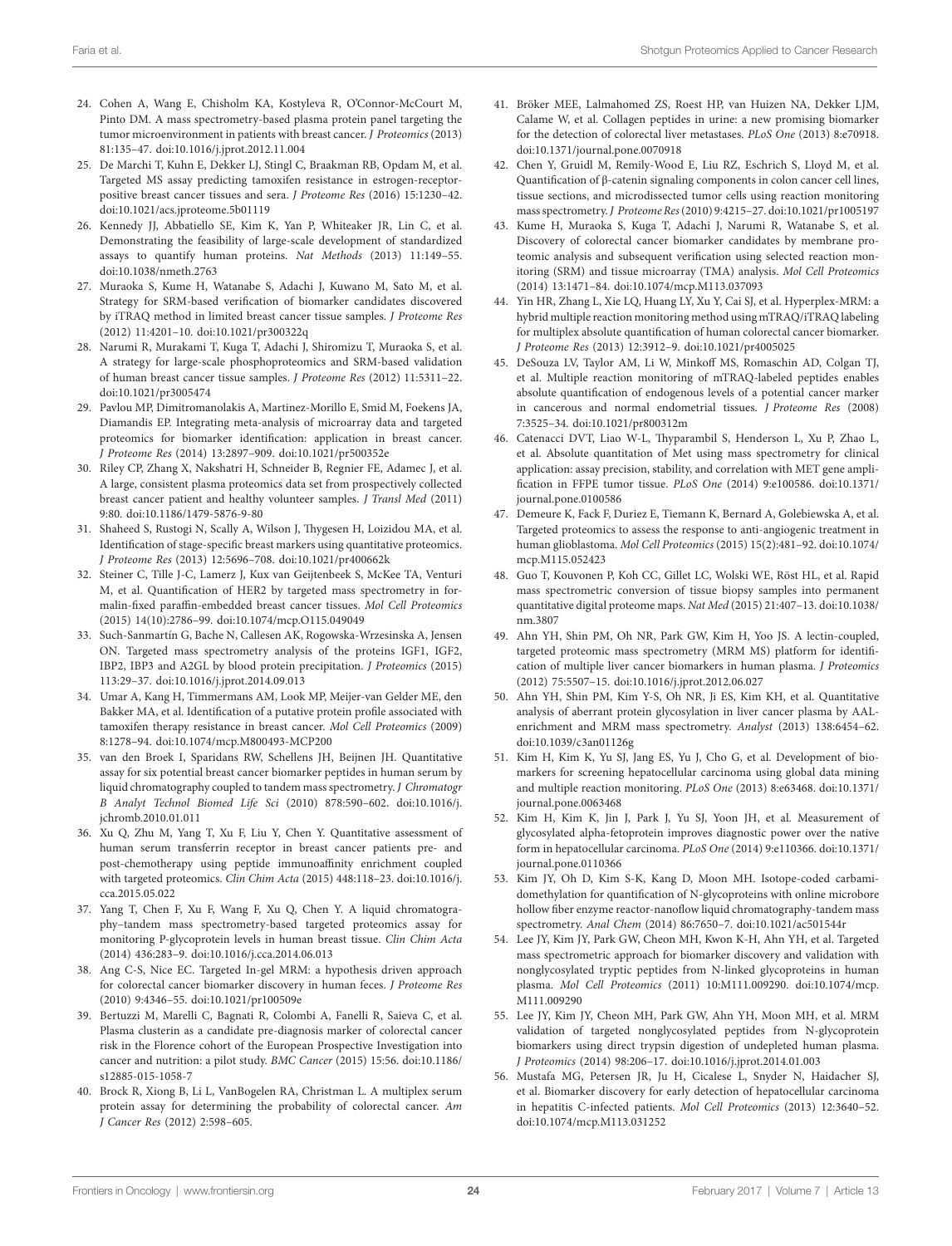- <span id="page-24-41"></span><span id="page-24-16"></span><span id="page-24-15"></span><span id="page-24-14"></span>57. Mustafa GM, Larry D, Petersen JR, Elferink CJ. Targeted proteomics for biomarker discovery and validation of hepatocellular carcinoma in hepatitis C infected patients. *World J Hepatol* (2015) 7:1312. doi[:10.4254/](https://doi.org/10.4254/wjh.v7.i10.1312) [wjh.v7.i10.1312](https://doi.org/10.4254/wjh.v7.i10.1312)
- 58. Naboulsi W, Megger DA, Bracht T, Kohl M, Turewicz M, Eisenacher M, et al. Quantitative tissue proteomics analysis reveals versican as potential biomarker for early-stage hepatocellular carcinoma. *J Proteome Res* (2016) 15:38–47. doi[:10.1021/acs.jproteome.5b00420](https://doi.org/10.1021/acs.jproteome.5b00420)
- 59. Sanda M, Pompach P, Brnakova Z, Wu J, Makambi K, Goldman R. Quantitative liquid chromatography-mass spectrometry-multiple reaction monitoring (LC-MS-MRM) analysis of site-specific glycoforms of haptoglobin in liver disease. *Mol Cell Proteomics* (2013) 12:1294–305. doi[:10.1074/](https://doi.org/10.1074/mcp.M112.023325) [mcp.M112.023325](https://doi.org/10.1074/mcp.M112.023325)
- <span id="page-24-40"></span>60. Zhao Y, Jia W, Sun W, Jin W, Guo L, Wei J, et al. Combination of improved (18)O incorporation and multiple reaction monitoring: a universal strategy for absolute quantitative verification of serum candidate biomarkers of liver cancer. *J Proteome Res* (2010) 9:3319–27. doi[:10.1021/pr9011969](https://doi.org/10.1021/pr9011969)
- 61. Ahn YH, Ji ES, Oh NR, Kim Y-S, Ko JH, Yoo JS. Differential proteomic approach for identification and verification of aberrantly glycosylated proteins in adenocarcinoma lung cancer (ADLC) plasmas by lectin-capturing and targeted mass spectrometry. *J Proteomics* (2014) 106:221–9. doi:[10.1016/j.jprot.2014.04.031](https://doi.org/10.1016/j.jprot.2014.04.031)
- 62. Chen C-D, Wang C-L, Yu C-J, Chien K-Y, Chen Y-T, Chen M-C, et al. Targeted proteomics pipeline reveals potential biomarkers for the diagnosis of metastatic lung cancer in pleural effusion. *J Proteome Res* (2014) 13:2818–29. doi:[10.1021/pr4012377](https://doi.org/10.1021/pr4012377)
- 63. Fang B, Hoffman MA, Mirza AS, Mishall KM, Li J, Peterman SM, et al. Evaluating kinase ATP uptake and tyrosine phosphorylation using multiplexed quantification of chemically labeled and post-translationally modified peptides. *Methods* (2015) 81:41–9. doi:[10.1016/j.ymeth.2015.03.006](https://doi.org/10.1016/j.ymeth.2015.03.006)
- <span id="page-24-33"></span><span id="page-24-32"></span><span id="page-24-31"></span>64. Hembrough T, Thyparambil S, Liao W-L, Darfler MM, Abdo J, Bengali KM, et al. Selected reaction monitoring (SRM) analysis of epidermal growth factor receptor (EGFR) in formalin fixed tumor tissue. *Clin Proteomics* (2012) 9:5. doi[:10.1186/1559-0275-9-5](https://doi.org/10.1186/1559-0275-9-5)
- <span id="page-24-34"></span>65. Kim YJ, Sertamo K, Pierrard M-A, Mesmin C, Kim SY, Schlesser M, et al. Verification of the biomarker candidates for non-small-cell lung cancer using a targeted proteomics approach. *J Proteome Res* (2015) 14:1412–9. doi:[10.1021/pr5010828](https://doi.org/10.1021/pr5010828)
- <span id="page-24-47"></span>66. Li XJ, Hayward C, Fong P-Y, Dominguez M, Hunsucker SW, Lee LW, et al. A blood-based proteomic classifier for the molecular characterization of pulmonary nodules. *Sci Transl Med* (2013) 5:207ra142. doi[:10.1126/](https://doi.org/10.1126/scitranslmed.3007013) [scitranslmed.3007013](https://doi.org/10.1126/scitranslmed.3007013)
- <span id="page-24-37"></span>67. Nicol GR, Han M, Kim J, Birse CE, Brand E, Nguyen A, et al. Use of an immunoaffinity-mass spectrometry-based approach for the quantification of protein biomarkers from serum samples of lung cancer patients. *Mol Cell Proteomics* (2008) 7:1974–82. doi:[10.1074/mcp.M700476-MCP200](https://doi.org/10.1074/mcp.M700476-MCP200)
- <span id="page-24-36"></span>68. Nishimura T, Nomura M, Tojo H, Hamasaki H, Fukuda T, Fujii K, et al. Proteomic analysis of laser-microdissected paraffin-embedded tissues: (2) MRM assay for stage-related proteins upon non-metastatic lung adenocarcinoma. *J Proteomics* (2010) 73:1100–10. doi[:10.1016/j.jprot.2009.11.010](https://doi.org/10.1016/j.jprot.2009.11.010)
- 69. Ortea I, Rodríguez-Ariza A, Chicano-Gálvez E, Arenas Vacas MS, Jurado Gámez B. Discovery of potential protein biomarkers of lung adenocarcinoma in bronchoalveolar lavage fluid by SWATH MS data-independent acquisition and targeted data extraction. *J Proteomics* (2016) 138:106–14. doi:[10.1016/j.jprot.2016.02.010](https://doi.org/10.1016/j.jprot.2016.02.010)
- <span id="page-24-46"></span>70. Park J, Yang JS, Jung G, Woo HI, Park HD, Kim JW, et al. Subunit-specific mass spectrometry method identifies haptoglobin subunit alpha as a diagnostic marker in non-small cell lung cancer. *J Proteomics* (2013) 94:302–10. doi:[10.1016/j.jprot.2013.09.019](https://doi.org/10.1016/j.jprot.2013.09.019)
- <span id="page-24-48"></span>71. Sung HJ, Jeon SA, Ahn JM, Seul KJ, Kim JY, Lee JY, et al. Large-scale isotype-specific quantification of serum amyloid A 1/2 by multiple reaction monitoring in crude sera. *J Proteomics* (2012) 75:2170–80. doi:[10.1016/j.](https://doi.org/10.1016/j.jprot.2012.01.018) [jprot.2012.01.018](https://doi.org/10.1016/j.jprot.2012.01.018)
- 72. Torsetnes SB, Levernaes MS, Broughton MN, Paus E, Halvorsen TG, Reubsaet L. Multiplexing determination of small cell lung cancer biomarkers and their isovariants in serum by immunocapture LC-MS/MS. *Anal Chem* (2014) 86:6983–92. doi:[10.1021/ac500986t](https://doi.org/10.1021/ac500986t)
- <span id="page-24-35"></span>73. Zhang H, Liu Q, Zimmerman LJ, Ham A-JL, Slebos RJC, Rahman J, et al. Methods for peptide and protein quantitation by liquid

<span id="page-24-50"></span><span id="page-24-9"></span><span id="page-24-8"></span><span id="page-24-7"></span><span id="page-24-6"></span><span id="page-24-5"></span><span id="page-24-4"></span><span id="page-24-3"></span><span id="page-24-2"></span><span id="page-24-1"></span><span id="page-24-0"></span>chromatography-multiple reaction monitoring mass spectrometry. *Mol Cell Proteomics* (2011) 10:M110.006593. doi:[10.1074/mcp.M110.006593](https://doi.org/10.1074/mcp.M110.006593)

- <span id="page-24-13"></span><span id="page-24-12"></span><span id="page-24-11"></span><span id="page-24-10"></span>74. Paraiso KHT, Xiang Y, Rebecca VW, Abel EV, Chen YA, Munko AC, et al. PTEN loss confers BRAF inhibitor resistance to melanoma cells through the suppression of BIM expression. *Cancer Res* (2011) 71:2750–60. doi:[10.1158/0008-5472.CAN-10-2954](https://doi.org/10.1158/0008-5472.CAN-10-2954)
- <span id="page-24-49"></span>75. Rebecca VW, Wood E, Fedorenko IV, Paraiso KH, Haarberg HE, Chen Y, et al. Evaluating melanoma drug response and therapeutic escape with quantitative proteomics. *Mol Cell Proteomics* (2014) 13:1844–54. doi:[10.1074/](https://doi.org/10.1074/mcp.M113.037424) [mcp.M113.037424](https://doi.org/10.1074/mcp.M113.037424)
- 76. Welinder C, Jönsson GB, Ingvar C, Lundgren L, Baldetorp B, Olsson H, et al. Analysis of alpha-synuclein in malignant melanoma – development of a SRM quantification assay. *PLoS One* (2014) 9:e110804. doi:[10.1371/](https://doi.org/10.1371/journal.pone.0110804) [journal.pone.0110804](https://doi.org/10.1371/journal.pone.0110804)
- 77. Cerciello F, Choi M, Nicastri A, Bausch-Fluck D, Ziegler A, Vitek O, et al. Identification of a seven glycopeptide signature for malignant pleural mesothelioma in human serum by selected reaction monitoring. *Clin Proteomics* (2013) 10:1. doi:[10.1186/1559-0275-10-16](https://doi.org/10.1186/1559-0275-10-16)
- 78. Kawahara R, Bollinger JG, Rivera C, Ribeiro ACP, Brandão TB, Leme AFP, et al. A targeted proteomic strategy for the measurement of oral cancer candidate biomarkers in human saliva. *Proteomics* (2016) 16:159–73. doi:[10.1002/pmic.201500224](https://doi.org/10.1002/pmic.201500224)
- <span id="page-24-43"></span>79. Drabovich AP, Diamandis EP. Combinatorial peptide libraries facilitate development of multiple reaction monitoring assays for low-abundance proteins. *J Proteome Res* (2010) 9:1236–45. doi[:10.1021/pr900729g](https://doi.org/10.1021/pr900729g)
- <span id="page-24-45"></span>80. Haslene-Hox H, Oveland E, Woie K, Salvesen HB, Wiig H, Tenstad O. Increased WD-repeat containing protein 1 in interstitial fluid from ovarian carcinomas shown by comparative proteomic analysis of malignant and healthy gynecological tissue. *Biochim Biophys Acta* (2013) 1834:2347–59. doi:[10.1016/j.bbapap.2013.05.011](https://doi.org/10.1016/j.bbapap.2013.05.011)
- <span id="page-24-42"></span><span id="page-24-30"></span><span id="page-24-29"></span><span id="page-24-28"></span><span id="page-24-27"></span><span id="page-24-26"></span><span id="page-24-25"></span><span id="page-24-24"></span><span id="page-24-23"></span><span id="page-24-22"></span><span id="page-24-21"></span><span id="page-24-20"></span><span id="page-24-19"></span><span id="page-24-18"></span><span id="page-24-17"></span>81. Huttenhain R, Soste M, Selevsek N, Rost H, Sethi A, Carapito C, et al. Reproducible quantification of cancer-associated proteins in body fluids using targeted proteomics. *Sci Transl Med* (2012) 4:142ra94. doi:[10.1126/](https://doi.org/10.1126/scitranslmed.3003989) [scitranslmed.3003989](https://doi.org/10.1126/scitranslmed.3003989)
- <span id="page-24-44"></span>82. Tang HY, Beer LA, Chang-Wong T, Hammond R, Gimotty P, Coukos G, et al. A xenograft mouse model coupled with in-depth plasma proteome analysis facilitates identification of novel serum biomarkers for human ovarian cancer. *J Proteome Res* (2012) 11:678–91. doi[:10.1021/pr200603h](https://doi.org/10.1021/pr200603h)
- 83. Tang HY, Beer LA, Tanyi JL, Zhang R, Liu Q, Speicher DW. Protein isoform-specific validation defines multiple chloride intracellular channel and tropomyosin isoforms as serological biomarkers of ovarian cancer. *J Proteomics* (2013) 89:165–78. doi[:10.1016/j.jprot.2013.06.016](https://doi.org/10.1016/j.jprot.2013.06.016)
- 84. Halvey PJ, Ferrone CR, Liebler DC. GeLC-MRM quantitation of mutant KRAS oncoprotein in complex biological samples. *J Proteome Res* (2012) 11:3908–13. doi[:10.1021/pr300161j](https://doi.org/10.1021/pr300161j)
- 85. Iuga C, Seicean A, Iancu C, Buiga R, Sappa PK, Völker U, et al. Proteomic identification of potential prognostic biomarkers in resectable pancreatic ductal adenocarcinoma. *Proteomics* (2014) 14:945–55. doi:[10.1002/](https://doi.org/10.1002/pmic.201300402) [pmic.201300402](https://doi.org/10.1002/pmic.201300402)
- <span id="page-24-39"></span>86. Kawahara T, Hotta N, Ozawa Y, Kato S, Kano K, Yokoyama Y, et al. Quantitative proteomic profiling identifies DPYSL3 as pancreatic ductal adenocarcinoma-associated molecule that regulates cell adhesion and migration by stabilization of focal adhesion complex. *PLoS One* (2013) 8:e79654. doi[:10.1371/journal.pone.0079654](https://doi.org/10.1371/journal.pone.0079654)
- 87. Kim Y, Kang M, Han D, Kim H, Lee K, Kim S-W, et al. Biomarker development for intraductal papillary mucinous neoplasms using multiple reaction monitoring mass spectrometry. *J Proteome Res* (2015) 15:100–13. doi:[10.1021/acs.jproteome.5b00553](https://doi.org/10.1021/acs.jproteome.5b00553)
- 88. Nie S, Yin H, Tan Z, Anderson MA, Ruffin MT, Simeone DM, et al. Quantitative analysis of single amino acid variant peptides associated with pancreatic cancer in serum by an isobaric labeling quantitative method. *J Proteome Res* (2014) 13:6058–66. doi[:10.1021/pr500934u](https://doi.org/10.1021/pr500934u)
- 89. Ohmine K, Kawaguchi K, Ohtsuki S, Motoi F, Ohtsuka H, Kamiie J, et al. Quantitative targeted proteomics of pancreatic cancer: deoxycytidine kinase protein level correlates to progression-free survival of patients receiving gemcitabine treatment. *Mol Pharm* (2015) 12:3282–91. doi:[10.1021/acs.](https://doi.org/10.1021/acs.molpharmaceut.5b00282) [molpharmaceut.5b00282](https://doi.org/10.1021/acs.molpharmaceut.5b00282)
- <span id="page-24-38"></span>90. Pan S, Chen R, Brand RE, Hawley S, Tamura Y, Gafken PR, et al. Multiplex targeted proteomic assay for biomarker detection in plasma: a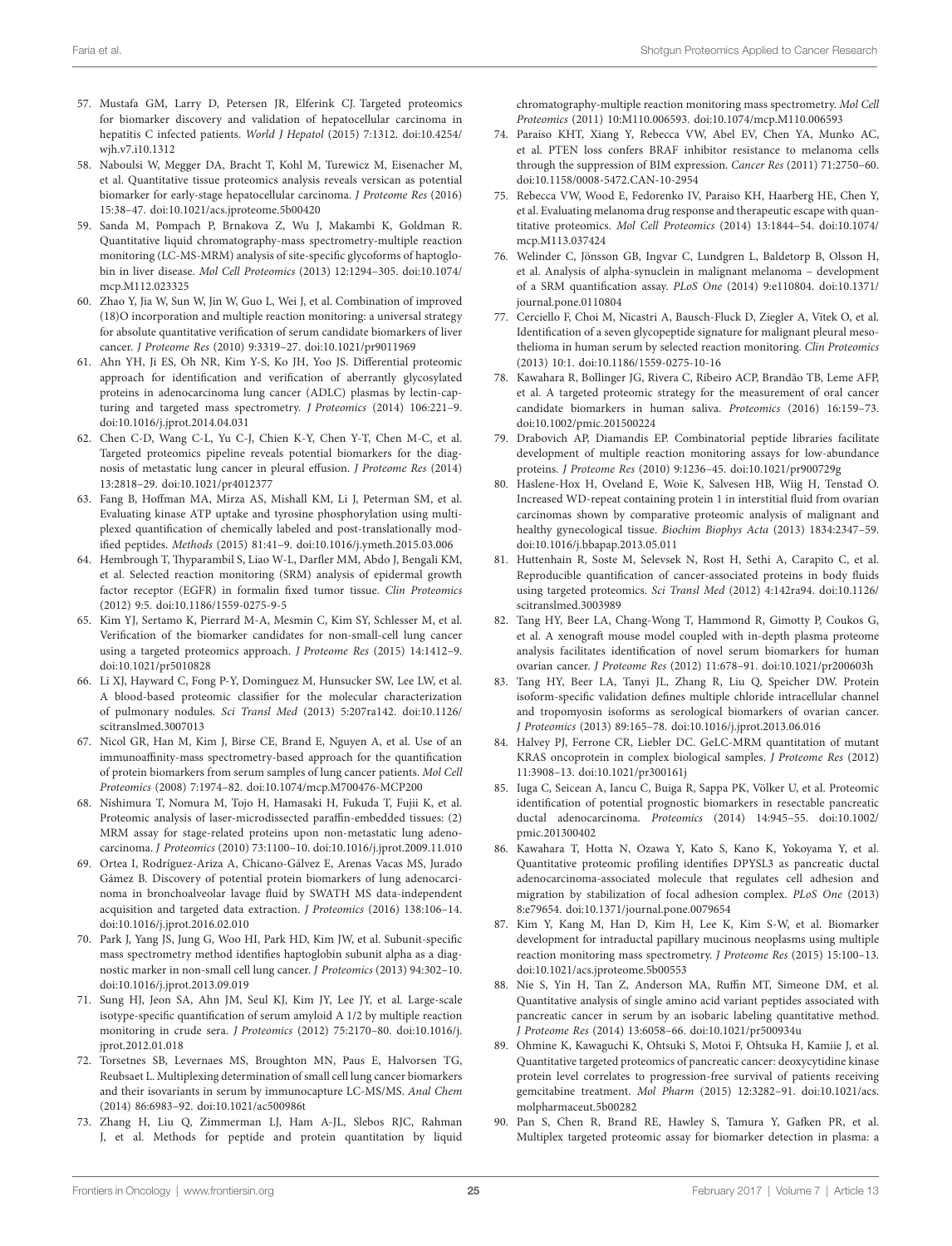<span id="page-25-35"></span><span id="page-25-15"></span><span id="page-25-14"></span><span id="page-25-13"></span>pancreatic cancer biomarker case study. *J Proteome Res* (2012) 11:1937–48. doi:[10.1021/pr201117w](https://doi.org/10.1021/pr201117w)

- 91. Takadate T, Onogawa T, Fukuda T, Motoi F, Suzuki T, Fujii K, et al. Novel prognostic protein markers of resectable pancreatic cancer identified by coupled shotgun and targeted proteomics using formalin-fixed paraffinembedded tissues. *Int J Cancer* (2013) 132:1368–82. doi[:10.1002/ijc.27797](https://doi.org/10.1002/ijc.27797)
- <span id="page-25-36"></span>92. Turtoi A, Musmeci D, Wang Y, Dumont B, Somja J, Bevilacqua G, et al. Identification of novel accessible proteins bearing diagnostic and therapeutic potential in human pancreatic ductal adenocarcinoma. *J Proteome Res* (2011) 10:4302–13. doi:[10.1021/pr200527z](https://doi.org/10.1021/pr200527z)
- 93. Wehr AY, Hwang W-T, Blair IA, Yu KH. Relative quantification of serum proteins from pancreatic ductal adenocarcinoma patients by stable isotope dilution liquid chromatography–mass spectrometry. *J Proteome Res* (2012) 11:1749–58. doi:[10.1021/pr201011f](https://doi.org/10.1021/pr201011f)
- <span id="page-25-34"></span>94. Yoneyama T, Ohtsuki S, Ono M, Ohmine K, Uchida Y, Yamada T, et al. Quantitative targeted absolute proteomics-based large-scale quantification of proline-hydroxylated α-fibrinogen in plasma for pancreatic cancer diagnosis. *J Proteome Res* (2013) 12:753–62. doi[:10.1021/pr3008144](https://doi.org/10.1021/pr3008144)
- <span id="page-25-32"></span>95. Adeola HA, Calder B, Soares NC, Kaestner L, Blackburn JM, Zerbini LF. In silico verification and parallel reaction monitoring prevalidation of potential prostate cancer biomarkers. *Future Oncol* (2016) 12:43–57. doi[:10.2217/](https://doi.org/10.2217/fon.15.296) [fon.15.296](https://doi.org/10.2217/fon.15.296)
- 96. Barnidge DR, Goodmanson MK, Klee GG, Muddiman DC. Absolute quantification of the model biomarker prostate-specific antigen in serum by LC−MS/MS using protein cleavage and isotope dilution mass spectrometry. *J Proteome Res* (2004) 3:644–52. doi[:10.1021/pr049963d](https://doi.org/10.1021/pr049963d)
- 97. Chen Y-T, Tuan L-P, Chen H-W, Wei I-A, Chou M-Y, Chen H-M, et al. Quantitative analysis of prostate specific antigen isoforms using immunoprecipitation and stable isotope labeling mass spectrometry. *Anal Chem* (2014) 87:545–53. doi[:10.1021/ac5033066](https://doi.org/10.1021/ac5033066)
- <span id="page-25-31"></span><span id="page-25-30"></span>98. Cima I, Schiess R, Wild P, Kaelin M, Schuffler P, Lange V, et al. Cancer genetics-guided discovery of serum biomarker signatures for diagnosis and prognosis of prostate cancer. *Proc Natl Acad Sci U S A* (2011) 108:3342–7. doi:[10.1073/pnas.1013699108](https://doi.org/10.1073/pnas.1013699108)
- 99. Fortin T, Salvador A, Charrier JP, Lenz C, Lacoux X, Morla A, et al. Clinical quantitation of prostate-specific antigen biomarker in the low nanogram/ milliliter range by conventional bore liquid chromatography-tandem mass spectrometry (multiple reaction monitoring) coupling and correlation with ELISA tests. *Mol Cell Proteomics* (2009) 8:1006–15. doi[:10.1074/mcp.](https://doi.org/10.1074/mcp.M800238-MCP200) [M800238-MCP200](https://doi.org/10.1074/mcp.M800238-MCP200)
- <span id="page-25-37"></span>100. Geisler C, Gaisa NT, Pfister D, Fuessel S, Kristiansen G, Braunschweig T, et al. Identification and validation of potential new biomarkers for prostate cancer diagnosis and prognosis using 2D-DIGE and MS. *Biomed Res Int* (2015) 2015:1–23. doi[:10.1155/2015/454256](https://doi.org/10.1155/2015/454256)
- 101. Liu Y, Chen J, Sethi A, Li QK, Chen L, Collins B, et al. Glycoproteomic analysis of prostate cancer tissues by SWATH mass spectrometry discovers N-acylethanolamine acid amidase and protein tyrosine kinase 7 as signatures for tumor aggressiveness. *Mol Cell Proteomics* (2014) 13:1753–68. doi:[10.1074/mcp.M114.038273](https://doi.org/10.1074/mcp.M114.038273)
- 102. Shi T, Sun X, Gao Y, Fillmore TL, Schepmoes AA, Zhao R, et al. Targeted quantification of low ng/mL level proteins in human serum without immunoaffinity depletion. *J Proteome Res* (2013) 12:3353–61. doi[:10.1021/](https://doi.org/10.1021/pr400178v) [pr400178v](https://doi.org/10.1021/pr400178v)
- 103. Shi T, Gao Y, Quek SI, Fillmore TL, Nicora CD, Su D, et al. A highly sensitive targeted mass spectrometric assay for quantification of AGR2 protein in human urine and serum. *J Proteome Res* (2014) 13:875–82. doi[:10.1021/](https://doi.org/10.1021/pr400912c) [pr400912c](https://doi.org/10.1021/pr400912c)
- 104. Templeton AJ, Dutoit V, Cathomas R, Rothermundt C, Bärtschi D, Dröge C, et al. Phase 2 trial of single-agent everolimus in chemotherapy-naive patients with castration-resistant prostate cancer (SAKK 08/08). *Eur Urol* (2013) 64:150–8. doi:[10.1016/j.eururo.2013.03.040](https://doi.org/10.1016/j.eururo.2013.03.040)
- 105. Vegvari A, Sjodin K, Rezeli M, Malm J, Lilja H, Laurell T, et al. Identification of a novel proteoform of prostate specific antigen (SNP-L132I) in clinical samples by multiple reaction monitoring. *Mol Cell Proteomics* (2013) 12:2761–73. doi:[10.1074/mcp.M113.028365](https://doi.org/10.1074/mcp.M113.028365)
- <span id="page-25-38"></span>106. Martínez-Aguilar J, Clifton-Bligh R, Molloy MP. A multiplexed, targeted mass spectrometry assay of the S100 protein family uncovers the

<span id="page-25-9"></span><span id="page-25-8"></span><span id="page-25-7"></span><span id="page-25-6"></span><span id="page-25-5"></span><span id="page-25-4"></span><span id="page-25-3"></span><span id="page-25-2"></span><span id="page-25-1"></span><span id="page-25-0"></span>isoform-specific expression in thyroid tumours. *BMC Cancer* (2015) 15:199. doi:[10.1186/s12885-015-1217-x](https://doi.org/10.1186/s12885-015-1217-x)

- <span id="page-25-12"></span><span id="page-25-11"></span><span id="page-25-10"></span>107. Abelin JG, Patel J, Lu X, Feeney CM, Fagbami L, Creech AL, et al. Reducedrepresentation phosphosignatures measured by quantitative targeted MS capture cellular states and enable large-scale comparison of drug-induced phenotypes. *Mol Cell Proteomics* (2016) 15:1622–41. doi[:10.1074/mcp.](https://doi.org/10.1074/mcp.M116.058354) [M116.058354](https://doi.org/10.1074/mcp.M116.058354)
- 108. Biarc J, Gonzalo P, Mikaelian I, Fattet L, Deygas M, Gillet G, et al. Combination of a discovery LC–MS/MS analysis and a label-free quantification for the characterization of an epithelial–mesenchymal transition signature. *J Proteomics* (2014) 110:183–94. doi:[10.1016/j.jprot.2014.05.026](https://doi.org/10.1016/j.jprot.2014.05.026)
- 109. Domanski D, Murphy LC, Borchers CH. Assay development for the determination of phosphorylation stoichiometry using multiple reaction monitoring methods with and without phosphatase treatment: application to breast cancer signaling pathways. *Anal Chem* (2010) 82:5610–20. doi:[10.1021/](https://doi.org/10.1021/ac1005553) [ac1005553](https://doi.org/10.1021/ac1005553)
- 110. Drabovich AP, Pavlou MP, Dimitromanolakis A, Diamandis EP. Quantitative analysis of energy metabolic pathways in MCF-7 breast cancer cells by selected reaction monitoring assay. *Mol Cell Proteomics* (2012) 11:422–34. doi:[10.1074/mcp.M111.015214](https://doi.org/10.1074/mcp.M111.015214)
- 111. Dun MD, Chalkley RJ, Faulkner S, Keene S, Avery-Kiejda KA, Scott RJ, et al. Proteotranscriptomic profiling of 231-BR breast cancer cells: identification of potential biomarkers and therapeutic targets for brain metastasis. *Mol Cell Proteomics* (2015) 14:2316–30. doi:[10.1074/mcp.M114.](https://doi.org/10.1074/mcp.M114.046110) [046110](https://doi.org/10.1074/mcp.M114.046110)
- <span id="page-25-40"></span>112. Guo L, Xiao Y, Fan M, Li JJ, Wang Y. Profiling global kinome signatures of the radioresistant MCF-7/C6 breast cancer cells using MRM-based targeted proteomics. *J Proteome Res* (2015) 14:193–201. doi:[10.1021/pr500919w](https://doi.org/10.1021/pr500919w)
- <span id="page-25-39"></span><span id="page-25-29"></span><span id="page-25-28"></span><span id="page-25-27"></span><span id="page-25-26"></span><span id="page-25-25"></span><span id="page-25-24"></span><span id="page-25-23"></span><span id="page-25-22"></span><span id="page-25-21"></span><span id="page-25-20"></span><span id="page-25-19"></span><span id="page-25-18"></span><span id="page-25-17"></span><span id="page-25-16"></span>113. Held JM, Schilling B, D'Souza AK, Srinivasan T, Behring JB, Sorensen DJ, et al. Label-free quantitation and mapping of the ErbB2 tumor receptor by multiple protease digestion with data-dependent (MS1) and data-independent (MS2) acquisitions. *Int J Proteomics* (2013) 2013:1–11. doi:[10.1155/2013/791985](https://doi.org/10.1155/2013/791985)
- 114. Ishiba T, Nagahara M, Nakagawa T, Sato T, Ishikawa T, Uetake H, et al. Periostin suppression induces decorin secretion leading to reduced breast cancer cell motility and invasion. *Sci Rep* (2014) 4:7069. doi:[10.1038/](https://doi.org/10.1038/srep07069) [srep07069](https://doi.org/10.1038/srep07069)
- 115. Leong S, McKay MJ, Christopherson RI, Baxter RC. Biomarkers of breast cancer apoptosis induced by chemotherapy and TRAIL. *J Proteome Res* (2012) 11:1240–50. doi:[10.1021/pr200935y](https://doi.org/10.1021/pr200935y)
- <span id="page-25-33"></span>116. Murphy JP, Pinto DM. Temporal proteomic analysis of IGF-1R signalling in MCF-7 breast adenocarcinoma cells. *Proteomics* (2010) 10:1847–60. doi:[10.1002/pmic.200900711](https://doi.org/10.1002/pmic.200900711)
- 117. Sandhu C, Hewel JA, Badis G, Talukder S, Liu J, Hughes TR, et al. Evaluation of data-dependent versus targeted shotgun proteomic approaches for monitoring transcription factor expression in breast cancer. *J Proteome Res* (2008) 7:1529–41. doi[:10.1021/pr700836q](https://doi.org/10.1021/pr700836q)
- 118. Whiteaker JR, Zhang H, Zhao L, Wang P, Kelly-Spratt KS, Ivey RG, et al. Integrated pipeline for mass spectrometry-based discovery and confirmation of biomarkers demonstrated in a mouse model of breast cancer. *J Proteome Res* (2007) 6:3962–75. doi[:10.1021/pr070202v](https://doi.org/10.1021/pr070202v)
- 119. Ahn YH, Kim Y-S, Ji ES, Lee JY, Jung J-A, Ko JH, et al. Comparative quantitation of aberrant glycoforms by lectin-based glycoprotein enrichment coupled with multiple-reaction monitoring mass spectrometry. *Anal Chem* (2010) 82:4441–7. doi:[10.1021/ac1001965](https://doi.org/10.1021/ac1001965)
- 120. Ivancic MM, Huttlin EL, Chen X, Pleiman JK, Irving AA, Hegeman AD, et al. Candidate serum biomarkers for early intestinal cancer using 15N metabolic labeling and quantitative proteomics in the *ApcMin/<sup>+</sup>* mouse. *J Proteome Res* (2013) 12:4152–66. doi[:10.1021/pr400467c](https://doi.org/10.1021/pr400467c)
- 121. Rangiah K, Tippornwong M, Sangar V, Austin D, Tétreault M-P, Rustgi AK, et al. Differential secreted proteome approach in murine model for candidate biomarker discovery in colon cancer. *J Proteome Res* (2009) 8:5153–64. doi:[10.1021/pr900518v](https://doi.org/10.1021/pr900518v)
- 122. Remily-Wood ER, Liu RZ, Xiang Y, Chen Y, Thomas CE, Rajyaguru N, et al. A database of reaction monitoring mass spectrometry assays for elucidating therapeutic response in cancer. *Proteomics Clin Appl* (2011) 5:383–96. doi[:10.1002/prca.201000115](https://doi.org/10.1002/prca.201000115)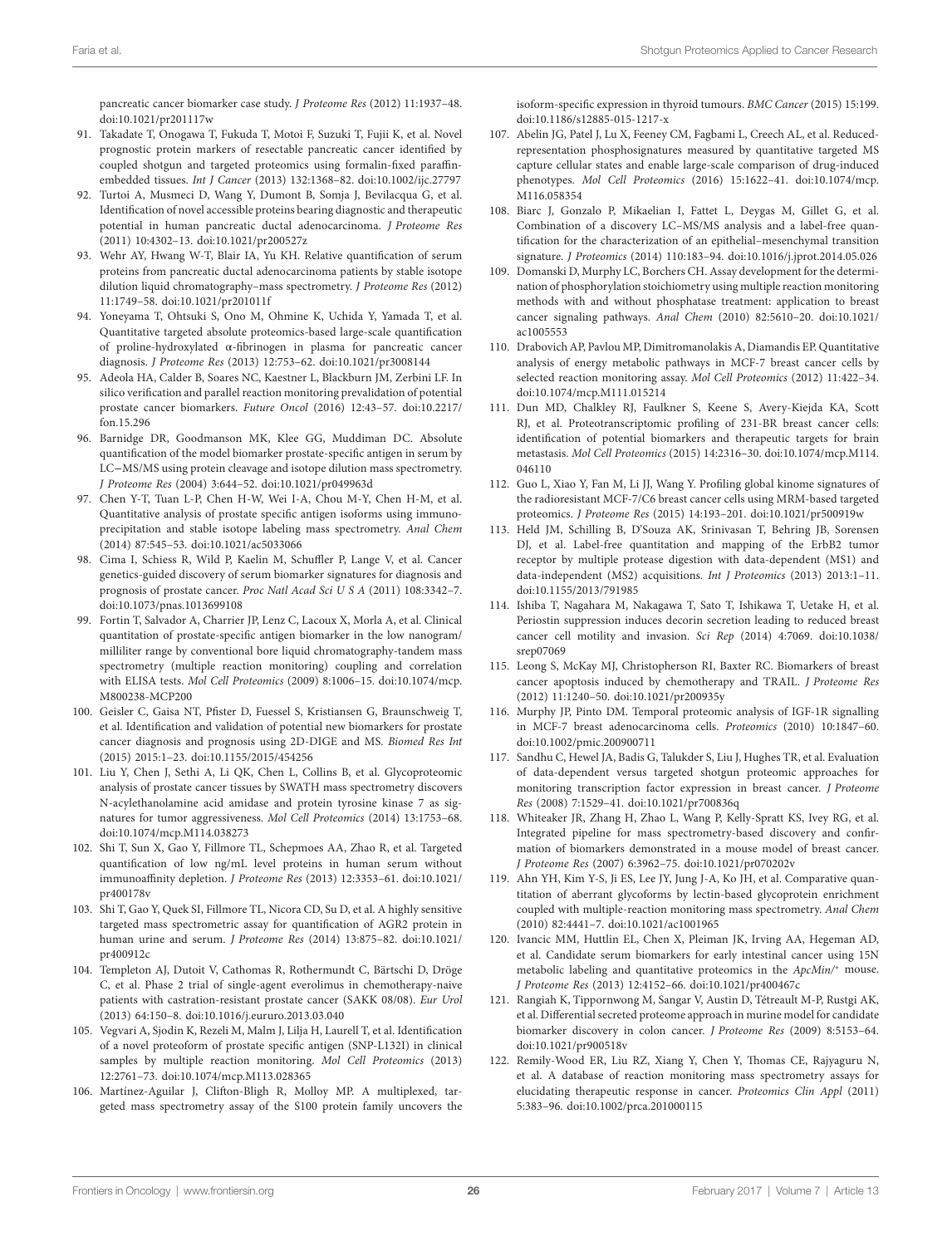- <span id="page-26-42"></span>123. Sangar V, Funk CC, Kusebauch U, Campbell DS, Moritz RL, Price ND. Quantitative proteomic analysis reveals effects of epidermal growth factor receptor (EGFR) on invasion-promoting proteins secreted by glioblastoma cells. *Mol Cell Proteomics* (2014) 13:2618–31. doi[:10.1074/mcp.M114.040428](https://doi.org/10.1074/mcp.M114.040428)
- 124. Rafalko A, Iliopoulos O, Fusaro VA, Hancock W, Hincapie M. Immunoaffinity enrichment and liquid chromatography-selected reaction monitoring mass spectrometry for quantitation of carbonic anhydrase 12 in cultured renal carcinoma cells. *Anal Chem* (2010) 82:8998–9005. doi:[10.1021/ac101981t](https://doi.org/10.1021/ac101981t)
- <span id="page-26-39"></span>125. Sprung RW, Martinez MA, Carpenter KL, Ham AJ, Washington MK, Arteaga CL, et al. Precision of multiple reaction monitoring mass spectrometry analysis of formalin-fixed, paraffin-embedded tissue. *J Proteome Res* (2012) 11:3498–505. doi[:10.1021/pr300130t](https://doi.org/10.1021/pr300130t)
- <span id="page-26-43"></span>126. Alcolea MP, Casado P, Rodriguez-Prados JC, Vanhaesebroeck B, Cutillas PR. Phosphoproteomic analysis of leukemia cells under basal and drug-treated conditions identifies markers of kinase pathway activation and mechanisms of resistance. *Mol Cell Proteomics* (2012) 11:453–66. doi[:10.1074/mcp.](https://doi.org/10.1074/mcp.M112.017483) M<sub>112</sub>.017483
- 127. Assiddiq BF, Tan KY, Toy W, Chan SP, Chong PK, Lim YP. EGFR S1166 phosphorylation induced by a combination of EGF and gefitinib has a potentially negative impact on lung cancer cell growth. *J Proteome Res* (2012) 11:4110–9. doi[:10.1021/pr3002029](https://doi.org/10.1021/pr3002029)
- <span id="page-26-26"></span>128. Kim H-J, Lin D, Li M, Liebler DC. Quantitative profiling of protein tyrosine kinases in human cancer cell lines by multiplexed parallel reaction monitoring assays. *Mol Cell Proteomics* (2015) 15:682–91. doi[:10.1074/mcp.](https://doi.org/10.1074/mcp.O115.051813) [O115.051813](https://doi.org/10.1074/mcp.O115.051813)
- <span id="page-26-41"></span>129. Xiang Y, Remily-Wood ER, Oliveira V, Yarde D, He L, Cheng JQ, et al. Monitoring a nuclear factor κB signature of drug resistance in multiple myeloma. *Mol Cell Proteomics* (2011) 10:M110.005520. doi[:10.1074/mcp.](https://doi.org/10.1074/mcp.M110.005520) [M110.005520](https://doi.org/10.1074/mcp.M110.005520)
- 130. Beer LA, Wang H, Tang H-Y, Cao Z, Chang-Wong T, Tanyi JL, et al. Identification of multiple novel protein biomarkers shed by human serous ovarian tumors into the blood of immunocompromised mice and verified in patient sera. *PLoS One* (2013) 8:e60129. doi:[10.1371/journal.pone.](https://doi.org/10.1371/journal.pone.0060129) [0060129](https://doi.org/10.1371/journal.pone.0060129)
- <span id="page-26-40"></span>131. Kim JW, Nie B, Sahm H, Brown DP, Tegeler T, You J-S, et al. Targeted quantitative analysis of superoxide dismutase 1 in cisplatin-sensitive and cisplatin-resistant human ovarian cancer cells. *J Chromatogr B Analyt Technol Biomed Life Sci* (2010) 878:700–4. doi[:10.1016/j.jchromb.2010.](https://doi.org/10.1016/j.jchromb.2010.01.013) [01.013](https://doi.org/10.1016/j.jchromb.2010.01.013)
- 132. Kimura A, Arakawa N, Hirano H. Mass spectrometric analysis of the phosphorylation levels of the SWI/SNF chromatin remodeling/tumor suppressor proteins ARID1A and Brg1 in ovarian clear cell adenocarcinoma cell lines. *J Proteome Res* (2014) 13:4959–69. doi[:10.1021/pr500470h](https://doi.org/10.1021/pr500470h)
- 133. He J, Schepmoes AA, Shi T, Wu C, Fillmore TL, Gao Y, et al. Analytical platform evaluation for quantification of ERG in prostate cancer using protein and mRNA detection methods. *J Transl Med* (2015) 13:54. doi[:10.1186/](https://doi.org/10.1186/s12967-015-0418-z) [s12967-015-0418-z](https://doi.org/10.1186/s12967-015-0418-z)
- <span id="page-26-0"></span>134. Nwabo Kamdje AH, Seke Etet PF, Vecchio L, Muller JM, Krampera M, Lukong KE. Signaling pathways in breast cancer: therapeutic targeting of the microenvironment. *Cell Signal* (2014) 26:2843–56. doi:[10.1016/j.](https://doi.org/10.1016/j.cellsig.2014.07.034) [cellsig.2014.07.034](https://doi.org/10.1016/j.cellsig.2014.07.034)
- <span id="page-26-1"></span>135. Ellis MJ, Gillette M, Carr SA, Paulovich AG, Smith RD, Rodland KK, et al. Connecting genomic alterations to cancer biology with proteomics: the NCI clinical proteomic tumor analysis consortium. *Cancer Discov* (2013) 3:1108–12. doi:[10.1158/2159-8290.CD-13-0219](https://doi.org/10.1158/2159-8290.CD-13-0219)
- <span id="page-26-2"></span>136. Boersema PJ, Aye TT, van Veen TA, Heck AJ, Mohammed S. Triplex protein quantification based on stable isotope labeling by peptide dimethylation applied to cell and tissue lysates. *Proteomics* (2008) 8:4624–32. doi[:10.1002/](https://doi.org/10.1002/pmic.200800297) [pmic.200800297](https://doi.org/10.1002/pmic.200800297)
- <span id="page-26-3"></span>137. Boja ES, Rodriguez H. Proteogenomic convergence for understanding cancer pathways and networks. *Clin Proteomics* (2014) 11:22. doi:[10.1186/1559-0275-11-22](https://doi.org/10.1186/1559-0275-11-22)
- <span id="page-26-4"></span>138. Chen EI, Yates JR. Cancer proteomics by quantitative shotgun proteomics. *Mol Oncol* (2007) 1:144–59. doi:[10.1016/j.molonc.2007.05.001](https://doi.org/10.1016/j.molonc.2007.05.001)
- <span id="page-26-5"></span>139. Edwards AM, Isserlin R, Bader GD, Frye SV, Willson TM, Yu FH. Too many roads not taken. *Nature* (2011) 470:163–5. doi[:10.1038/470163a](https://doi.org/10.1038/470163a)
- <span id="page-26-17"></span>140. Desiderio DM, Kai M. Preparation of stable isotope-incorporated peptide internal standards for field desorption mass spectrometry quantification of peptides in biologic tissue. *Biol Mass Spectrom* (1983) 10:471–9.
- <span id="page-26-18"></span><span id="page-26-10"></span><span id="page-26-9"></span><span id="page-26-8"></span><span id="page-26-7"></span><span id="page-26-6"></span>141. Kusmierz JJ, Sumrada R, Desiderio DM. Fast atom bombardment mass spectrometric quantitative analysis of methionine-enkephalin in human pituitary tissues. *Anal Chem* (1990) 62:2395–400.
- <span id="page-26-19"></span><span id="page-26-16"></span><span id="page-26-15"></span><span id="page-26-14"></span><span id="page-26-13"></span><span id="page-26-12"></span><span id="page-26-11"></span>142. Domon B, Gallien S. Recent advances in targeted proteomics for clinical applications. *Proteomics Clin Appl* (2015) 9:423–31. doi[:10.1002/](https://doi.org/10.1002/prca.201400136) [prca.201400136](https://doi.org/10.1002/prca.201400136)
- <span id="page-26-20"></span>143. Gallien S, Duriez E, Domon B. Selected reaction monitoring applied to proteomics. *J Mass Spectrom* (2011) 46:298–312. doi[:10.1002/jms.1895](https://doi.org/10.1002/jms.1895)
- <span id="page-26-21"></span>144. Ebhardt HA, Root A, Sander C, Aebersold R. Applications of targeted proteomics in systems biology and translational medicine. *Proteomics* (2015) 15(18):3193–208. doi:[10.1002/pmic.201500004](https://doi.org/10.1002/pmic.201500004)
- <span id="page-26-22"></span>145. Domon B, Aebersold R. Options and considerations when selecting a quantitative proteomics strategy. *Nat Biotechnol* (2010) 28:710–21. doi[:10.1038/](https://doi.org/10.1038/nbt.1661) [nbt.1661](https://doi.org/10.1038/nbt.1661)
- <span id="page-26-23"></span>146. Picotti P, Clément-Ziza M, Lam H, Campbell DS, Schmidt A, Deutsch EW, et al. A complete mass-spectrometric map of the yeast proteome applied to quantitative trait analysis. *Nature* (2013) 494:266–70. doi[:10.1038/](https://doi.org/10.1038/nature11835) [nature11835](https://doi.org/10.1038/nature11835)
- <span id="page-26-24"></span>147. Peterson AC, Russell JD, Bailey DJ, Westphall MS, Coon JJ. Parallel reaction monitoring for high resolution and high mass accuracy quantitative, targeted proteomics. *Mol Cell Proteomics* (2012) 11:1475–88. doi[:10.1074/](https://doi.org/10.1074/mcp.O112.020131) [mcp.O112.020131](https://doi.org/10.1074/mcp.O112.020131)
- <span id="page-26-25"></span>148. Percy AJ, Chambers AG, Yang J, Hardie DB, Borchers CH. Advances in multiplexed MRM-based protein biomarker quantitation toward clinical utility. *Biochim Biophys Acta* (2014) 1844:917–26. doi[:10.1016/j.bbapap.2013.06.008](https://doi.org/10.1016/j.bbapap.2013.06.008)
- <span id="page-26-27"></span>149. Gerber SA, Rush J, Stemman O, Kirschner MW, Gygi SP. Absolute quantification of proteins and phosphoproteins from cell lysates by tandem MS. *Proc Natl Acad Sci U S A* (2003) 100:6940–5. doi:[10.1073/pnas.0832254100](https://doi.org/10.1073/pnas.0832254100)
- <span id="page-26-28"></span>150. Keshishian H, Addona T, Burgess M, Kuhn E, Carr SA. Quantitative, multiplexed assays for low abundance proteins in plasma by targeted mass spectrometry and stable isotope dilution. *Mol Cell Proteomics* (2007) 6:2212–29. doi:[10.1074/mcp.M700354-MCP200](https://doi.org/10.1074/mcp.M700354-MCP200)
- <span id="page-26-29"></span>151. Aebersold R, Bensimon A, Collins BC, Ludwig C, Sabido E. Applications and developments in targeted proteomics: from SRM to DIA/SWATH. *Proteomics* (2016) 16:2065–7. doi:[10.1002/pmic.201600203](https://doi.org/10.1002/pmic.201600203)
- <span id="page-26-30"></span>152. Rosenberger G, Koh CC, Guo T, Röst HL, Kouvonen P, Collins BC, et al. A repository of assays to quantify 10,000 human proteins by SWATH-MS. *Sci Data* (2014) 1:140031. doi[:10.1038/sdata.2014.31](https://doi.org/10.1038/sdata.2014.31)
- <span id="page-26-31"></span>153. Drapkin R, von Horsten HH, Lin Y, Mok SC, Crum CP, Welch WR, et al. Human epididymis protein 4 (HE4) is a secreted glycoprotein that is overexpressed by serous and endometrioid ovarian carcinomas. *Cancer Res* (2005) 65:2162–9. doi[:10.1158/0008-5472.can-04-3924](https://doi.org/10.1158/0008-5472.can-04-3924)
- <span id="page-26-32"></span>154. Abbatiello SE, Mani DR, Schilling B, MacLean B, Zimmerman LJ, Feng X, et al. Design, implementation and multisite evaluation of a system suitability protocol for the quantitative assessment of instrument performance in liquid chromatography-multiple reaction monitoring-MS (LC-MRM-MS). *Mol Cell Proteomics* (2013) 12:2623–39. doi[:10.1074/mcp.M112.027078](https://doi.org/10.1074/mcp.M112.027078)
- <span id="page-26-33"></span>155. Lesur A, Domon B. Advances in high-resolution accurate mass spectrometry application to targeted proteomics. *Proteomics* (2015) 15:880–90. doi:[10.1002/pmic.201400450](https://doi.org/10.1002/pmic.201400450)
- <span id="page-26-34"></span>156. Paul D, Kumar A, Gajbhiye A, Santra MK, Srikanth R. Mass spectrometry-based proteomics in molecular diagnostics: discovery of cancer biomarkers using tissue culture. *Biomed Res Int* (2013) 2013:783131. doi:[10.1155/2013/783131](https://doi.org/10.1155/2013/783131)
- <span id="page-26-35"></span>157. Brusniak MY, Kwok ST, Christiansen M, Campbell D, Reiter L, Picotti P, et al. ATAQS: a computational software tool for high throughput transition optimization and validation for selected reaction monitoring mass spectrometry. *BMC Bioinformatics* (2011) 12:78. doi[:10.1186/1471-2105-12-78](https://doi.org/10.1186/1471-2105-12-78)
- <span id="page-26-36"></span>158. MacLean B, Tomazela DM, Shulman N, Chambers M, Finney GL, Frewen B, et al. Skyline: an open source document editor for creating and analyzing targeted proteomics experiments. *Bioinformatics* (2010) 26:966–8. doi:[10.1093/bioinformatics/btq054](https://doi.org/10.1093/bioinformatics/btq054)
- <span id="page-26-37"></span>159. Martucci VL, Pacak K. Pheochromocytoma and paraganglioma: diagnosis, genetics, management, and treatment. *Curr Probl Cancer* (2014) 38:7–41. doi:[10.1016/j.currproblcancer.2014.01.001](https://doi.org/10.1016/j.currproblcancer.2014.01.001)
- <span id="page-26-38"></span>160. Cantor DI, Nice EC, Baker MS. Recent findings from the human proteome project: opening the mass spectrometry toolbox to advance cancer diagnosis, surveillance and treatment. *Expert Rev Proteomics* (2015) 12:279–93. doi[:1](https://doi.org/10.1586/14789450.2015.1040770) [0.1586/14789450.2015.1040770](https://doi.org/10.1586/14789450.2015.1040770)